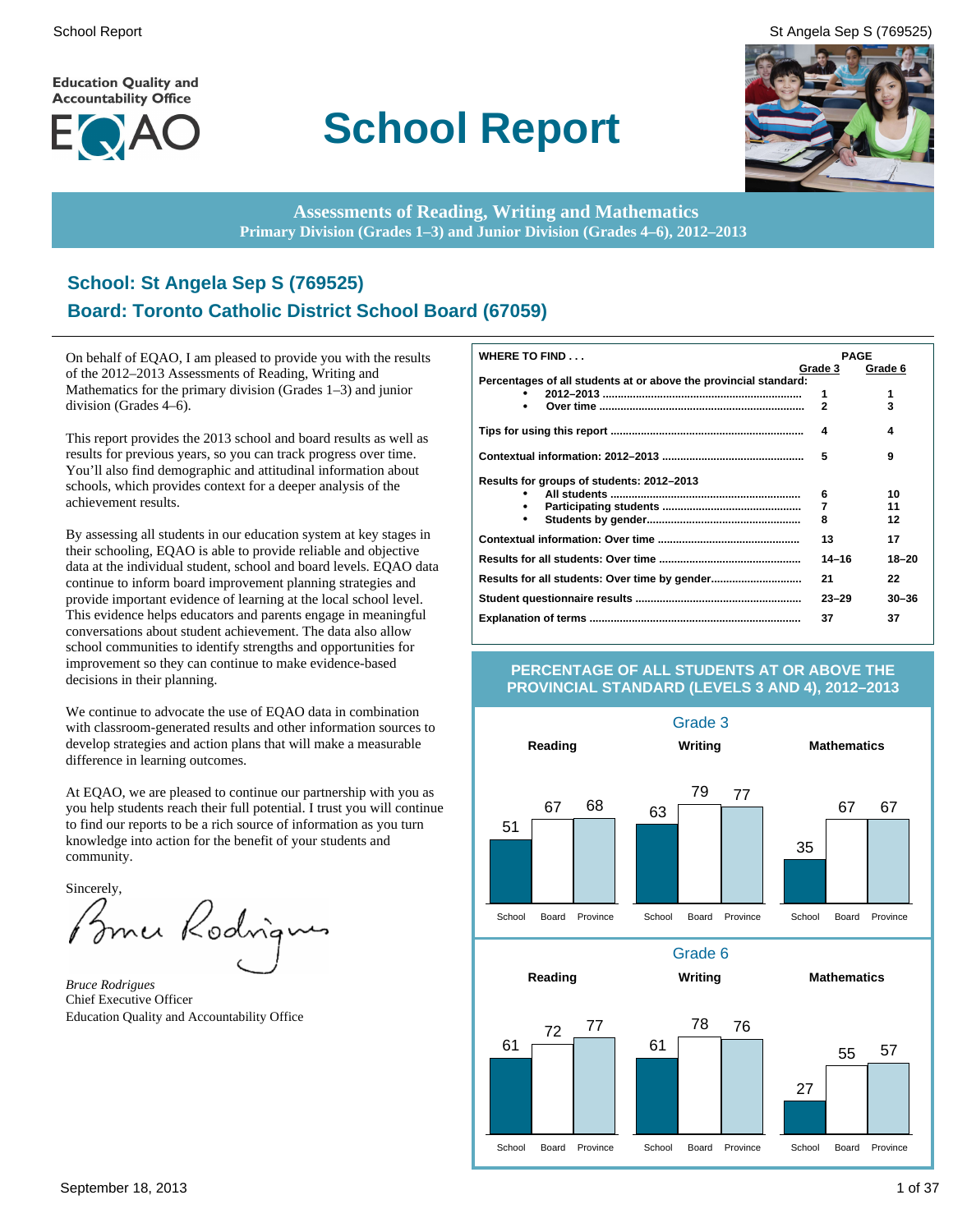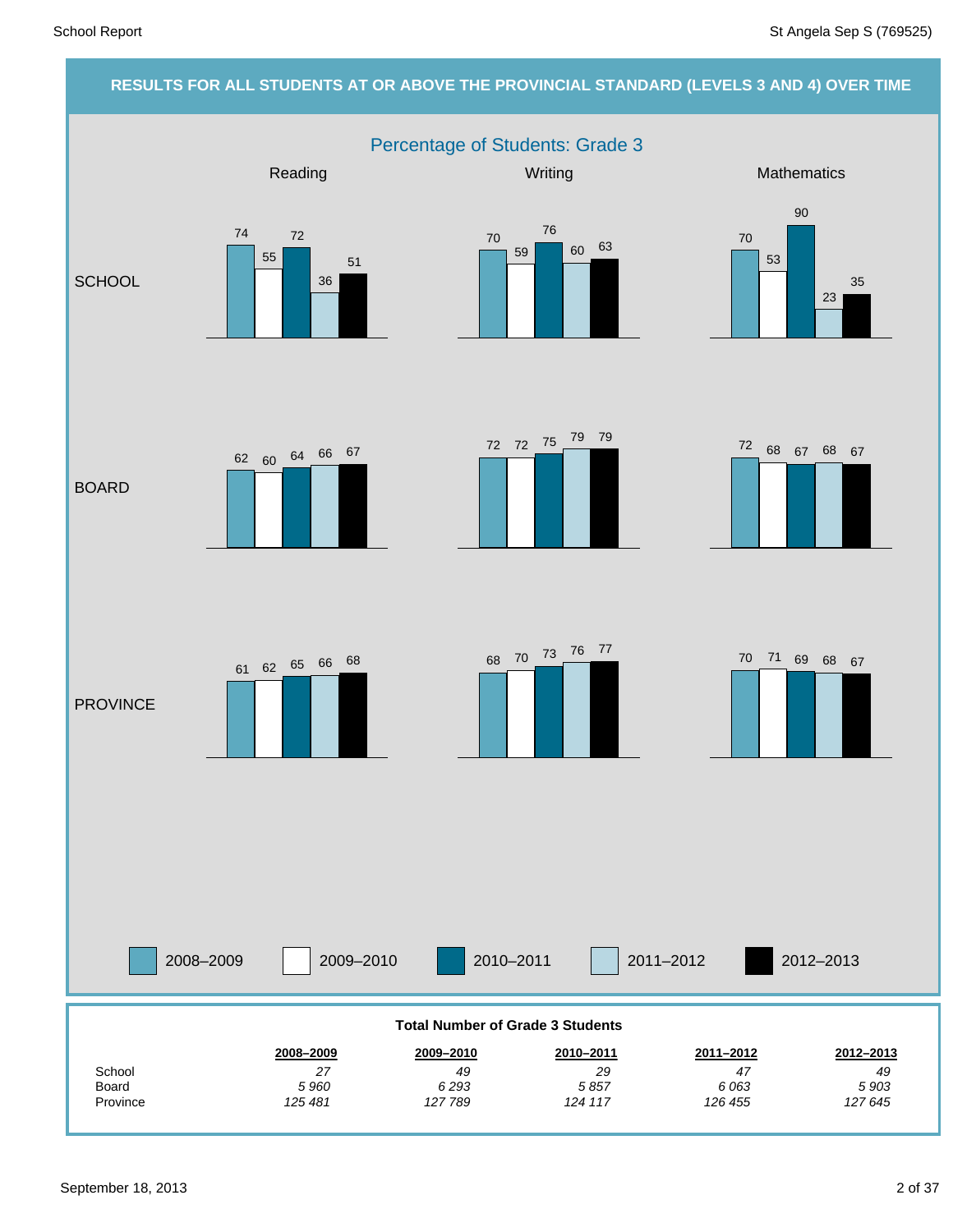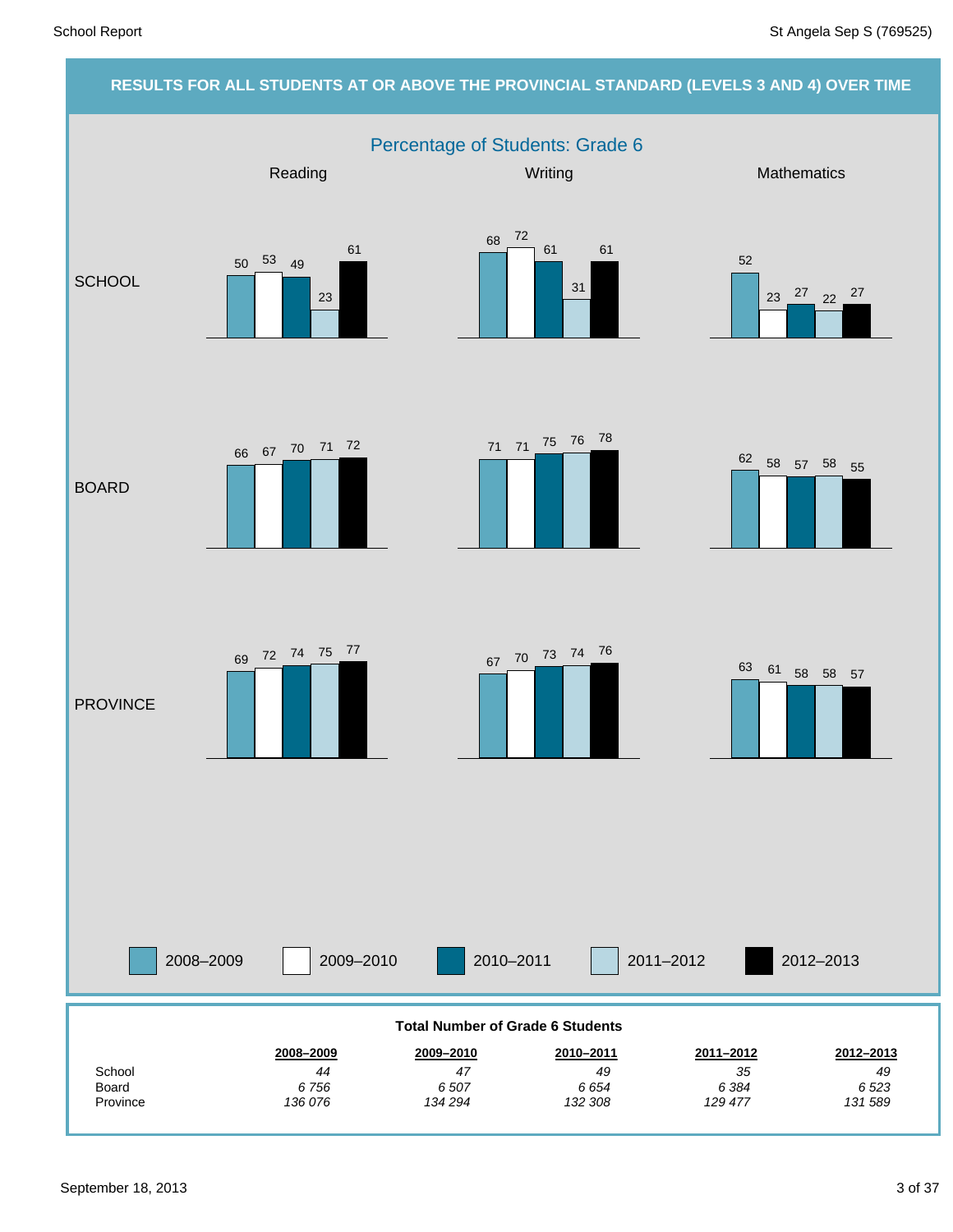Each school or board is unique. To appreciate the distinctive character of a school or board, look at the contextual information to understand the features and characteristics of the community it serves.

 $CZ$ 

Every assessment captures the performance of students at one point in time each year. Consider the results along with other information about students' achievement in reading, writing and mathematics.

#### $\alpha$

Exercise caution when interpreting results for small schools or boards. Results may vary considerably from year to year, and differences may look exaggerated. For example, in a school of 20 students, a difference of 10% represents only two students.

#### $C<sub>3</sub>$

Trends may be difficult to identify or to interpret. This is especially true in small schools or boards, or in schools where there is a high turnover in the student population.

#### $\alpha$

EQAO values students' privacy. Results are not reported publicly for schools where fewer than 10 students fully participated in 2012-2013, or fewer than 15 students fully participated prior to 2012-2013 because it might be possible to identify individual students.

# **TIPS ABOUT THIS SCHOOL OR BOARD REPORT**

This report shows how well students have met curriculum expectations to the end of the Primary Division and the end of the Junior Division. Students complete a set of test booklets that allow them to show what they have learned in reading, writing and mathematics. The assessments are based on *The Ontario Curriculum.*

#### **This report includes**

- $\bullet$  results for this year
- a comparison of results of the current and previous administrations to aid in monitoring improvement
- $\bullet$  information about the characteristics of the students who participated
- summary graphs showing the percentage of students achieving the provincial standard in reading, writing and mathematics
- detailed tables and graphs showing results for all levels of achievement, results for gender and participation information
- $\bullet$  student questionnaire results
- an explanation of all terms used in this report.

# **HOW TO USE THIS REPORT**

- ¨ Examine the contextual information to understand the similarities and differences between the school, the board and the province; the board and the province. Consider the challenges that any differences might present.
- Examine the results for reading, writing and mathematics.
	- Are these results consistent with what you would expect?
	- · How do the school results compare to the board and the province; the board results compare to the province?
	- How do these results compare over time?
	- What influence might students' attitudes have on student performance (refer to the questionnaire results)?
- Speak to school or board staff about the goals for school improvement related to reading, writing and mathematics.

Learn more about us at www.eqao.com.

The Education Quality and Accountability Office is an independent agency that gathers information about student achievement through province-wide assessments. Each year, all Grade 3 and Grade 6 students across Ontario take part in these assessments of reading, writing and mathematics. Individual results are reported to students and to parents and guardians. School, board and provincial results are released publicly.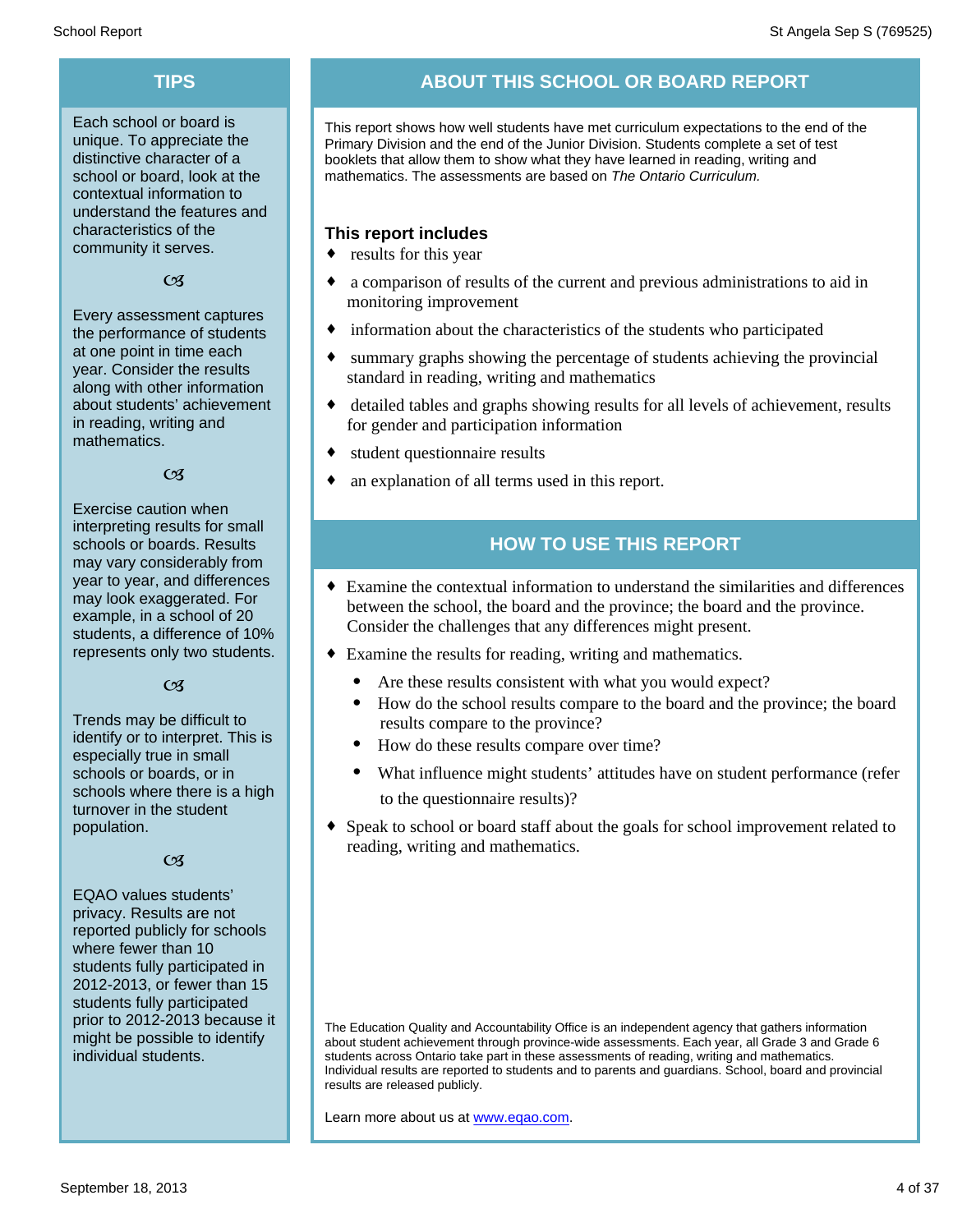# **Contextual Information: Grade 3\***

This information provides a context for interpreting the school's results.

| <b>Demographic Information</b>                             | <b>School</b>  |                | <b>Board</b> |            | <b>Province</b>                              |            |
|------------------------------------------------------------|----------------|----------------|--------------|------------|----------------------------------------------|------------|
| <b>Enrolment</b>                                           |                |                |              |            |                                              |            |
| Number of Grade 3 students                                 |                | 49             |              | 5 903      |                                              | 127 645    |
| Number of classes with Grade 3 students                    |                |                |              | 459        |                                              | 9556       |
| Number of schools with Grade 3 classes                     |                | Not applicable |              | 168        |                                              | 3 3 4 0    |
|                                                            |                |                |              |            | Number Percent Number Percent Number Percent |            |
| <b>Gender</b>                                              |                |                |              |            |                                              |            |
| Female                                                     | 21             | 43%            | 2845         | 48%        | 61888                                        | 48%        |
| Male                                                       | 28             | 57%            | 3058         | 52%        | 65 757                                       | 52%        |
| Gender not specified                                       | 0              | 0%             | 0            | 0%         | 0                                            | 0%         |
| <b>Student Status</b>                                      |                |                |              |            |                                              |            |
| English language learners**                                | 6              | 12%            | 584          | 10%        | 16 093                                       | 13%        |
| Students with special education needs (excluding gifted)** | 13             | 27%            | 1042         | 18%        | 21 452                                       | 17%        |
| <b>Place of Birth</b>                                      |                |                |              |            |                                              |            |
| Born in Canada                                             | 34             | 69%            | 4874         | 83%        | 114 431                                      | 90%        |
| Born outside Canada                                        | 15             | 31%            | 1022         | 17%        | 13 081                                       | 10%        |
| In Canada less than one year                               | 0              | 0%             | 35           | 1%         | 786                                          | 1%         |
| In Canada one year or more but less than three years       | 4              | 8%             | 281          | 5%         | 2 9 4 1                                      | 2%         |
| In Canada three years or more                              | 11             | 22%            | 705          | 12%        | 8601                                         | 7%         |
| Language                                                   |                |                |              |            |                                              |            |
| First language learned at home was other than English      | 18             | 37%            | 1813         | 31%        | 28 5 95                                      | 22%        |
| <b>Year Student Entered Current School</b>                 |                |                |              |            |                                              |            |
| Year of the assessment                                     | 5              | 10%            | 590          | 10%        | 17 108                                       | 13%        |
| Year prior to the assessment                               | 9              | 18%            | 549          | 9%         | 13749                                        | 11%        |
| 2 years prior to the assessment                            | 3              | 6%             | 730          | 12%        | 18818                                        | 15%        |
| 3 or more years prior to the assessment                    | 32             | 65%            | 4031         | 68%        | 77892                                        | 61%        |
| Data not available                                         | $\theta$       | 0%             | 3            | $<\!\!1\%$ | 78                                           | $<\!\!1\%$ |
| <b>Year Student Entered Current Board</b>                  |                |                |              |            |                                              |            |
| Year of the assessment                                     | $\overline{c}$ | 4%             | 321          | 5%         | 8038                                         | 6%         |
| Year prior to the assessment                               | 8              | 16%            | 348          | 6%         | 7422                                         | 6%         |
| 2 years prior to the assessment                            | 1              | 2%             | 516          | 9%         | 11 069                                       | 9%         |
| 3 or more years prior to the assessment                    | 38             | 78%            | 4703         | 80%        | 98 569                                       | 77%        |
| Data not available                                         | $\mathcal O$   | $0\%$          | 15           | ${<}1\%$   | 2 5 4 7                                      | 2%         |

\* Contextual data pertaining to gender, student status, place of birth, language learned at home and year entered school and board are provided by schools and/or boards through the Student Data Collection process. Some data may be missing because they were not provided by the school or the board.

\*\* See the Explanation of Terms.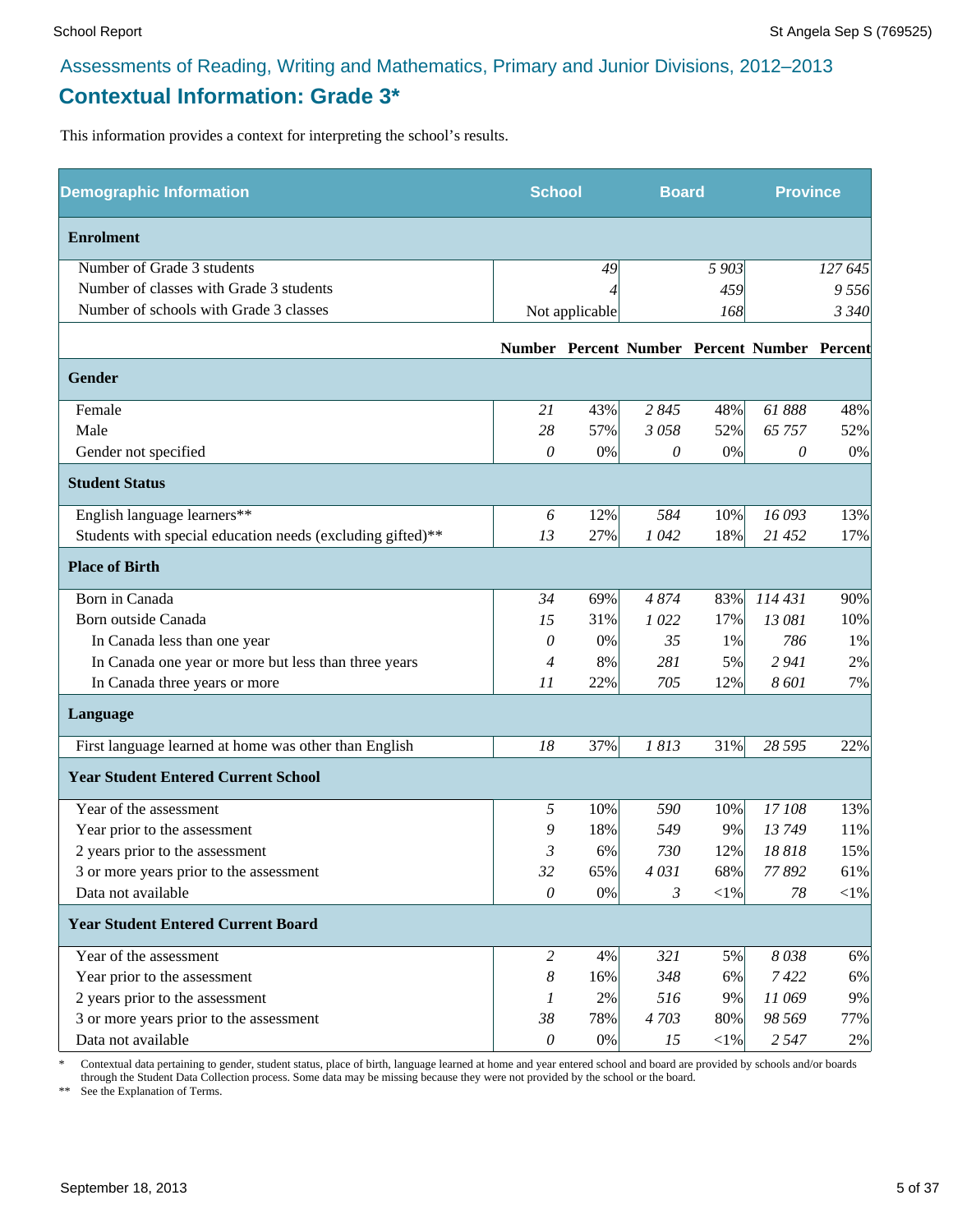#### Results in Reading, Writing and Mathematics, 2012–2013 **Grade 3: All Students††**

| <b>Grade 3: Reading*</b>                                                       |    |              |                      |                            |  |  |  |  |
|--------------------------------------------------------------------------------|----|--------------|----------------------|----------------------------|--|--|--|--|
| Number of Students                                                             |    | School<br>49 | <b>Board</b><br>5692 | <b>Province</b><br>122 450 |  |  |  |  |
|                                                                                | #  | $\%$         | $\frac{0}{0}$        | %                          |  |  |  |  |
| Level 4                                                                        | O  | 0%           | 12%                  | 12%                        |  |  |  |  |
| Level 3                                                                        | 25 | 51%          | 55%                  | 55%                        |  |  |  |  |
| Level 2                                                                        | 21 | 43%          | 24%                  | 23%                        |  |  |  |  |
| <b>Level 1</b>                                                                 | 2  | 4%           | 5%                   | 5%                         |  |  |  |  |
| $NE1**$                                                                        | 0  | 0%           | 1%                   | 1%                         |  |  |  |  |
| Participating<br><b>Students</b>                                               | 48 | 98%          | 96%                  | 97%                        |  |  |  |  |
| No Data                                                                        | 0  | 0%           | $<$ 1%               | 1%                         |  |  |  |  |
| <b>Exempt</b>                                                                  |    | 2%           | 3%                   | 3%                         |  |  |  |  |
| <b>At or Above</b><br><b>Provincial Standard</b><br>(Levels 3 and 4) $\dagger$ |    | 67%          | 68%                  |                            |  |  |  |  |

| <b>Grade 3: Writing*</b>                                                              |                |                     |                      |                            |  |  |  |  |
|---------------------------------------------------------------------------------------|----------------|---------------------|----------------------|----------------------------|--|--|--|--|
| Number of Students                                                                    |                | <b>School</b><br>49 | <b>Board</b><br>5693 | <b>Province</b><br>122 447 |  |  |  |  |
|                                                                                       | #              | $\frac{0}{0}$       | $\frac{0}{0}$        | $\%$                       |  |  |  |  |
| Level 4                                                                               | $\overline{2}$ | 4%                  | 8%                   | 7%                         |  |  |  |  |
| Level 3                                                                               | 29             | 59%                 | 72%                  | 70%                        |  |  |  |  |
| Level 2                                                                               | 16             | 33%                 | 16%                  | 19%                        |  |  |  |  |
| <b>Level 1</b>                                                                        |                | 2%                  | 1%                   | 1%                         |  |  |  |  |
| $NE1**$                                                                               | $\theta$       | 0%                  | $<$ 1%               | $<$ 1%                     |  |  |  |  |
| Participating<br><b>Students</b>                                                      | 48             | 98%                 | 97%                  | 97%                        |  |  |  |  |
| No Data                                                                               | $\Omega$       | 0%                  | 1%                   | 1%                         |  |  |  |  |
| <b>Exempt</b>                                                                         |                | 2%                  | 3%                   | 2%                         |  |  |  |  |
| <b>At or Above</b><br>63%<br><b>Provincial Standard</b><br>(Levels 3 and 4) $\dagger$ |                |                     | 79%                  | 77%                        |  |  |  |  |

#### *#* % % % **Province** *127 633* **Board** *5 903* **School**  $Number of Students$ **67%** 2% 1% 97%  $<$ 1% 3% 27% 55% 12% **67%** 3% 1% 97%  $<$ 1% 2% 28% 54% 13% **35%** 2% 0% 98% 0% 10% 53% 35% 0% *0 48 0 5 26 17 0* **Exempt** *1*  **No Data** *Participating Students*  **NE1\*\* Level 1 Level 2 Level 3 Level 4 At or Above Provincial Standard (Levels 3 and 4) † Grade 3: Mathematics\***







\* Because percentages in tables and graphs are rounded, and because graphs do not show all reporting categories, percentages may not add to 100.

See the Explanation of Terms.

† These percentages are based on the actual number of students and cannot be calculated simply by adding the rounded percentages of students at Levels 3 and 4.

†† Some French Immersion students do not write all components of the assessment in Grade 3; the numbers shown reflect those students who were expected to write each component as determined by the French Immersion participation option selected by boards.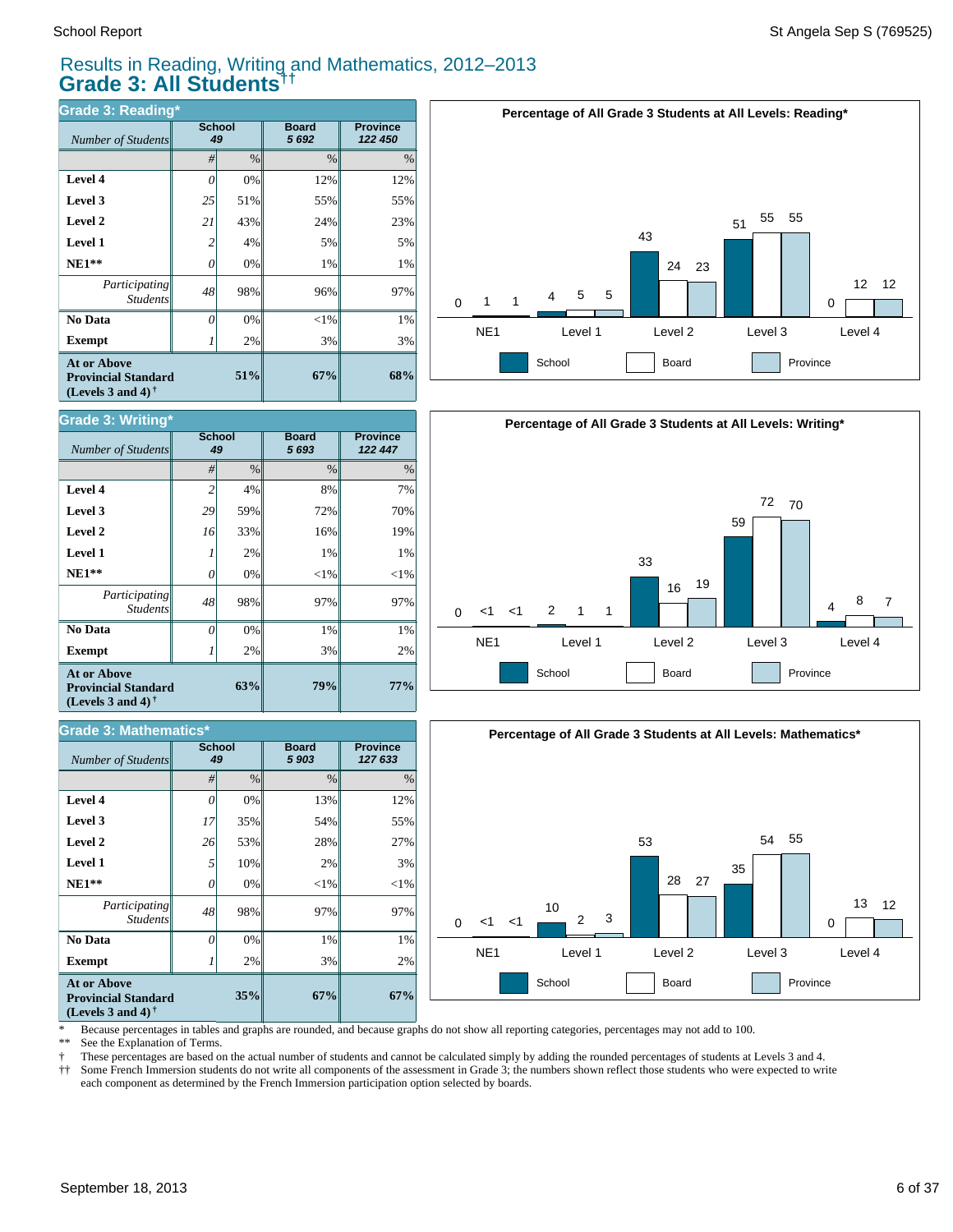### Results in Reading, Writing and Mathematics, 2012–2013

# **Grade 3: Participating Students (excludes "no data" and "exempt" categories)**

| Grade 3: Reading*                                                                 |                     |      |                         |                            |  |  |  |  |
|-----------------------------------------------------------------------------------|---------------------|------|-------------------------|----------------------------|--|--|--|--|
| Number of Students                                                                | <b>School</b><br>48 |      | <b>Board</b><br>5 4 8 8 | <b>Province</b><br>118 539 |  |  |  |  |
|                                                                                   | #                   | $\%$ | $\%$                    | $\%$                       |  |  |  |  |
| Level 4                                                                           |                     | 0%   | 12%                     | 13%                        |  |  |  |  |
| Level 3                                                                           | 25                  | 52%  | 58%                     | 57%                        |  |  |  |  |
| Level 2                                                                           | 21                  | 44%  | 25%                     | 24%                        |  |  |  |  |
| Level 1                                                                           | 2                   | 4%   | 5%                      | 5%                         |  |  |  |  |
| $NE1**$                                                                           |                     | 0%   | 1%                      | 1%                         |  |  |  |  |
| <b>At or Above</b><br><b>Provincial Standard</b><br>(Levels 3 and 4) $^{\dagger}$ |                     | 52%  | 70%                     | 70%                        |  |  |  |  |



| <b>Grade 3: Writing*</b><br>Number of Students                                 | <b>School</b>  |       | <b>Board</b><br>48 |          | <b>Province</b><br>118844<br>5 5 0 2 |  | Perce |
|--------------------------------------------------------------------------------|----------------|-------|--------------------|----------|--------------------------------------|--|-------|
|                                                                                | #              | $\%$  | $\frac{0}{0}$      | $\%$     |                                      |  |       |
| Level 4                                                                        | $\overline{c}$ | 4%    | 8%                 | 7%       |                                      |  |       |
| Level 3                                                                        | 29             | 60%   | 74%                | 72%      |                                      |  |       |
| Level 2                                                                        | 16             | 33%   | 17%                | 20%      |                                      |  |       |
| Level 1                                                                        |                | 2%    | 1%                 | 1%       |                                      |  |       |
| $NE1**$                                                                        | 0              | $0\%$ | ${<}1\%$           | ${<}1\%$ |                                      |  |       |
| <b>At or Above</b><br><b>Provincial Standard</b><br>(Levels 3 and 4) $\dagger$ |                | 65%   | 82%                | 79%      | ا><br>∩                              |  |       |
|                                                                                |                |       |                    |          | NF <sub>1</sub>                      |  |       |



| <b>Grade 3: Mathematics*</b>                                                   |                     |               |                      |                            |  |  |  |  |  |
|--------------------------------------------------------------------------------|---------------------|---------------|----------------------|----------------------------|--|--|--|--|--|
| Number of Students                                                             | <b>School</b><br>48 |               | <b>Board</b><br>5713 | <b>Province</b><br>123 907 |  |  |  |  |  |
|                                                                                | #                   | $\frac{0}{0}$ | $\frac{0}{0}$        | $\%$                       |  |  |  |  |  |
| Level 4                                                                        |                     | 0%            | 13%                  | 12%                        |  |  |  |  |  |
| Level 3                                                                        | 17                  | 35%           | 56%                  | 56%                        |  |  |  |  |  |
| Level 2                                                                        | 26                  | 54%           | 29%                  | 28%                        |  |  |  |  |  |
| Level 1                                                                        | 5                   | 10%           | 2%                   | 3%                         |  |  |  |  |  |
| $NE1**$                                                                        |                     | 0%            | $<$ 1%               | $<$ 1%                     |  |  |  |  |  |
| <b>At or Above</b><br><b>Provincial Standard</b><br>(Levels 3 and 4) $\dagger$ |                     | 69%           | 69%                  |                            |  |  |  |  |  |



\* Because percentages in tables and graphs are rounded, percentages may not add to 100.<br>\*\* See the Explanation of Terms

See the Explanation of Terms.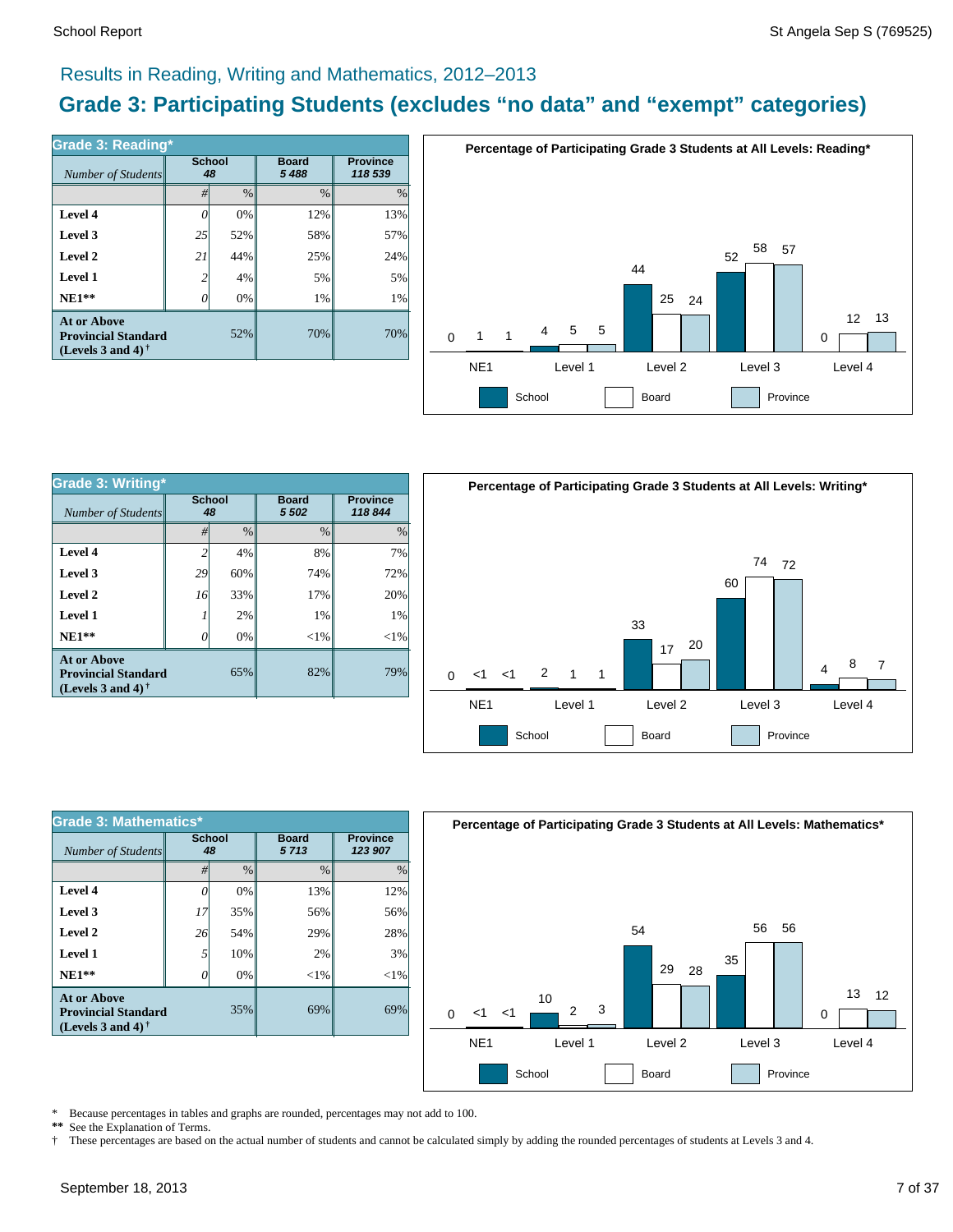# Results in Reading, Writing and Mathematics, 2012–2013

# **Grade 3: Gender††**

| Grade 3: School*                                                                                     |                     |            |                     |            |                     |            |  |  |  |
|------------------------------------------------------------------------------------------------------|---------------------|------------|---------------------|------------|---------------------|------------|--|--|--|
|                                                                                                      | Reading             |            | <b>Writing</b>      |            | <b>Mathematics</b>  |            |  |  |  |
| Number of Students                                                                                   | <b>Female</b><br>21 | Male<br>28 | <b>Female</b><br>21 | Male<br>28 | <b>Female</b><br>21 | Male<br>28 |  |  |  |
| Level 4                                                                                              | 0%                  | 0%         | 0%                  | 7%         | 0%                  | 0%         |  |  |  |
| Level 3                                                                                              | 71%                 | 36%        | 86%                 | 39%        | 29%                 | 39%        |  |  |  |
| Level 2                                                                                              | 29%                 | 54%        | 14%                 | 46%        | 67%                 | 43%        |  |  |  |
| Level 1                                                                                              | 0%                  | 7%         | 0%                  | 4%         | 5%                  | 14%        |  |  |  |
| $NE1**$                                                                                              | 0%                  | 0%         | 0%                  | 0%         | 0%                  | 0%         |  |  |  |
| Participating<br><b>Students</b>                                                                     | 100%                | 96%        | 100%                | 96%        | 100%                | 96%        |  |  |  |
| No Data                                                                                              | 0%                  | 0%         | 0%                  | 0%         | 0%                  | 0%         |  |  |  |
| Exempt                                                                                               | 0%                  | 4%         | 0%                  | 4%         | 0%                  | 4%         |  |  |  |
| <b>At or Above</b><br><b>Provincial Standard</b><br>(Levels 3 and 4) <sup><math>\dagger</math></sup> | 71%                 | 36%        | 86%                 | 46%        | 29%                 | 39%        |  |  |  |

| Grade 3: Board*                                                                                      |                   |              |                          |              |                    |              |  |
|------------------------------------------------------------------------------------------------------|-------------------|--------------|--------------------------|--------------|--------------------|--------------|--|
|                                                                                                      | Reading           |              | <b>Writing</b>           |              | <b>Mathematics</b> |              |  |
| Number of Students                                                                                   | Female<br>2 7 3 5 | Male<br>2957 | <b>Female</b><br>2 7 3 5 | Male<br>2958 | Female<br>2845     | Male<br>3058 |  |
| Level 4                                                                                              | 15%               | 9%           | 11%                      | 5%           | 12%                | 13%          |  |
| Level 3                                                                                              | 57%               | 54%          | 73%                      | 71%          | 55%                | 53%          |  |
| Level 2                                                                                              | 21%               | 27%          | 13%                      | 20%          | 28%                | 28%          |  |
| Level 1                                                                                              | 4%                | 5%           | ${<}1\%$                 | 1%           | 2%                 | 2%           |  |
| $NE1**$                                                                                              | ${<}1\%$          | 1%           | ${<}1\%$                 | ${<}1\%$     | ${<}1\%$           | ${<}1\%$     |  |
| Participating<br><b>Students</b>                                                                     | 97%               | 96%          | 97%                      | 96%          | 97%                | 96%          |  |
| No Data                                                                                              | 1%                | ${<}1\%$     | 1%                       | $<$ 1%       | 1%                 | $<$ 1%       |  |
| <b>Exempt</b>                                                                                        | 2%                | 4%           | 2%                       | 3%           | 2%                 | 3%           |  |
| <b>At or Above</b><br><b>Provincial Standard</b><br>(Levels 3 and 4) <sup><math>\dagger</math></sup> | 72%               | 63%          | 84%                      | 75%          | 67%                | 66%          |  |

| <b>Grade 3: Province*</b>                                                                            |                 |                |                         |                |                         |                    |  |  |
|------------------------------------------------------------------------------------------------------|-----------------|----------------|-------------------------|----------------|-------------------------|--------------------|--|--|
|                                                                                                      | Reading         |                | <b>Writing</b>          |                |                         | <b>Mathematics</b> |  |  |
| Number of Students                                                                                   | Female<br>58950 | Male<br>63 500 | <b>Female</b><br>58 949 | Male<br>63 498 | <b>Female</b><br>61 884 | Male<br>65 749     |  |  |
| Level 4                                                                                              | 16%             | 9%             | 9%                      | 4%             | 12%                     | 12%                |  |  |
| Level 3                                                                                              | 57%             | 54%            | 73%                     | 67%            | 55%                     | 54%                |  |  |
| Level 2                                                                                              | 20%             | 26%            | 15%                     | 24%            | 27%                     | 26%                |  |  |
| Level 1                                                                                              | 4%              | 6%             | 1%                      | 1%             | 3%                      | 3%                 |  |  |
| $NE1**$                                                                                              | 1%              | 1%             | ${<}1\%$                | ${<}1\%$       | ${<}1\%$                | ${<}1\%$           |  |  |
| <i>Participating</i><br><b>Students</b>                                                              | 98%             | 96%            | 98%                     | 96%            | 98%                     | 96%                |  |  |
| No Data                                                                                              | 1%              | 1%             | 1%                      | 1%             | 1%                      | 1%                 |  |  |
| <b>Exempt</b>                                                                                        | 2%              | 3%             | 2%                      | 3%             | 2%                      | 3%                 |  |  |
| <b>At or Above</b><br><b>Provincial Standard</b><br>(Levels 3 and 4) <sup><math>\dagger</math></sup> | 73%             | 63%            | 82%                     | 71%            | 67%                     | 66%                |  |  |

\* Because percentages in tables are rounded, percentages may not add to 100.<br>\*\* See the Explanation of Terms.

See the Explanation of Terms.

† These percentages are based on the actual number of students and cannot be calculated simply by adding the rounded percentages of students at Levels 3 and 4.<br>†† Results include only students for whom gender data were ava

†† Results include only students for whom gender data were available.





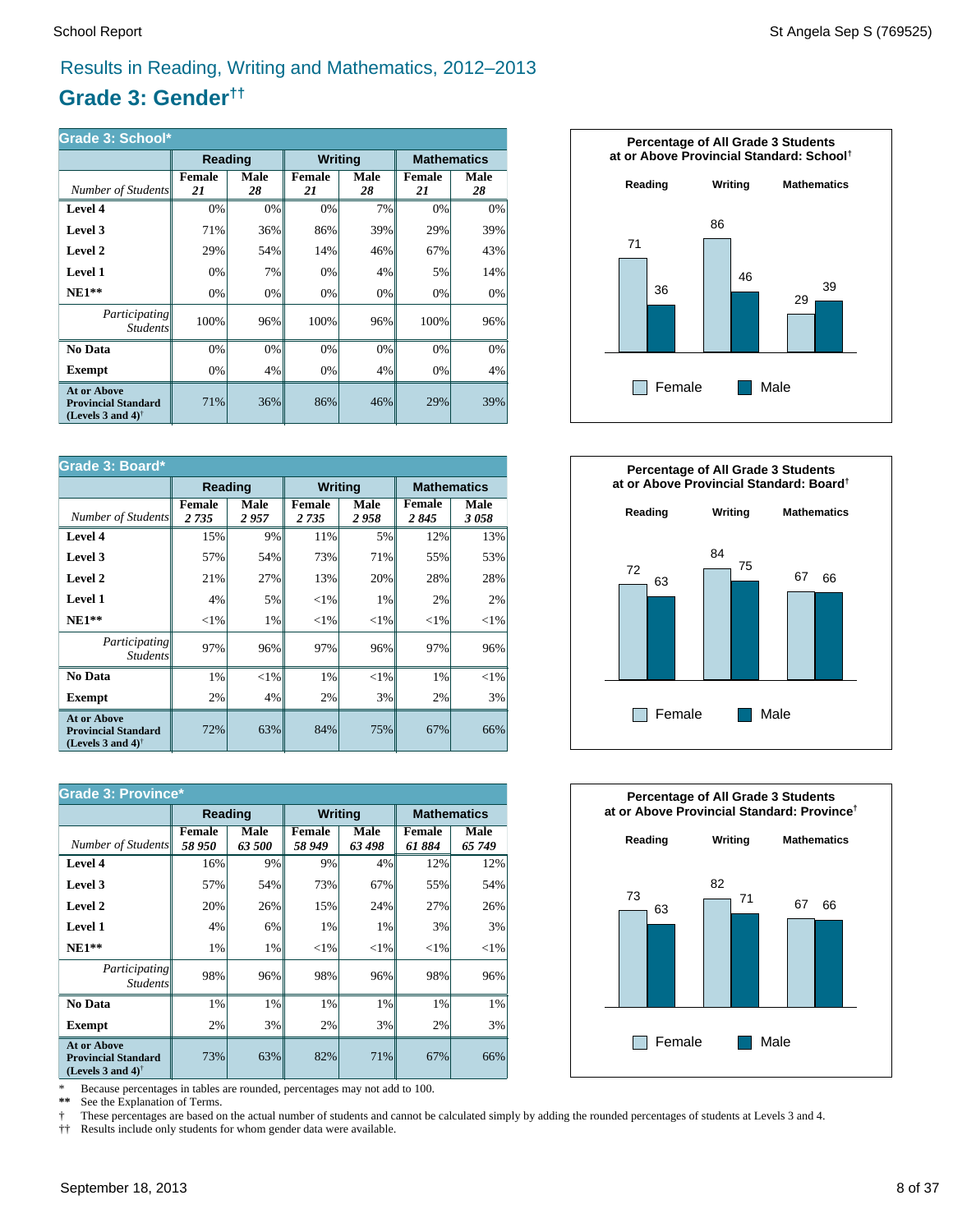# Assessments of Reading, Writing and Mathematics, Primary and Junior Divisions, 2012–2013 **Contextual Information: Grade 6\***

This information provides a context for interpreting the school's results.

| <b>Demographic Information</b>                             |              | <b>School</b><br><b>Board</b> |                                              |            | <b>Province</b> |            |
|------------------------------------------------------------|--------------|-------------------------------|----------------------------------------------|------------|-----------------|------------|
| <b>Enrolment</b>                                           |              |                               |                                              |            |                 |            |
| Number of Grade 6 students                                 |              | 49                            |                                              | 6 5 23     |                 | 131 589    |
| Number of classes with Grade 6 students                    |              |                               |                                              | 429        |                 | 8 3 6 9    |
| Number of schools with Grade 6 classes                     |              | Not applicable                |                                              | 168        |                 | 3 170      |
|                                                            |              |                               | Number Percent Number Percent Number Percent |            |                 |            |
| Gender                                                     |              |                               |                                              |            |                 |            |
| Female                                                     | 24           | 49%                           | 3 190                                        | 49%        | 64 062          | 49%        |
| Male                                                       | 25           | 51%                           | 3 3 3 2                                      | 51%        | 67518           | 51%        |
| Gender not specified                                       | 0            | $0\%$                         | 1                                            | $<$ 1%     | 9               | ${<}1\%$   |
| <b>Student Status</b>                                      |              |                               |                                              |            |                 |            |
| English language learners**                                | 12           | 24%                           | 747                                          | 11%        | 12 398          | 9%         |
| Students with special education needs (excluding gifted)** | 13           | 27%                           | 1347                                         | 21%        | 26 858          | 20%        |
| <b>Place of Birth</b>                                      |              |                               |                                              |            |                 |            |
| Born in Canada                                             | 34           | 69%                           | 5076                                         | 78%        | 115 276         | 88%        |
| Born outside Canada                                        | 15           | 31%                           | 1440                                         | 22%        | 16 211          | 12%        |
| In Canada less than one year                               | 0            | 0%                            | 57                                           | 1%         | 680             | 1%         |
| In Canada one year or more but less than three years       | 4            | 8%                            | 345                                          | 5%         | 2 672           | 2%         |
| In Canada three years or more                              | 11           | 22%                           | 1037                                         | 16%        | 12083           | 9%         |
| Language                                                   |              |                               |                                              |            |                 |            |
| First language learned at home was other than English      | 21           | 43%                           | 2 3 1 2                                      | 35%        | 28 985          | 22%        |
| <b>Year Student Entered Current School</b>                 |              |                               |                                              |            |                 |            |
| Year of the assessment                                     | 9            | 18%                           | 606                                          | 9%         | 29 049          | 22%        |
| Year prior to the assessment                               | 6            | 12%                           | 549                                          | 8%         | 12 770          | 10%        |
| 2 years prior to the assessment                            | 2            | 4%                            | 506                                          | 8%         | 12 004          | 9%         |
| 3 or more years prior to the assessment                    | 32           | 65%                           | 4853                                         | 74%        | 77 673          | 59%        |
| Data not available                                         | $\mathcal O$ | $0\%$                         | 9                                            | $<\!\!1\%$ | 93              | $<\!\!1\%$ |
| <b>Year Student Entered Current Board</b>                  |              |                               |                                              |            |                 |            |
| Year of the assessment                                     | 6            | 12%                           | 335                                          | 5%         | 7016            | 5%         |
| Year prior to the assessment                               | 3            | 6%                            | 292                                          | 4%         | 6612            | 5%         |
| 2 years prior to the assessment                            | 1            | 2%                            | 320                                          | 5%         | 6188            | 5%         |
| 3 or more years prior to the assessment                    | 39           | 80%                           | 5 5 5 4                                      | 85%        | 107 666         | 82%        |
| Data not available                                         | $\mathcal O$ | 0%                            | 22                                           | $<$ 1%     | 4 107           | 3%         |

\* Contextual data pertaining to gender, student status, place of birth, language learned at home and year entered school and board are provided by schools and/or boards through the Student Data Collection process. Some data may be missing because they were not provided by the school or the board.

\*\* See the Explanation of Terms.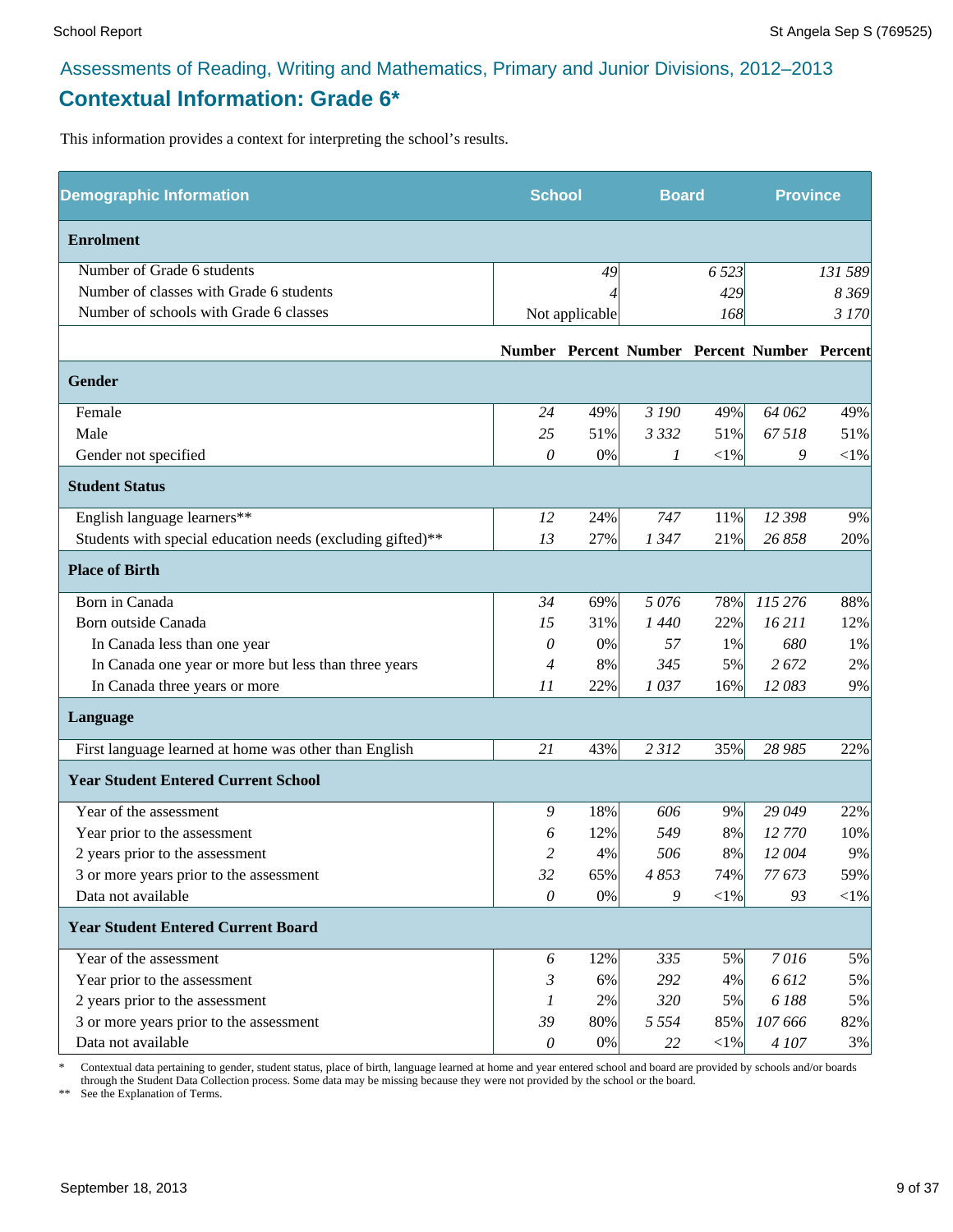#### Results in Reading, Writing and Mathematics, 2012–2013 **Grade 6: All Students**

| <b>Grade 6: Reading*</b>                                                       |                |                     |                      |                            |  |  |  |  |
|--------------------------------------------------------------------------------|----------------|---------------------|----------------------|----------------------------|--|--|--|--|
| Number of Students                                                             |                | <b>School</b><br>49 | <b>Board</b><br>6519 | <b>Province</b><br>131 514 |  |  |  |  |
|                                                                                | #              | $\%$                | $\frac{0}{0}$        | $\%$                       |  |  |  |  |
| Level 4                                                                        | $\mathfrak{Z}$ | 6%                  | 12%                  | 13%                        |  |  |  |  |
| Level 3                                                                        | 27             | 55%                 | 61%                  | 64%                        |  |  |  |  |
| Level 2                                                                        | 12             | 24%                 | 22%                  | 18%                        |  |  |  |  |
| <b>Level 1</b>                                                                 | 2              | 4%                  | 3%                   | 2%                         |  |  |  |  |
| $NE1**$                                                                        | 0              | 0%                  | $<$ 1%               | $<$ 1%                     |  |  |  |  |
| Participating<br><b>Students</b>                                               | 44             | 90%                 | 97%                  | 98%                        |  |  |  |  |
| No Data                                                                        | $\mathfrak{D}$ | 4%                  | $<$ 1%               | $<$ 1%                     |  |  |  |  |
| <b>Exempt</b>                                                                  | 3              | 6%                  | 2%                   | 2%                         |  |  |  |  |
| <b>At or Above</b><br><b>Provincial Standard</b><br>(Levels 3 and 4) $\dagger$ | 61%            | 72%                 | 77%                  |                            |  |  |  |  |

| <b>Grade 6: Writing*</b>                                                                             |                          |               |                      |                            |  |  |  |  |
|------------------------------------------------------------------------------------------------------|--------------------------|---------------|----------------------|----------------------------|--|--|--|--|
| Number of Students                                                                                   | <b>School</b><br>49      |               | <b>Board</b><br>6519 | <b>Province</b><br>131 504 |  |  |  |  |
|                                                                                                      | #                        | $\frac{0}{0}$ | $\frac{0}{0}$        | $\frac{0}{0}$              |  |  |  |  |
| Level 4                                                                                              | $\overline{2}$           | 4%            | 14%                  | 13%                        |  |  |  |  |
| Level 3                                                                                              | 28                       | 57%           | 65%                  | 64%                        |  |  |  |  |
| Level 2                                                                                              | 13                       | 27%           | 18%                  | 20%                        |  |  |  |  |
| <b>Level 1</b>                                                                                       | 0                        | 0%            | 1%                   | 1%                         |  |  |  |  |
| $NE1**$                                                                                              |                          | 2%            | $<$ 1%               | $<$ 1%                     |  |  |  |  |
| Participating<br><b>Students</b>                                                                     | 44                       | 90%           | 97%                  | 98%                        |  |  |  |  |
| No Data                                                                                              | $\overline{\mathcal{L}}$ | 4%            | $<$ 1%               | ${<}1\%$                   |  |  |  |  |
| <b>Exempt</b>                                                                                        | 3                        | 6%            | 2%                   | 2%                         |  |  |  |  |
| <b>At or Above</b><br><b>Provincial Standard</b><br>(Levels 3 and 4) <sup><math>\dagger</math></sup> |                          | 61%           | 78%                  | 76%                        |  |  |  |  |

#### *#* % % % **Province** *131 543* **Board** *6 521* **School**  $Number of Students$ **57%** 2% 1% 97%  $<$ 1% 11% 30% 43% 13% **55%** 2% 1% 97%  $<$ 1% 12% 30% 42% 13% **27%** 6% 4% 90% 2% 24% 37% 24% 2% *2 44 1 12 18 12 1* **Exempt** 3  **No Data** *Participating Students*  **NE1\*\* Level 1 Level 2 Level 3 Level 4 At or Above Provincial Standard (Levels 3 and 4) † Grade 6: Mathematics\***







\* Because percentages in tables and graphs are rounded, and because graphs do not show all reporting categories, percentages may not add to 100.

See the Explanation of Terms.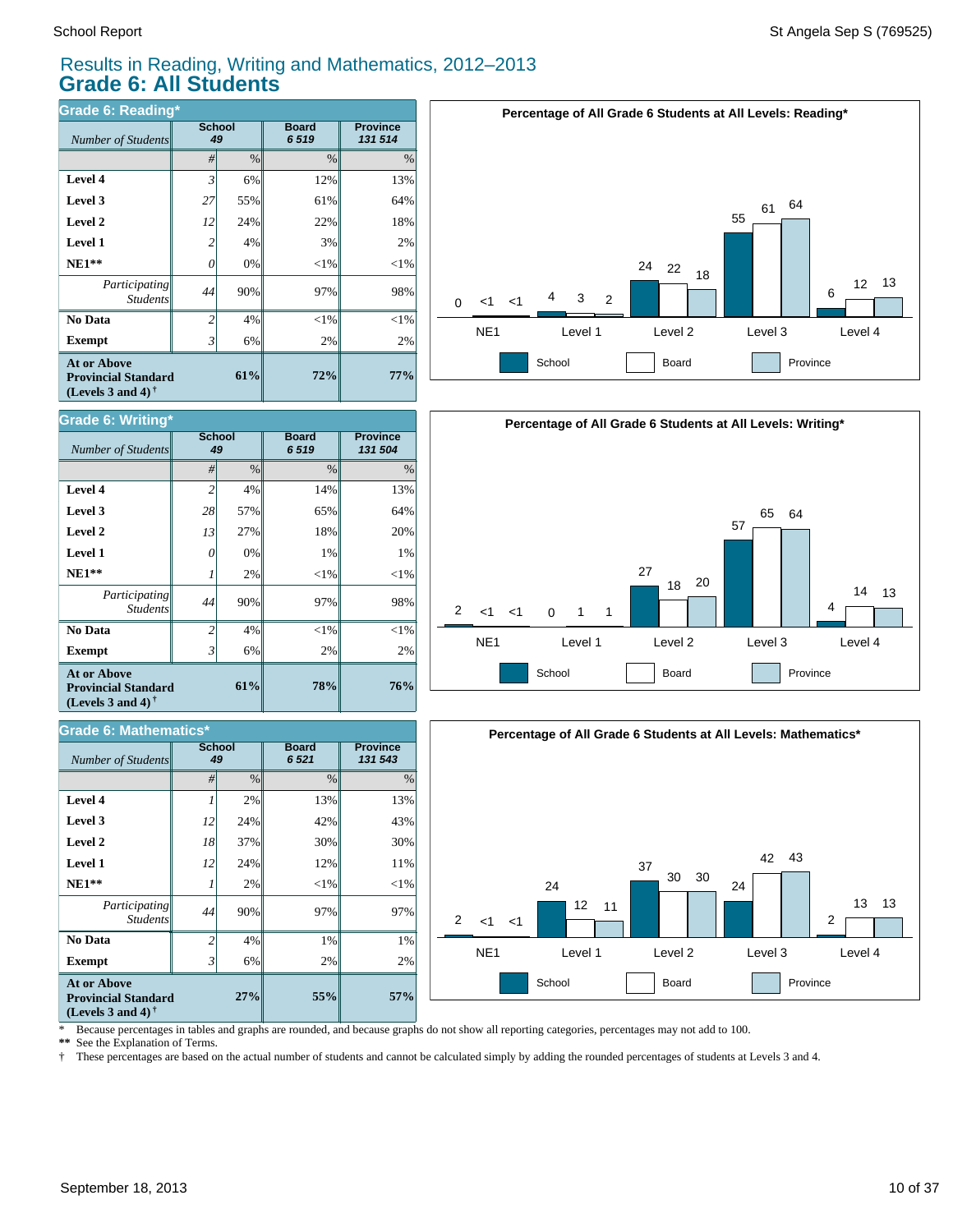#### Results in Reading, Writing and Mathematics, 2012–2013

# **Grade 6: Participating Students (excludes "no data" and "exempt" categories)**

| <b>Grade 6: Reading*</b>                                                          |                     |      |                         |                            |  |  |  |  |
|-----------------------------------------------------------------------------------|---------------------|------|-------------------------|----------------------------|--|--|--|--|
| Number of Students                                                                | <b>School</b><br>44 |      | <b>Board</b><br>6 3 5 0 | <b>Province</b><br>128 393 |  |  |  |  |
|                                                                                   | #                   | $\%$ | $\%$                    | $\frac{0}{0}$              |  |  |  |  |
| Level 4                                                                           | $\mathfrak{Z}$      | 7%   | 12%                     | 13%                        |  |  |  |  |
| Level 3                                                                           | 27                  | 61%  | 62%                     | 65%                        |  |  |  |  |
| Level 2                                                                           | 12                  | 27%  | 23%                     | 19%                        |  |  |  |  |
| Level 1                                                                           | 2                   | 5%   | 3%                      | 2%                         |  |  |  |  |
| $NE1**$                                                                           |                     | 0%   | ${<}1\%$                | $<$ 1%                     |  |  |  |  |
| <b>At or Above</b><br><b>Provincial Standard</b><br>(Levels 3 and 4) $^{\dagger}$ |                     | 68%  | 74%                     | 79%                        |  |  |  |  |



| Grade 6: Writing*                                                              |                     |               |                         |                            |  |  |
|--------------------------------------------------------------------------------|---------------------|---------------|-------------------------|----------------------------|--|--|
| Number of Students                                                             | <b>School</b><br>44 |               | <b>Board</b><br>6 3 4 8 | <b>Province</b><br>128 452 |  |  |
|                                                                                | #                   | $\frac{0}{0}$ | $\frac{0}{0}$           | $\%$                       |  |  |
| Level 4                                                                        | 2                   | 5%            | 14%                     | 13%                        |  |  |
| Level 3                                                                        | 28                  | 64%           | 66%                     | 65%                        |  |  |
| Level 2                                                                        | 13                  | 30%           | 19%                     | 20%                        |  |  |
| Level 1                                                                        | Ω                   | 0%            | 1%                      | 1%                         |  |  |
| $NE1**$                                                                        |                     | 2%            | ${<}1\%$                | ${<}1\%$                   |  |  |
| <b>At or Above</b><br><b>Provincial Standard</b><br>(Levels 3 and 4) $\dagger$ |                     | 68%           | 80%                     | 78%                        |  |  |



| <b>Grade 6: Mathematics*</b>                                            |                     |               |                         |                            |  |  |  |  |
|-------------------------------------------------------------------------|---------------------|---------------|-------------------------|----------------------------|--|--|--|--|
| Number of Students                                                      | <b>School</b><br>44 |               | <b>Board</b><br>6 3 4 7 | <b>Province</b><br>128 227 |  |  |  |  |
|                                                                         | #                   | $\frac{0}{0}$ | $\frac{0}{0}$           | $\%$                       |  |  |  |  |
| Level 4                                                                 |                     | 2%            | 13%                     | 14%                        |  |  |  |  |
| Level 3                                                                 | 12                  | 27%           | 43%                     | 45%                        |  |  |  |  |
| Level 2                                                                 | 18                  | 41%           | 31%                     | 30%                        |  |  |  |  |
| Level 1                                                                 | 12                  | 27%           | 13%                     | 11%                        |  |  |  |  |
| $NE1**$                                                                 |                     | 2%            | $<$ 1%                  | $<$ 1%                     |  |  |  |  |
| At or Above<br><b>Provincial Standard</b><br>(Levels 3 and 4) $\dagger$ |                     | 30%           | 56%                     | 58%                        |  |  |  |  |



\* Because percentages in tables and graphs are rounded, percentages may not add to 100.

**\*\*** See the Explanation of Terms.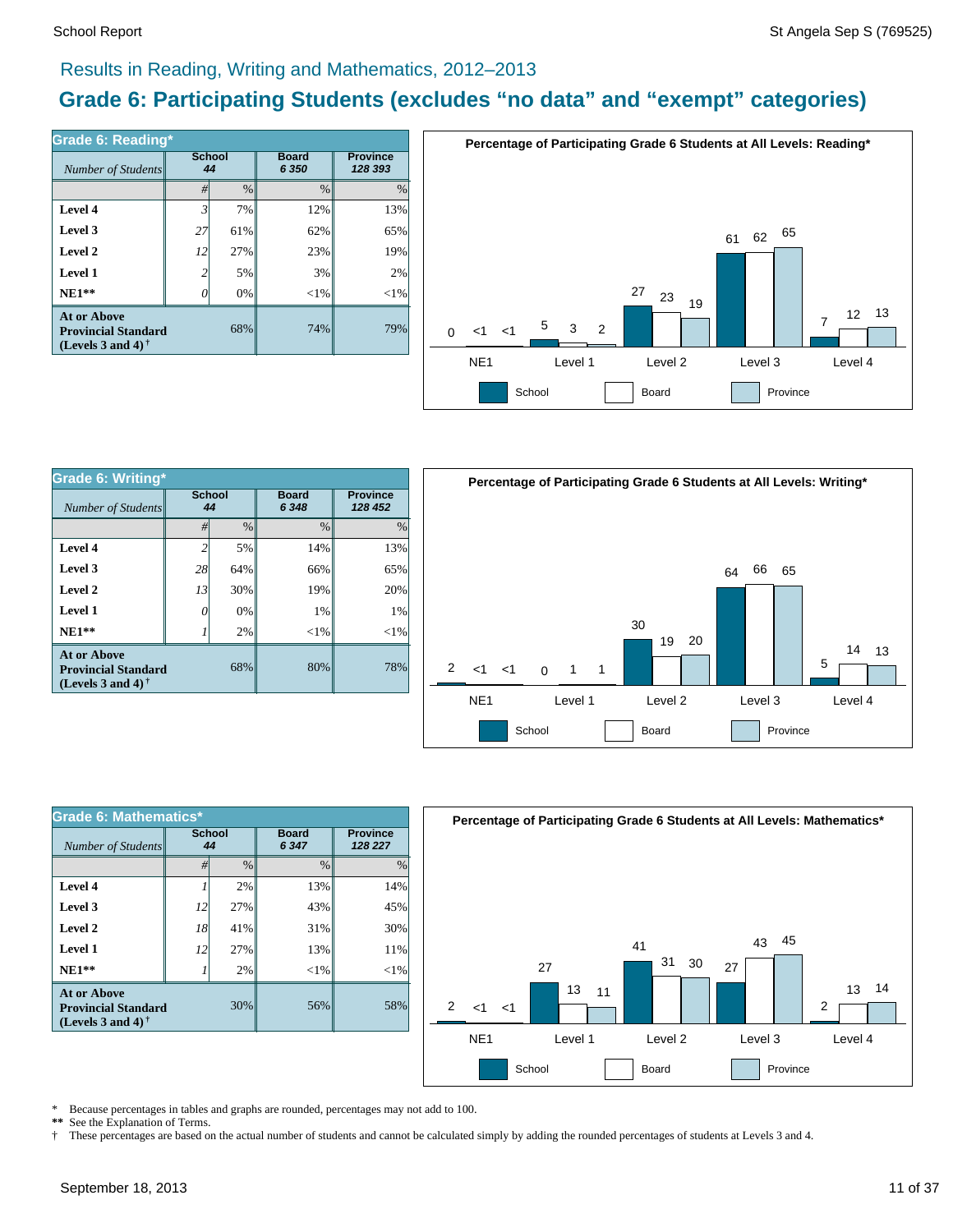### Results in Reading, Writing and Mathematics, 2012–2013

# **Grade 6: Gender††**

| Grade 6: School*                                                                                     |              |            |                |            |                     |                    |  |
|------------------------------------------------------------------------------------------------------|--------------|------------|----------------|------------|---------------------|--------------------|--|
|                                                                                                      | Reading      |            | <b>Writing</b> |            |                     | <b>Mathematics</b> |  |
| Number of Students                                                                                   | Female<br>24 | Male<br>25 | Female<br>24   | Male<br>25 | <b>Female</b><br>24 | Male<br>25         |  |
| Level 4                                                                                              | 4%           | 8%         | 4%             | 4%         | 0%                  | 4%                 |  |
| Level 3                                                                                              | 71%          | 40%        | 62%            | 52%        | 21%                 | 28%                |  |
| Level 2                                                                                              | 12%          | 36%        | 21%            | 32%        | 50%                 | 24%                |  |
| Level 1                                                                                              | 0%           | 8%         | 0%             | 0%         | 17%                 | 32%                |  |
| $NE1**$                                                                                              | 0%           | 0%         | 0%             | 4%         | 0%                  | 4%                 |  |
| <i>Participating</i><br><b>Students</b>                                                              | 88%          | 92%        | 88%            | 92%        | 88%                 | 92%                |  |
| No Data                                                                                              | 4%           | 4%         | 4%             | 4%         | 4%                  | 4%                 |  |
| Exempt                                                                                               | 8%           | 4%         | 8%             | 4%         | 8%                  | 4%                 |  |
| <b>At or Above</b><br><b>Provincial Standard</b><br>(Levels 3 and 4) <sup><math>\dagger</math></sup> | 75%          | 48%        | 67%            | 56%        | 21%                 | 32%                |  |

| Grade 6: Board*                                                                                      |                |              |                        |              |                        |                 |  |
|------------------------------------------------------------------------------------------------------|----------------|--------------|------------------------|--------------|------------------------|-----------------|--|
|                                                                                                      | <b>Reading</b> |              | <b>Writing</b>         |              | <b>Mathematics</b>     |                 |  |
| Number of Students                                                                                   | Female<br>3189 | Male<br>3329 | <b>Female</b><br>3 189 | Male<br>3329 | <b>Female</b><br>3 188 | Male<br>3 3 3 2 |  |
| Level 4                                                                                              | 14%            | 9%           | 19%                    | 8%           | 13%                    | 13%             |  |
| Level 3                                                                                              | 62%            | 59%          | 67%                    | 63%          | 42%                    | 42%             |  |
| Level 2                                                                                              | 19%            | 24%          | 11%                    | 25%          | 31%                    | 29%             |  |
| Level 1                                                                                              | 2%             | 4%           | ${<}1\%$               | 1%           | 11%                    | 13%             |  |
| $NE1**$                                                                                              | ${<}1\%$       | ${<}1\%$     | ${<}1\%$               | ${<}1\%$     | ${<}1\%$               | ${<}1\%$        |  |
| Participating<br><b>Students</b>                                                                     | 98%            | 97%          | 98%                    | 97%          | 98%                    | 97%             |  |
| No Data                                                                                              | ${<}1\%$       | $< 1\%$      | 1%                     | $<$ 1%       | 1%                     | 1%              |  |
| <b>Exempt</b>                                                                                        | 2%             | 2%           | 2%                     | 2%           | 2%                     | 2%              |  |
| <b>At or Above</b><br><b>Provincial Standard</b><br>(Levels 3 and 4) <sup><math>\dagger</math></sup> | 76%            | 69%          | 86%                    | 71%          | 55%                    | 54%             |  |

| <b>Grade 6: Province*</b>                                                                            |                        |               |                  |               |                         |                    |  |
|------------------------------------------------------------------------------------------------------|------------------------|---------------|------------------|---------------|-------------------------|--------------------|--|
|                                                                                                      | Reading                |               | <b>Writing</b>   |               |                         | <b>Mathematics</b> |  |
| Number of Students                                                                                   | <b>Female</b><br>64026 | Male<br>67479 | Female<br>64 022 | Male<br>67473 | <b>Female</b><br>64 035 | Male<br>67499      |  |
| Level 4                                                                                              | 17%                    | 10%           | 19%              | 7%            | 13%                     | 13%                |  |
| Level 3                                                                                              | 64%                    | 63%           | 66%              | 61%           | 44%                     | 43%                |  |
| Level 2                                                                                              | 16%                    | 21%           | 13%              | 27%           | 30%                     | 29%                |  |
| Level 1                                                                                              | 2%                     | 3%            | ${<}1\%$         | 1%            | 10%                     | 11%                |  |
| $NE1**$                                                                                              | ${<}1\%$               | ${<}1\%$      | ${<}1\%$         | 1%            | ${<}1\%$                | ${<}1\%$           |  |
| Participating<br><b>Students</b>                                                                     | 98%                    | 97%           | 98%              | 97%           | 98%                     | 97%                |  |
| No Data                                                                                              | $<$ 1%                 | 1%            | $<$ 1%           | 1%            | $<$ 1%                  | 1%                 |  |
| <b>Exempt</b>                                                                                        | 1%                     | 2%            | 1%               | 2%            | 1%                      | 3%                 |  |
| <b>At or Above</b><br><b>Provincial Standard</b><br>(Levels 3 and 4) <sup><math>\dagger</math></sup> | 81%                    | 73%           | 85%              | 68%           | 57%                     | 56%                |  |

\* Because percentages in tables are rounded, percentages may not add to 100.<br>\*\* See the Explanation of Terms

See the Explanation of Terms.

† These percentages are based on the actual number of students and cannot be calculated simply by adding the rounded percentages of students at Levels 3 and 4.

†† Results include only students for whom gender data were available.





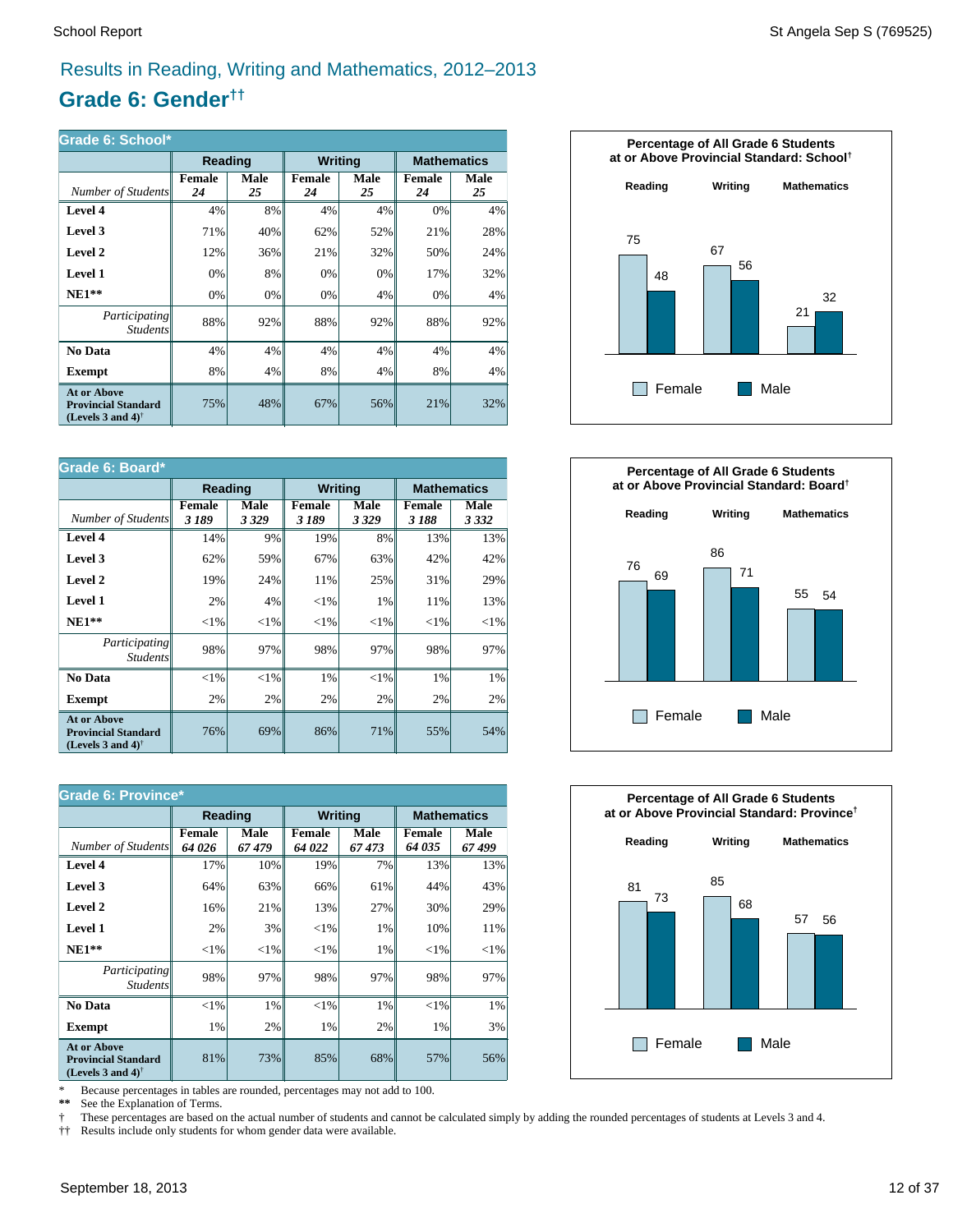# **Contextual Information over Time: Grade 3\***

This information provides a context for interpreting the school's results of the current and previous administrations.

| <b>Grade 3</b>                                                | 2008-2009 | 2009-2010 | 2010-2011 | 2011-2012 | 2012-2013 |
|---------------------------------------------------------------|-----------|-----------|-----------|-----------|-----------|
| <b>Enrolment</b>                                              |           |           |           |           |           |
| Number of students                                            | 27        | 49        | 29        | 47        | 49        |
| <b>Participation in the Assessment</b>                        |           |           |           |           |           |
| Reading <sup>†</sup>                                          | 93%       | 100%      | 97%       | 83%       | 98%       |
| Writing <sup>†</sup>                                          | 93%       | 100%      | 97%       | 98%       | 98%       |
| Mathematics <sup>†</sup>                                      | 93%       | 100%      | 97%       | 98%       | 98%       |
| <b>Gender</b>                                                 |           |           |           |           |           |
| Female                                                        | 44%       | 47%       | 59%       | 53%       | 43%       |
| Male                                                          | 56%       | 53%       | 41%       | 47%       | 57%       |
| <b>Student Status</b>                                         |           |           |           |           |           |
| English language learners**                                   | 15%       | 18%       | 10%       | 13%       | 12%       |
| Students with special education needs (excluding<br>gifted)** | 11%       | 14%       | 28%       | 26%       | 27%       |
| <b>Place of Birth</b>                                         |           |           |           |           |           |
| Born in Canada                                                | 63%       | 78%       | 79%       | 83%       | 69%       |
| Born outside Canada                                           | 37%       | 22%       | 21%       | 17%       | 31%       |
| In Canada less than one year                                  | 4%        | 2%        | 0%        | 2%        | 0%        |
| In Canada one year or more but less than three years          | 19%       | 12%       | 7%        | 4%        | 8%        |
| In Canada three years or more                                 | 15%       | 8%        | 14%       | 11%       | 22%       |
| Language                                                      |           |           |           |           |           |
| First language learned at home was other than English         | 56%       | 41%       | 21%       | 38%       | 37%       |
| <b>Year Student Entered Current School</b>                    |           |           |           |           |           |
| Year of the assessment                                        | 15%       | 14%       | 10%       | 17%       | 10%       |
| Year prior to the assessment                                  | 15%       | 8%        | 7%        | 6%        | 18%       |
| 2 years prior to the assessment                               | 19%       | 14%       | 21%       | 17%       | 6%        |
| 3 or more years prior to the assessment                       | 52%       | 63%       | 62%       | 60%       | 65%       |
| Data not available                                            | 0%        | 0%        | 0%        | $0\%$     | $0\%$     |

Contextual data pertaining to gender, student status, place of birth, language learned at home and year entered school are provided by schools and/or boards through the Student Data Collection process. Some data may be missing because they were not provided by the school or the board.

† Some French Immersion students do not write all components of the assessment in Grade 3; the numbers shown reflect those students who were expected to write each component as determined by the French Immersion participation option selected by boards.

\*\* See the Explanation of Terms.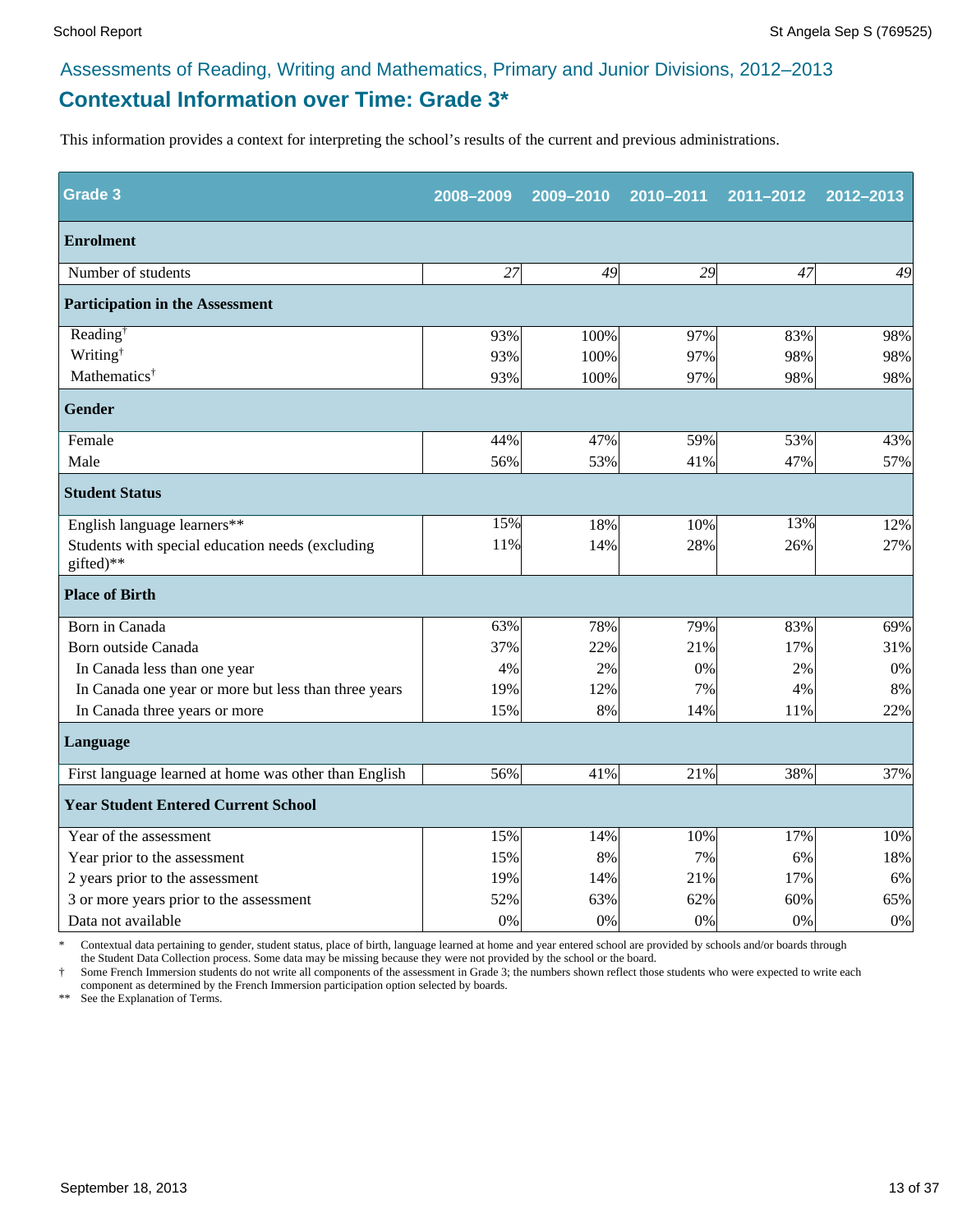# **Grade 3: Reading** Results over Time, 2009–2010 to 2012–2013®

| <b>Grade 3 Reading: School*</b>                                  |             |             |           |           |
|------------------------------------------------------------------|-------------|-------------|-----------|-----------|
| Year                                                             | $'09 - '10$ | $'10 - '11$ | $11 - 12$ | $12 - 13$ |
| Number of<br><b>Students</b>                                     | 49          | 29          | 47        | 49        |
| Level 4                                                          | 4%          | 3%          | 2%        | 0%        |
| Level 3                                                          | 51%         | 69%         | 34%       | 51%       |
| Level 2                                                          | 22%         | 21%         | 34%       | 43%       |
| <b>Level 1</b>                                                   | 18%         | 0%          | 13%       | 4%        |
| <b>NE1**</b>                                                     | 4%          | 3%          | 0%        | 0%        |
| Participating<br><b>Students</b>                                 | 100%        | 97%         | 83%       | 98%       |
| No Data                                                          | 0%          | 3%          | 0%        | 0%        |
| <b>Exempt</b>                                                    | 0%          | 0%          | 17%       | 2%        |
| At or Above<br><b>Provincial</b><br><b>Standard</b> <sup>†</sup> | 55%         | 72%         | 36%       | 51%       |

#### **Grade 3 Reading: Board\***

| Year                                                                    | $'09 - '10$ | $'10 - '11$ | $11 - 12$ | $12 - 13$ |
|-------------------------------------------------------------------------|-------------|-------------|-----------|-----------|
| Number of<br><b>Students</b>                                            | 6 100       | 5693        | 5863      | 5692      |
| Level 4                                                                 | 9%          | 8%          | 11%       | 12%       |
| Level 3                                                                 | 51%         | 56%         | 54%       | 55%       |
| Level 2                                                                 | 27%         | 25%         | 24%       | 24%       |
| Level 1                                                                 | 8%          | 6%          | 6%        | 5%        |
| $NE1**$                                                                 | 2%          | 1%          | $1\%$     | 1%        |
| Participating<br><b>Students</b>                                        | 96%         | 96%         | 97%       | 96%       |
| No Data                                                                 | 1%          | $1\%$       | $1\%$     | $< 1\%$   |
| <b>Exempt</b>                                                           | 3%          | 3%          | 3%        | 3%        |
| <b>At or Above</b><br><b>Provincial</b><br><b>Standard</b> <sup>†</sup> | 60%         | 64%         | 66%       | 67%       |

#### **Grade 3 Reading: Province\***

| Year                                                         | $'09 - '10$ | $'10 - '11$ | $11 - 12$ | $12 - 13$ |
|--------------------------------------------------------------|-------------|-------------|-----------|-----------|
| Number of<br><b>Students</b>                                 | 123 813     | 119 914     | 121727    | 122 450   |
| Level 4                                                      | 8%          | 8%          | 10%       | 12%       |
| Level 3                                                      | 54%         | 57%         | 56%       | 55%       |
| Level 2                                                      | 25%         | 24%         | 23%       | 23%       |
| Level 1                                                      | 7%          | 6%          | 6%        | 5%        |
| <b>NE1**</b>                                                 | 2%          | 1%          | 1%        | 1%        |
| Participating<br><b>Students</b>                             | 96%         | 97%         | 97%       | 97%       |
| No Data                                                      | 1%          | 1%          | $<$ 1%    | $1\%$     |
| <b>Exempt</b>                                                | 3%          | 3%          | 3%        | 3%        |
| <b>At or Above</b><br><b>Provincial</b><br><b>Standard</b> † | 62%         | 65%         | 66%       | 68%       |









Refer to the EQAO Web site (www.eqao.com) for data from previous years.

\* Because percentages in tables and graphs are rounded, and because graphs do not show all reporting categories, percentages may not add to 100.

\*\* See the Explanation of Terms.<br><sup>†</sup> These percentages are based of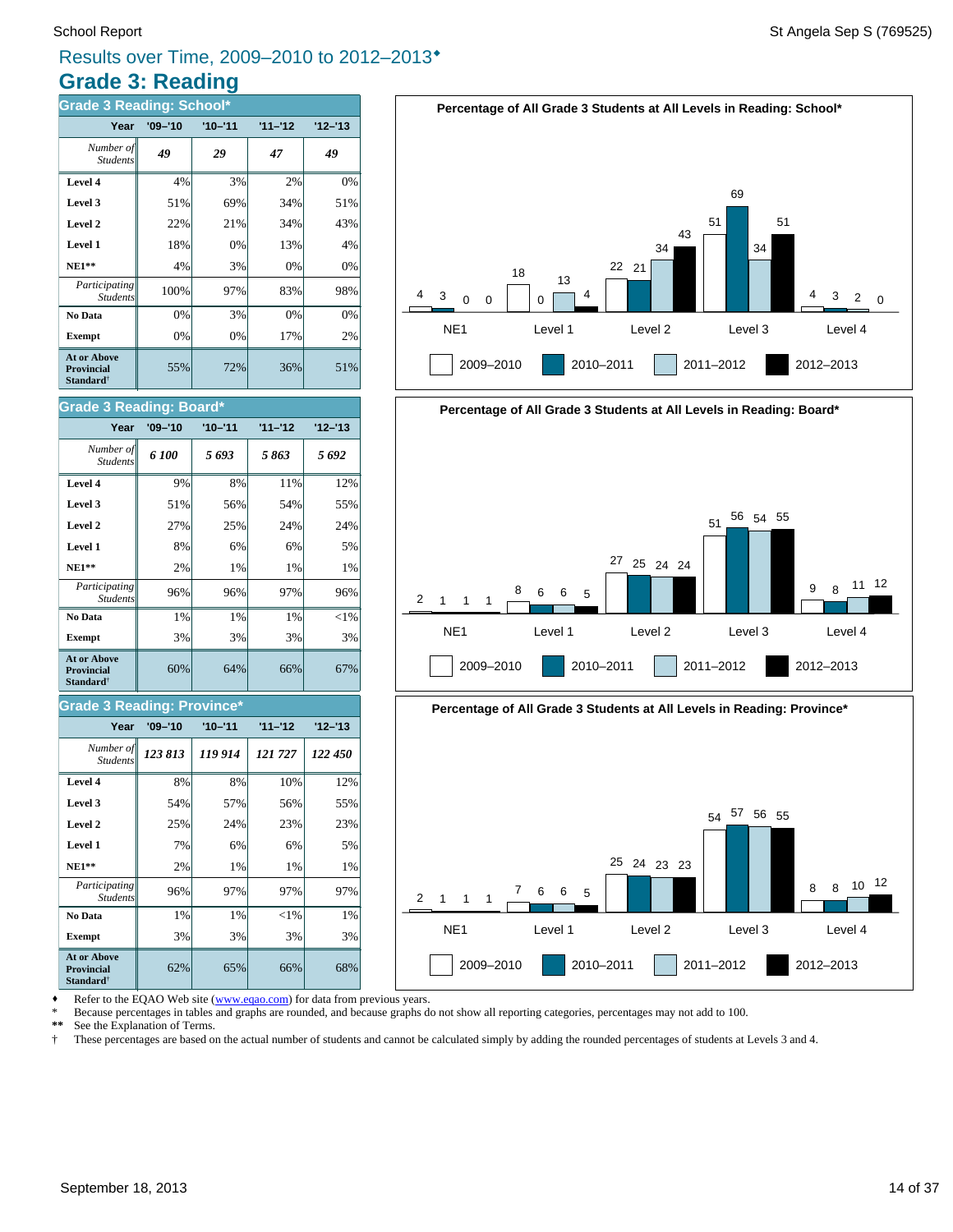# **Grade 3: Writing** Results over Time, 2009–2010 to 2012–2013®

| <b>Grade 3 Writing: School*</b>                                         |             |             |           |           |  |  |  |
|-------------------------------------------------------------------------|-------------|-------------|-----------|-----------|--|--|--|
| Year                                                                    | $'09 - '10$ | $'10 - '11$ | $11 - 12$ | $12 - 13$ |  |  |  |
| Number of<br><b>Students</b>                                            | 49          | 29          | 47        | 49        |  |  |  |
| Level 4                                                                 | 0%          | 0%          | 2%        | 4%        |  |  |  |
| Level 3                                                                 | 59%         | 76%         | 57%       | 59%       |  |  |  |
| Level 2                                                                 | 41%         | 21%         | 38%       | 33%       |  |  |  |
| Level 1                                                                 | 0%          | 0%          | 0%        | 2%        |  |  |  |
| $NE1**$                                                                 | 0%          | 0%          | 0%        | 0%        |  |  |  |
| Participating<br><b>Students</b>                                        | 100%        | 97%         | 98%       | 98%       |  |  |  |
| No Data                                                                 | 0%          | 3%          | 0%        | 0%        |  |  |  |
| <b>Exempt</b>                                                           | 0%          | 0%          | 2%        | 2%        |  |  |  |
| <b>At or Above</b><br><b>Provincial</b><br><b>Standard</b> <sup>†</sup> | 59%         | 76%         | 60%       | 63%       |  |  |  |

#### **Grade 3 Writing: Board\***

| Year                                                             | $'09 - '10$ | $'10 - '11$ | $11 - 12$ | $'12 - 13$ |
|------------------------------------------------------------------|-------------|-------------|-----------|------------|
| Number of<br><b>Students</b>                                     | 6 100       | 5693        | 5863      | 5 693      |
| Level 4                                                          | 5%          | 5%          | 8%        | 8%         |
| Level 3                                                          | 67%         | 70%         | 71%       | 72%        |
| Level 2                                                          | 24%         | 21%         | 18%       | 16%        |
| Level 1                                                          | ${<}1\%$    | ${<}1\%$    | ${<}1\%$  | 1%         |
| $NE1**$                                                          | ${<}1\%$    | ${<}1\%$    | ${<}1\%$  | ${<}1\%$   |
| Participating<br><b>Students</b>                                 | 97%         | 96%         | 97%       | 97%        |
| No Data                                                          | 1%          | 1%          | 1%        | 1%         |
| <b>Exempt</b>                                                    | 3%          | 3%          | 3%        | 3%         |
| <b>At or Above</b><br><b>Provincial</b><br>Standard <sup>†</sup> | 72%         | 75%         | 79%       | 79%        |

#### **Grade 3 Writing: Province\***

| Year                                                                    | $'09 - '10$ | $'10 - '11$ | $11 - 12$ | $12 - 13$ |
|-------------------------------------------------------------------------|-------------|-------------|-----------|-----------|
| Number of<br><b>Students</b>                                            | 123 800     | 119873      | 121727    | 122 447   |
| Level 4                                                                 | 4%          | 5%          | 6%        | 7%        |
| Level 3                                                                 | 66%         | 68%         | 69%       | 70%       |
| Level 2                                                                 | 26%         | 24%         | 21%       | 19%       |
| Level 1                                                                 | $< 1\%$     | ${<}1\%$    | ${<}1\%$  | 1%        |
| $NE1**$                                                                 | $<$ 1%      | $<$ 1%      | ${<}1\%$  | ${<}1\%$  |
| Participating<br><b>Students</b>                                        | 97%         | 97%         | 97%       | 97%       |
| No Data                                                                 | 1%          | 1%          | 1%        | 1%        |
| <b>Exempt</b>                                                           | 3%          | 2%          | 2%        | 2%        |
| <b>At or Above</b><br><b>Provincial</b><br><b>Standard</b> <sup>†</sup> | 70%         | 73%         | 76%       | 77%       |





Refer to the EQAO Web site (www.eqao.com) for data from previous years.

\* Because percentages in tables and graphs are rounded, and because graphs do not show all reporting categories, percentages may not add to 100.

\*\* See the Explanation of Terms.<br><sup>†</sup> These percentages are based o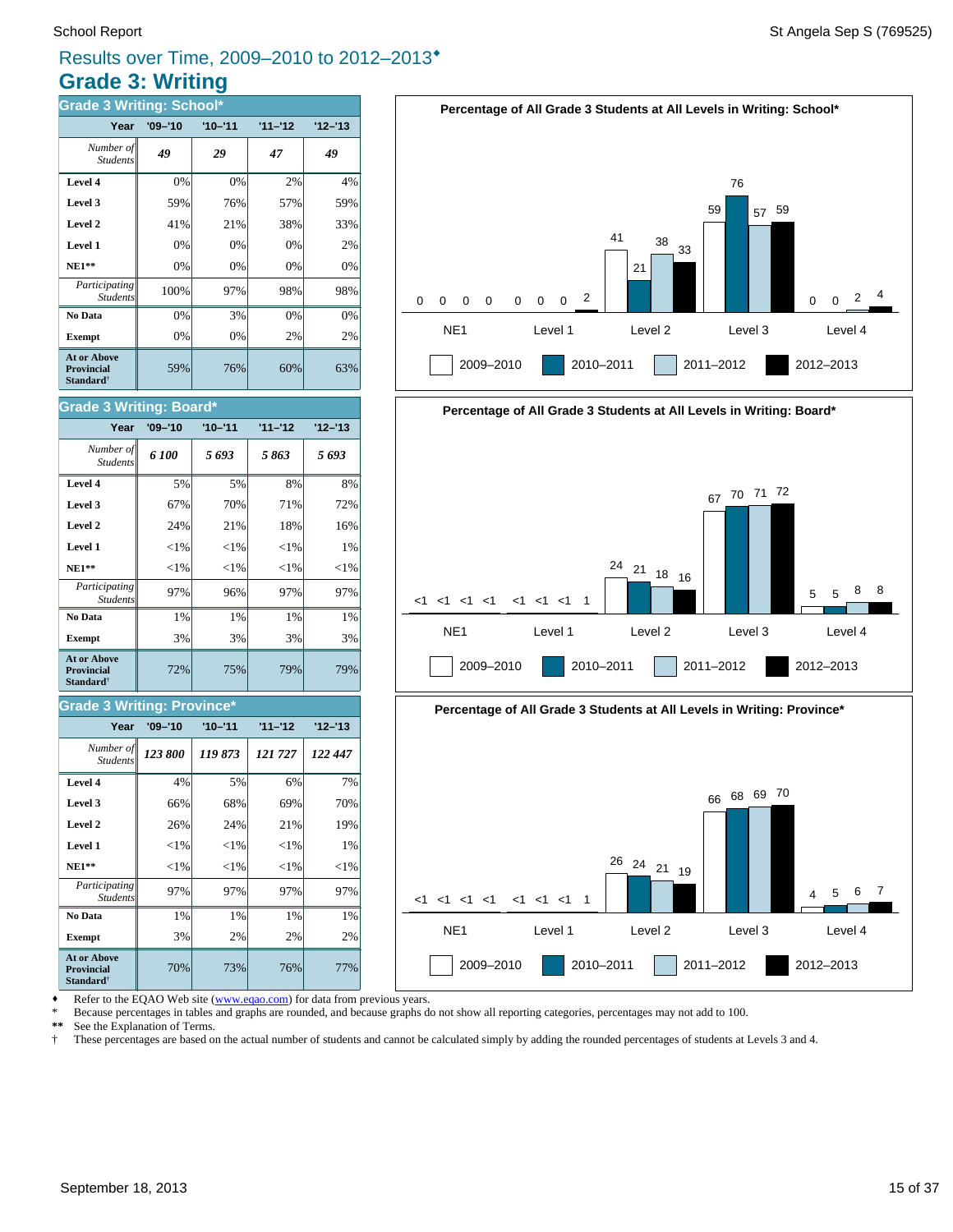# **Grade 3: Mathematics** Results over Time, 2009–2010 to 2012–2013®

| <b>Grade 3 Mathematics: School*</b>                                     |             |             |           |           |  |
|-------------------------------------------------------------------------|-------------|-------------|-----------|-----------|--|
| Year                                                                    | $'09 - '10$ | $'10 - '11$ | $11 - 12$ | $12 - 13$ |  |
| Number of<br><b>Students</b>                                            | 49          | 29          | 47        | 49        |  |
| Level 4                                                                 | 10%         | 7%          | 2%        | 0%        |  |
| Level 3                                                                 | 43%         | 83%         | 21%       | 35%       |  |
| Level 2                                                                 | 35%         | 7%          | 55%       | 53%       |  |
| Level 1                                                                 | 12%         | 0%          | 19%       | 10%       |  |
| $NE1**$                                                                 | 0%          | $0\%$       | 0%        | 0%        |  |
| <i>Participating</i><br><b>Students</b>                                 | 100%        | 97%         | 98%       | 98%       |  |
| No Data                                                                 | 0%          | 3%          | 0%        | 0%        |  |
| <b>Exempt</b>                                                           | 0%          | 0%          | 2%        | 2%        |  |
| <b>At or Above</b><br><b>Provincial</b><br><b>Standard</b> <sup>†</sup> | 53%         | 90%         | 23%       | 35%       |  |



#### **Grade 3 Mathematics: Province\***

| Year                                                                    | $'09 - '10$ | $'10 - '11$ | $11 - 12$ | $12 - 13$ |
|-------------------------------------------------------------------------|-------------|-------------|-----------|-----------|
| Number of<br><b>Students</b>                                            | 127 726     | 124 104     | 126 439   | 127 633   |
| Level 4                                                                 | 12%         | 12%         | 12%       | 12%       |
| Level 3                                                                 | 58%         | 57%         | 56%       | 55%       |
| Level 2                                                                 | 23%         | 25%         | 25%       | 27%       |
| Level 1                                                                 | 3%          | 3%          | 3%        | 3%        |
| $NE1**$                                                                 | ${<}1\%$    | ${<}1\%$    | 1%        | ${<}1\%$  |
| Participating<br><b>Students</b>                                        | 97%         | 97%         | 97%       | 97%       |
| No Data                                                                 | 1%          | 1%          | 1%        | 1%        |
| <b>Exempt</b>                                                           | 3%          | 2%          | 2%        | 2%        |
| <b>At or Above</b><br><b>Provincial</b><br><b>Standard</b> <sup>†</sup> | 71%         | 69%         | 68%       | 67%       |











Refer to the EQAO Web site (www.eqao.com) for data from previous years.

\* Because percentages in tables and graphs are rounded, and because graphs do not show all reporting categories, percentages may not add to 100.

\*\* See the Explanation of Terms.<br>
<sup>†</sup> These percentages are based on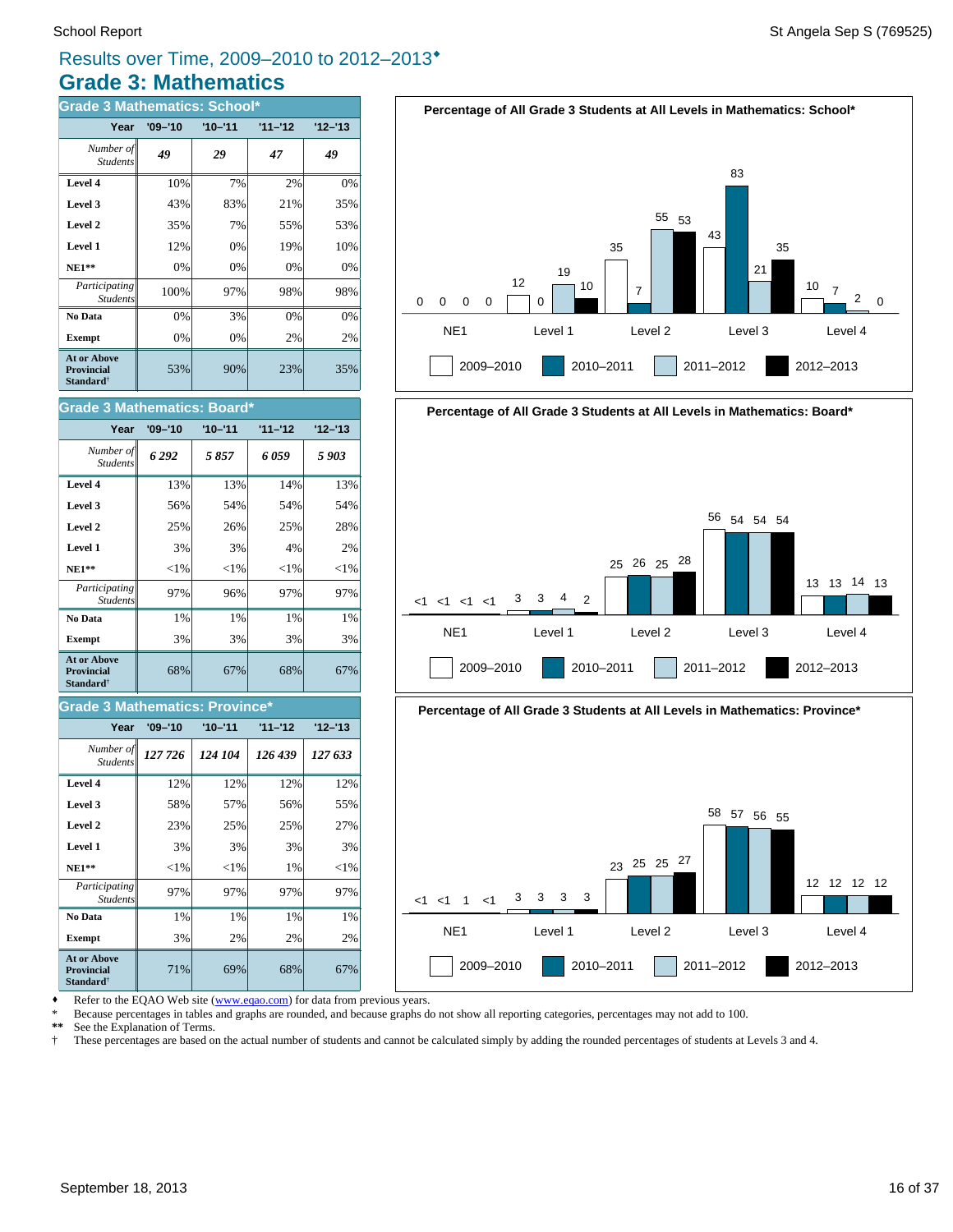# **Contextual Information over Time: Grade 6\***

This information provides a context for interpreting the school's results of the current and previous administrations.

| <b>Grade 6</b>                                                | 2008-2009 | 2009-2010 | 2010-2011 | 2011-2012 | 2012-2013 |
|---------------------------------------------------------------|-----------|-----------|-----------|-----------|-----------|
| <b>Enrolment</b>                                              |           |           |           |           |           |
| Number of students                                            | 44        | 47        | 49        | 35        | 49        |
| <b>Participation in the Assessment</b>                        |           |           |           |           |           |
| Reading                                                       | 100%      | 98%       | 92%       | 89%       | 90%       |
| Writing                                                       | 100%      | 98%       | 96%       | 89%       | 90%       |
| Mathematics                                                   | 100%      | 100%      | 96%       | 88%       | 90%       |
| <b>Gender</b>                                                 |           |           |           |           |           |
| Female                                                        | 57%       | 49%       | 45%       | 46%       | 49%       |
| Male                                                          | 43%       | 51%       | 55%       | 54%       | 51%       |
| <b>Student Status</b>                                         |           |           |           |           |           |
| English language learners**                                   | 7%        | 9%        | 18%       | 29%       | 24%       |
| Students with special education needs (excluding<br>gifted)** | 11%       | 9%        | 27%       | 31%       | 27%       |
| <b>Place of Birth</b>                                         |           |           |           |           |           |
| Born in Canada                                                | 66%       | 72%       | 71%       | 54%       | 69%       |
| Born outside Canada                                           | 34%       | 28%       | 29%       | 46%       | 31%       |
| In Canada less than one year                                  | 2%        | 0%        | 0%        | 3%        | 0%        |
| In Canada one year or more but less than three years          | 5%        | 6%        | 10%       | 14%       | 8%        |
| In Canada three years or more                                 | 27%       | 21%       | 18%       | 29%       | 22%       |
| Language                                                      |           |           |           |           |           |
| First language learned at home was other than English         | 39%       | 45%       | 65%       | 66%       | 43%       |
| <b>Year Student Entered Current School</b>                    |           |           |           |           |           |
| Year of the assessment                                        | 11%       | 17%       | 6%        | 20%       | 18%       |
| Year prior to the assessment                                  | 14%       | 4%        | 16%       | 17%       | 12%       |
| 2 years prior to the assessment                               | 7%        | 0%        | 14%       | 11%       | 4%        |
| 3 or more years prior to the assessment                       | 68%       | 79%       | 63%       | 51%       | 65%       |
| Data not available                                            | 0%        | 0%        | 0%        | 0%        | $0\%$     |

\* Contextual data pertaining to gender, student status, place of birth, language learned at home and year entered school are provided by schools and/or boards through the Student Data Collection process. Some data may be missing because they were not provided by the school or the board.

\*\* See the Explanation of Terms.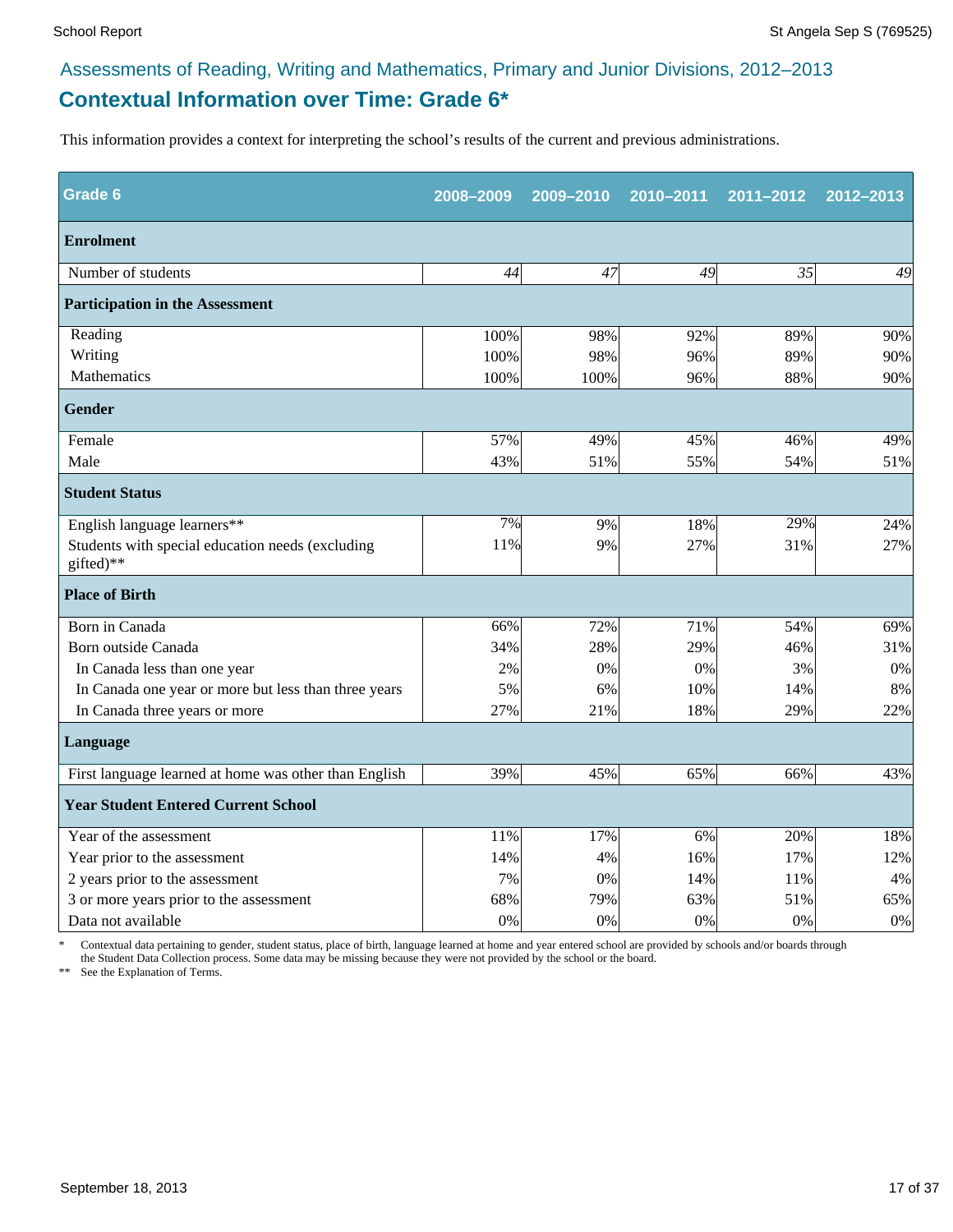# **Grade 6: Reading** Results over Time, 2009–2010 to 2012–2013®

| <b>Grade 6 Reading: School*</b>                                  |             |             |           |           |  |
|------------------------------------------------------------------|-------------|-------------|-----------|-----------|--|
| Year                                                             | $'09 - '10$ | $'10 - '11$ | $11 - 12$ | $12 - 13$ |  |
| Number of<br><b>Students</b>                                     | 47          | 49          | 35        | 49        |  |
| Level 4                                                          | 2%          | 2%          | 0%        | 6%        |  |
| Level 3                                                          | 51%         | 47%         | 23%       | 55%       |  |
| Level 2                                                          | 32%         | 35%         | 51%       | 24%       |  |
| Level 1                                                          | 13%         | 8%          | 9%        | 4%        |  |
| $NE1**$                                                          | 0%          | 0%          | 6%        | 0%        |  |
| Participating<br><b>Students</b>                                 | 98%         | 92%         | 89%       | 90%       |  |
| No Data                                                          | 2%          | 2%          | 0%        | 4%        |  |
| <b>Exempt</b>                                                    | 0%          | 6%          | 11%       | 6%        |  |
| At or Above<br><b>Provincial</b><br><b>Standard</b> <sup>†</sup> | 53%         | 49%         | 23%       | 61%       |  |

| Grade 6 Reading: Board*                                   |             |             |           |           |  |
|-----------------------------------------------------------|-------------|-------------|-----------|-----------|--|
| Year                                                      | $'09 - '10$ | $'10 - '11$ | $11 - 12$ | $12 - 13$ |  |
| Number of<br><b>Students</b>                              | 6507        | 6 652       | 6 384     | 6 5 19    |  |
| Level 4                                                   | 10%         | 10%         | 12%       | 12%       |  |
| Level 3                                                   | 57%         | 60%         | 58%       | 61%       |  |
| Level 2                                                   | 23%         | 22%         | 22%       | 22%       |  |
| Level 1                                                   | 7%          | 5%          | 4%        | 3%        |  |
| $NE1**$                                                   | 1%          | ${<}1\%$    | $<$ 1%    | ${<}1\%$  |  |
| Participating<br><b>Students</b>                          | 97%         | 98%         | 97%       | 97%       |  |
| No Data                                                   | 1%          | 1%          | ${<}1\%$  | ${<}1\%$  |  |
| <b>Exempt</b>                                             | 2%          | 2%          | 3%        | 2%        |  |
| <b>At or Above</b><br>Provincial<br>Standard <sup>†</sup> | 67%         | 70%         | 71%       | 72%       |  |

#### **Grade 6 Reading: Province\***

| Year                                                                    | $'09 - '10$ | $'10 - '11$ | $11 - 12$ | $12 - 13$ |
|-------------------------------------------------------------------------|-------------|-------------|-----------|-----------|
| Number of<br><b>Students</b>                                            | 134 201     | 132 283     | 129 420   | 131 514   |
| Level 4                                                                 | 11%         | 11%         | 13%       | 13%       |
| Level 3                                                                 | 61%         | 63%         | 62%       | 64%       |
| Level 2                                                                 | 20%         | 19%         | 19%       | 18%       |
| Level 1                                                                 | 5%          | 4%          | 3%        | 2%        |
| $NE1**$                                                                 | ${<}1\%$    | ${<}1\%$    | ${<}1\%$  | ${<}1\%$  |
| Participating<br><b>Students</b>                                        | 97%         | 97%         | 97%       | 98%       |
| No Data                                                                 | 1%          | 1%          | 1%        | $<$ 1%    |
| <b>Exempt</b>                                                           | 2%          | 2%          | 2%        | 2%        |
| <b>At or Above</b><br><b>Provincial</b><br><b>Standard</b> <sup>†</sup> | 72%         | 74%         | 75%       | 77%       |







• Refer to the EQAO Web site (www.eqao.com) for data from previous years.

\* Because percentages in tables and graphs are rounded, and because graphs do not show all reporting categories, percentages may not add to 100.

\*\* See the Explanation of Terms.<br><sup>†</sup> These percentages are based on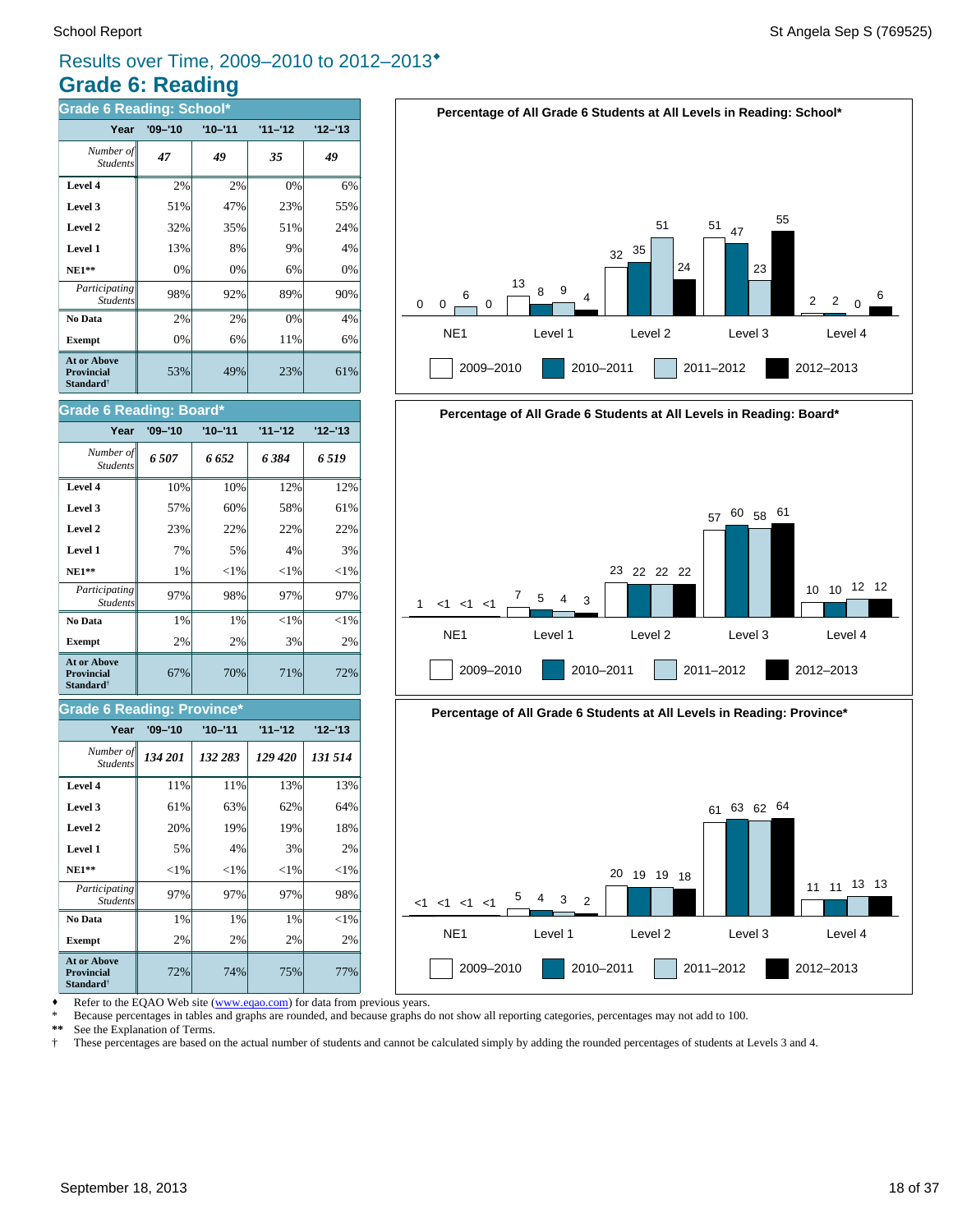# **Grade 6: Writing** Results over Time, 2009–2010 to 2012–2013<sup>\*</sup>

| <b>Grade 6 Writing: School*</b>                                  |             |             |           |           |  |
|------------------------------------------------------------------|-------------|-------------|-----------|-----------|--|
| Year                                                             | $'09 - '10$ | $'10 - '11$ | $11 - 12$ | $12 - 13$ |  |
| Number of<br><b>Students</b>                                     | 47          | 49          | 35        | 49        |  |
| Level 4                                                          | 0%          | 4%          | 0%        | 4%        |  |
| Level 3                                                          | 72%         | 57%         | 31%       | 57%       |  |
| Level 2                                                          | 26%         | 35%         | 54%       | 27%       |  |
| Level 1                                                          | 0%          | 0%          | 3%        | 0%        |  |
| $NE1**$                                                          | 0%          | 0%          | 0%        | 2%        |  |
| Participating<br><b>Students</b>                                 | 98%         | 96%         | 89%       | 90%       |  |
| No Data                                                          | 2%          | 2%          | 0%        | 4%        |  |
| <b>Exempt</b>                                                    | 0%          | 2%          | 11%       | 6%        |  |
| <b>At or Above</b><br><b>Provincial</b><br>Standard <sup>†</sup> | 72%         | 61%         | 31%       | 61%       |  |

#### 71% 75% 76% 78% **Exempt** 2% 2% 2% 2% 2%  **No Data** 1% 1% <1% <1%  $Participating \sim 97\%$  98% 97% 97% 97% Students **NE1\*\***  $\| \le 1\% \| \le 1\% \| \le 1\% \| \le 1\%$  **Level 1** 1% <1% <1% 1% **Level 2**  $\begin{array}{|c|c|c|c|c|} \hline \end{array}$  25% 22% 21% 21% 21% **Level 3**  $\begin{vmatrix} 62\% & 64\% \end{vmatrix}$  63% 65% **Level 4** 10% 11% 13% 13% 14% *6 507 6 652 6 384 6 519 Number of Students* **Year '09–'10 '10–'11 '11–'12 '12–'13 Grade 6 Writing: Board\* At or Above Provincial Standard**†

#### **Grade 6 Writing: Province\***

| Year                                                                    | $'09 - '10$ | $'10 - '11$ | $11 - 12$ | $12 - 13$ |
|-------------------------------------------------------------------------|-------------|-------------|-----------|-----------|
| Number of<br><b>Students</b>                                            | 134 288     | 132 266     | 129 420   | 131 504   |
| Level 4                                                                 | 9%          | 10%         | 12%       | 13%       |
| Level 3                                                                 | 61%         | 63%         | 63%       | 64%       |
| Level 2                                                                 | 26%         | 24%         | 23%       | 20%       |
| Level 1                                                                 | ${<}1\%$    | ${<}1\%$    | ${<}1\%$  | 1%        |
| $NE1**$                                                                 | ${<}1\%$    | $<$ 1%      | ${<}1\%$  | ${<}1\%$  |
| <i>Participating</i><br><b>Students</b>                                 | 97%         | 97%         | 97%       | 98%       |
| No Data                                                                 | 1%          | 1%          | 1%        | $<$ 1%    |
| <b>Exempt</b>                                                           | 2%          | 2%          | 2%        | 2%        |
| <b>At or Above</b><br><b>Provincial</b><br><b>Standard</b> <sup>†</sup> | 70%         | 73%         | 74%       | 76%       |





NE1 Level 1 Level 2 Level 3 Level 4

Refer to the EQAO Web site (www.eqao.com) for data from previous years.

\* Because percentages in tables and graphs are rounded, and because graphs do not show all reporting categories, percentages may not add to 100.

\*\* See the Explanation of Terms.<br><sup>†</sup> These percentages are based on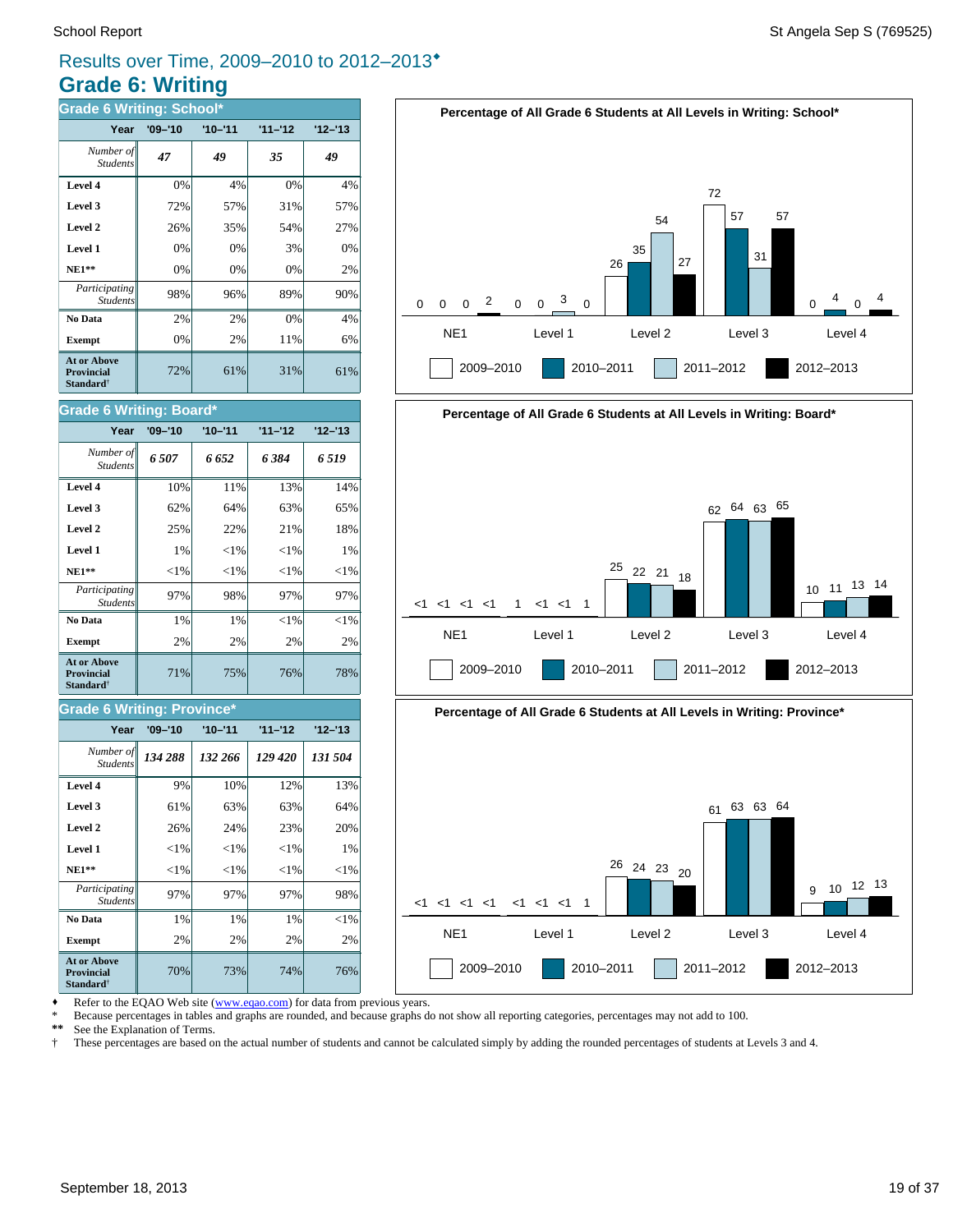# **Grade 6: Mathematics** Results over Time, 2009–2010 to 2012–2013<sup>\*</sup>

| <b>Grade 6 Mathematics: School*</b>                                     |             |             |           |           |
|-------------------------------------------------------------------------|-------------|-------------|-----------|-----------|
| Year                                                                    | $'09 - '10$ | $'10 - '11$ | $11 - 12$ | $12 - 13$ |
| Number of<br><b>Students</b>                                            | 47          | 49          | 32        | 49        |
| Level 4                                                                 | 2%          | 4%          | 0%        | 2%        |
| Level 3                                                                 | 21%         | 22%         | 22%       | 24%       |
| Level 2                                                                 | 53%         | 47%         | 31%       | 37%       |
| Level 1                                                                 | 21%         | 22%         | 34%       | 24%       |
| $NE1**$                                                                 | 2%          | 0%          | 0%        | 2%        |
| Participating<br><b>Students</b>                                        | 100%        | 96%         | 88%       | 90%       |
| No Data                                                                 | 0%          | 2%          | 0%        | 4%        |
| <b>Exempt</b>                                                           | 0%          | 2%          | 12%       | 6%        |
| <b>At or Above</b><br><b>Provincial</b><br><b>Standard</b> <sup>†</sup> | 23%         | 27%         | 22%       | 27%       |

| <b>Grade 6 Mathematics: Board*</b>                                      |             |             |           |           |  |
|-------------------------------------------------------------------------|-------------|-------------|-----------|-----------|--|
| Year                                                                    | $'09 - '10$ | $'10 - '11$ | $11 - 12$ | $12 - 13$ |  |
| Number of<br><b>Students</b>                                            | 6.502       | 6 648       | 6371      | 6 521     |  |
| Level 4                                                                 | 13%         | 14%         | 14%       | 13%       |  |
| Level 3                                                                 | 45%         | 44%         | 44%       | 42%       |  |
| Level 2                                                                 | 31%         | 29%         | 29%       | 30%       |  |
| Level 1                                                                 | 8%          | 11%         | 10%       | 12%       |  |
| $NE1**$                                                                 | ${<}1\%$    | ${<}1\%$    | ${<}1\%$  | ${<}1\%$  |  |
| Participating<br><b>Students</b>                                        | 97%         | 98%         | 97%       | 97%       |  |
| No Data                                                                 | 1%          | 1%          | 1%        | 1%        |  |
| <b>Exempt</b>                                                           | 2%          | 2%          | 3%        | 2%        |  |
| <b>At or Above</b><br><b>Provincial</b><br><b>Standard</b> <sup>†</sup> | 58%         | 57%         | 58%       | 55%       |  |

#### **Grade 6 Mathematics: Province\***

| Year                                                                    | $'09 - '10$ | $'10 - '11$ | $11 - 12$ | $12 - 13$ |
|-------------------------------------------------------------------------|-------------|-------------|-----------|-----------|
| Number of<br><b>Students</b>                                            | 134 241     | 132 223     | 129 368   | 131 543   |
| Level 4                                                                 | 14%         | 12%         | 13%       | 13%       |
| Level 3                                                                 | 47%         | 46%         | 45%       | 43%       |
| Level 2                                                                 | 30%         | 29%         | 29%       | 30%       |
| Level 1                                                                 | 6%          | 9%          | 10%       | 11%       |
| $NE1**$                                                                 | $<$ 1%      | ${<}1\%$    | ${<}1\%$  | $<$ 1%    |
| Participating<br><b>Students</b>                                        | 97%         | 97%         | 97%       | 97%       |
| No Data                                                                 | 1%          | 1%          | 1%        | 1%        |
| <b>Exempt</b>                                                           | 3%          | 2%          | 2%        | 2%        |
| <b>At or Above</b><br><b>Provincial</b><br><b>Standard</b> <sup>†</sup> | 61%         | 58%         | 58%       | 57%       |







NE1 Level 1 Level 2 Level 3 Level 4

2009–2010 2010–2011 2011–2012 2012–2013

Refer to the EQAO Web site (www.eqao.com) for data from previous years.

\* Because percentages in tables and graphs are rounded, and because graphs do not show all reporting categories, percentages may not add to 100.<br>\*\* See the Explanation of Terms

See the Explanation of Terms.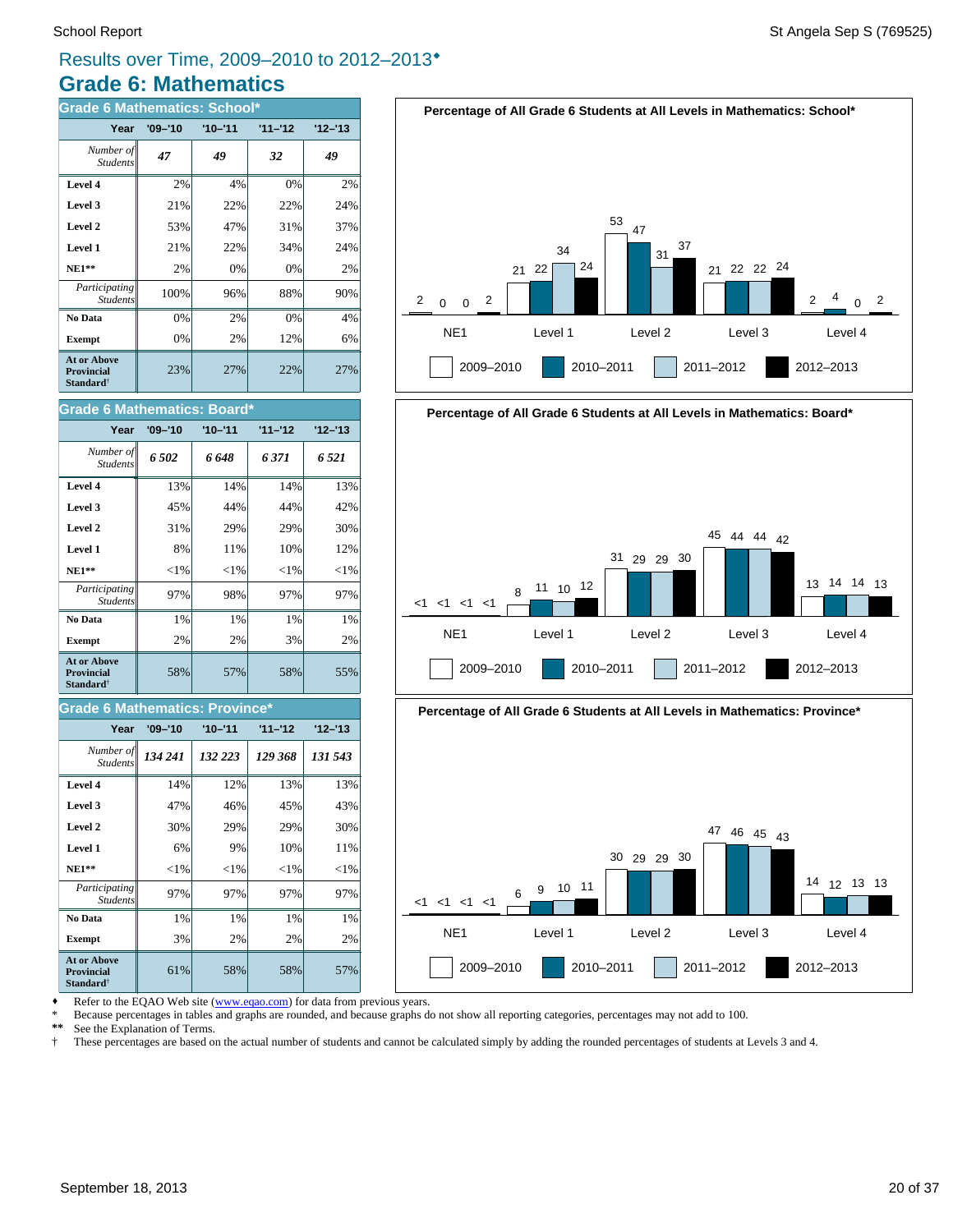

\* Includes only students for whom gender data were available.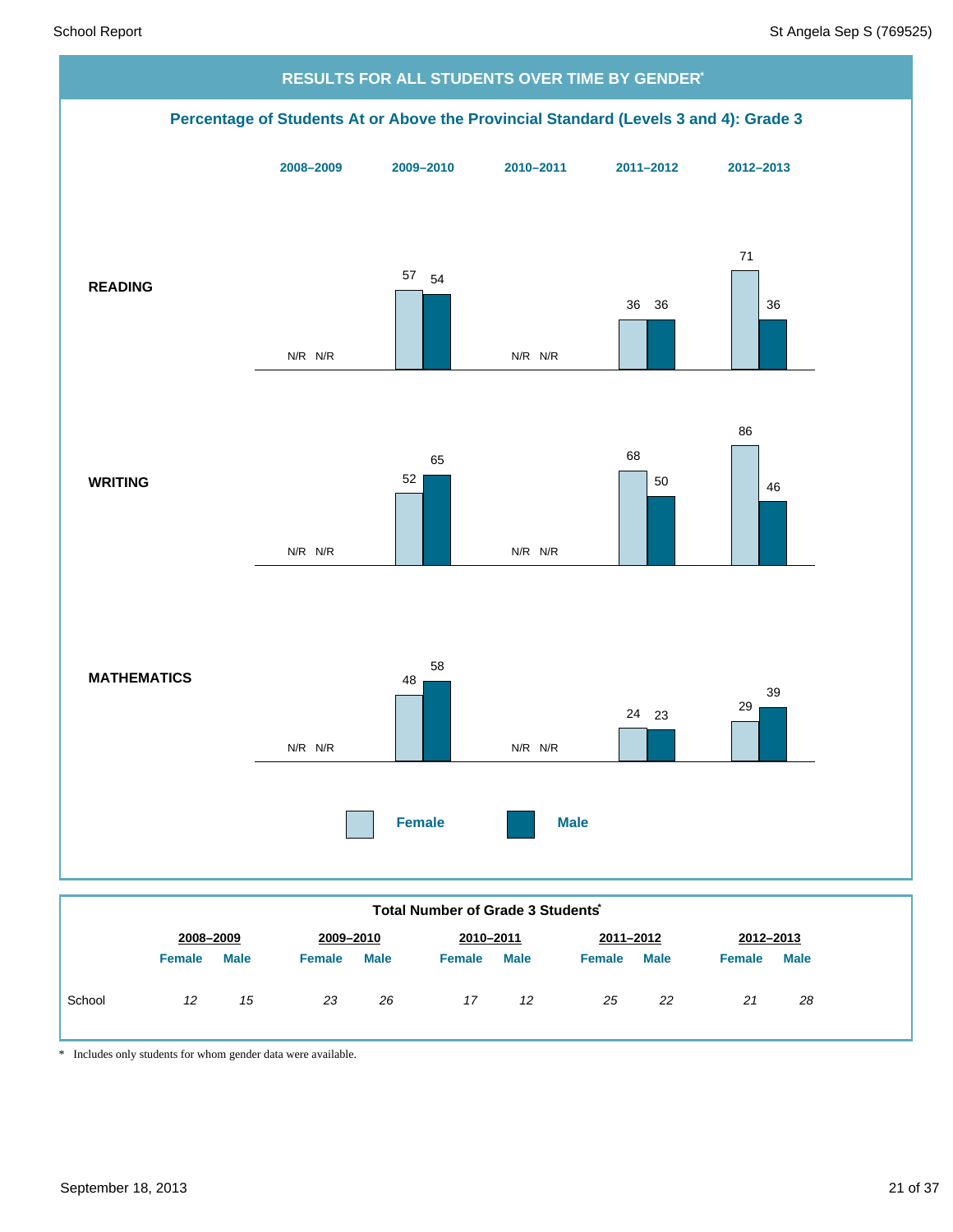

|        | Total number of Grade 6 Students |             |               |             |               |             |               |             |               |             |
|--------|----------------------------------|-------------|---------------|-------------|---------------|-------------|---------------|-------------|---------------|-------------|
|        | 2008-2009                        |             |               | 2009-2010   |               | 2010-2011   | 2011-2012     |             | 2012-2013     |             |
|        | <b>Female</b>                    | <b>Male</b> | <b>Female</b> | <b>Male</b> | <b>Female</b> | <b>Male</b> | <b>Female</b> | <b>Male</b> | <b>Female</b> | <b>Male</b> |
| School | 25                               | 19          | 23            | 24          | 22            | 27          | 16            | 19          | 24            | 25          |

\* Includes only students for whom gender data were available.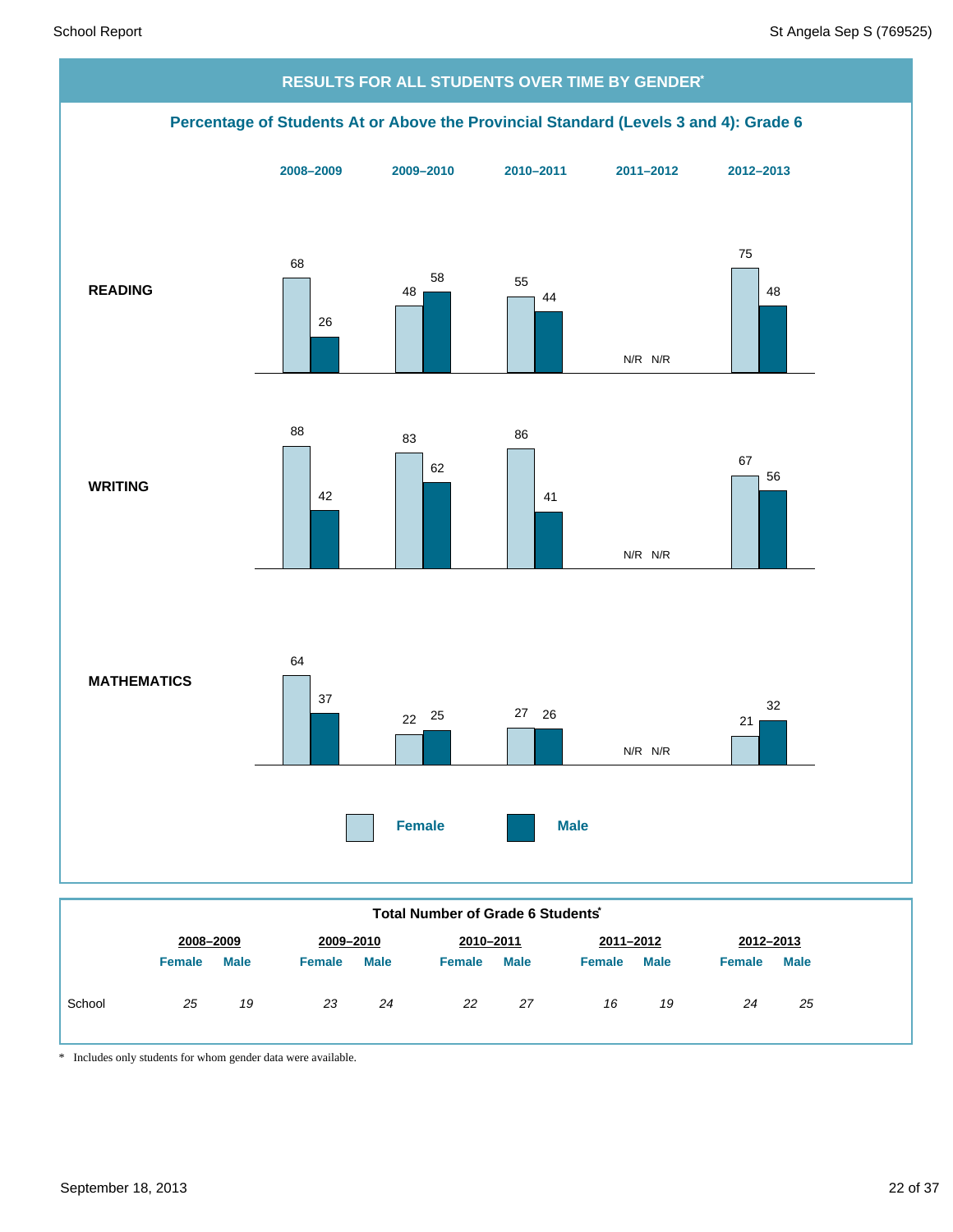| $\frac{1}{2}$ and $\frac{1}{2}$ and $\frac{1}{2}$ and $\frac{1}{2}$ and $\frac{1}{2}$ and $\frac{1}{2}$ and $\frac{1}{2}$ and $\frac{1}{2}$ and $\frac{1}{2}$ and $\frac{1}{2}$ and $\frac{1}{2}$ and $\frac{1}{2}$ and $\frac{1}{2}$ and $\frac{1}{2}$ and $\frac{1}{2}$ and $\frac{1}{2}$ a | <b>STUDENT QUESTIONNAIRE RESULTS FOR SCHOOL: GRADE 3 (# = 48)</b> |                                                          |
|-----------------------------------------------------------------------------------------------------------------------------------------------------------------------------------------------------------------------------------------------------------------------------------------------|-------------------------------------------------------------------|----------------------------------------------------------|
| Never                                                                                                                                                                                                                                                                                         | <b>Sometimes</b><br>Most of the time                              |                                                          |
| <b>STUDENT ENGAGEMENT</b><br>About reading:                                                                                                                                                                                                                                                   | Percentage of Students*                                           | Number of students<br>who answered<br>"most of the time" |
| I like to read.                                                                                                                                                                                                                                                                               | 58<br>33<br>$\vert$ 4                                             | 16                                                       |
| I am a good reader.                                                                                                                                                                                                                                                                           | 38<br>60                                                          | 29                                                       |
| I can understand difficult reading passages.                                                                                                                                                                                                                                                  | 60<br>17<br>23                                                    | 11                                                       |
| I do my best on reading activities<br>in class.                                                                                                                                                                                                                                               | 27<br>69                                                          | 33                                                       |
| <b>STUDENT ENGAGEMENT</b><br>About writing:                                                                                                                                                                                                                                                   |                                                                   |                                                          |
| I like to write.                                                                                                                                                                                                                                                                              | 48<br>42<br>6                                                     | 20                                                       |
| I am a good writer.                                                                                                                                                                                                                                                                           | 48<br>44<br>6                                                     | 21                                                       |
| I can communicate my ideas in writing.                                                                                                                                                                                                                                                        | 62<br>38                                                          | 18                                                       |
| I do my best when I do writing activities in class.                                                                                                                                                                                                                                           | 25<br>75                                                          | 36                                                       |
| COGNITIVE STRATEGIES USED IN LANGUAGE                                                                                                                                                                                                                                                         |                                                                   |                                                          |
| I make sure I understand what I am reading.                                                                                                                                                                                                                                                   | 33<br>65                                                          | 31                                                       |
| I organize my ideas before I start to write.                                                                                                                                                                                                                                                  | 56<br>42                                                          | $20\,$                                                   |
| I edit my writing to make it better.                                                                                                                                                                                                                                                          | 44<br>46<br>  4                                                   | $22\,$                                                   |
| I check my writing for spelling and grammar.                                                                                                                                                                                                                                                  | 50<br>35<br>8 <sup>1</sup>                                        | 17                                                       |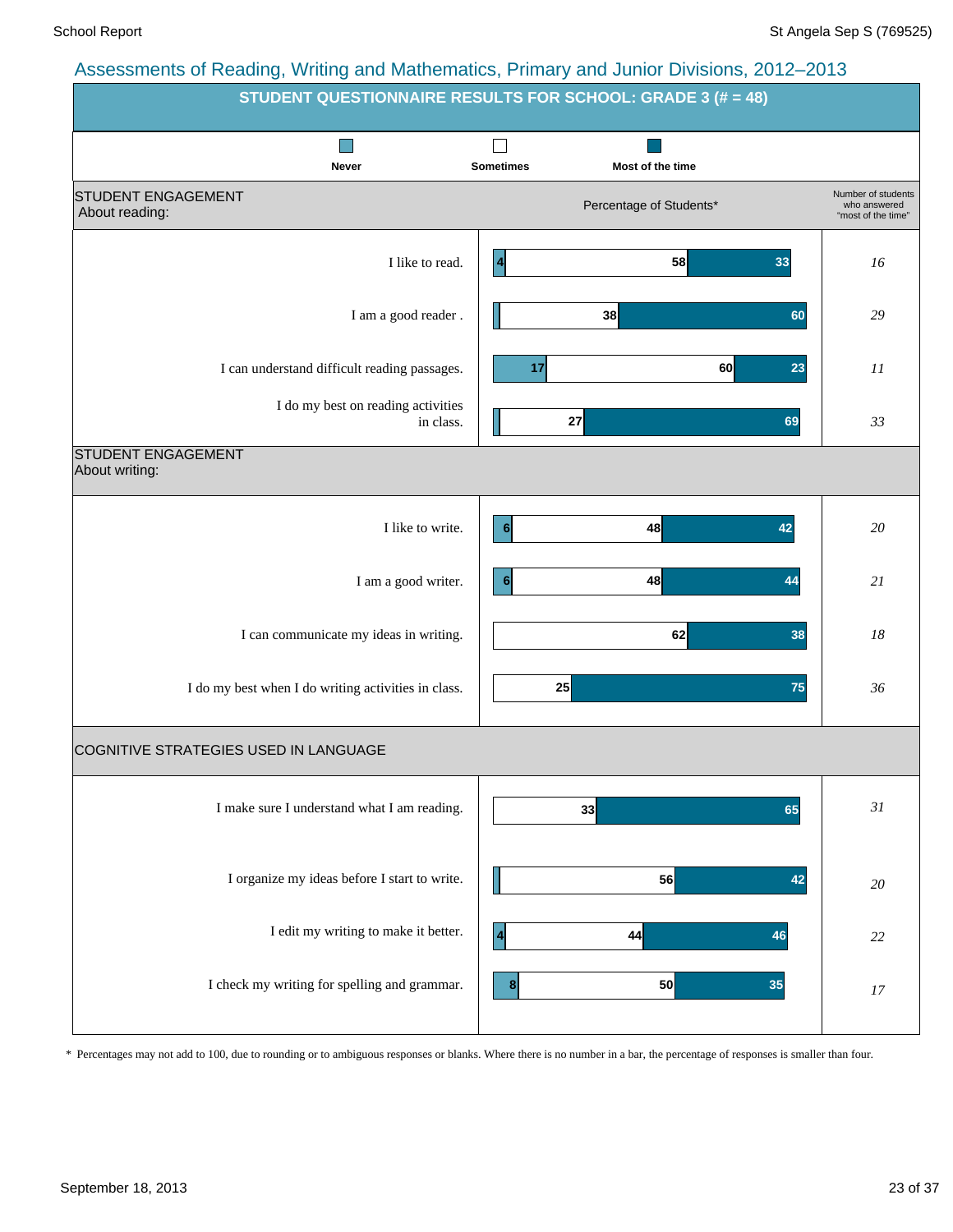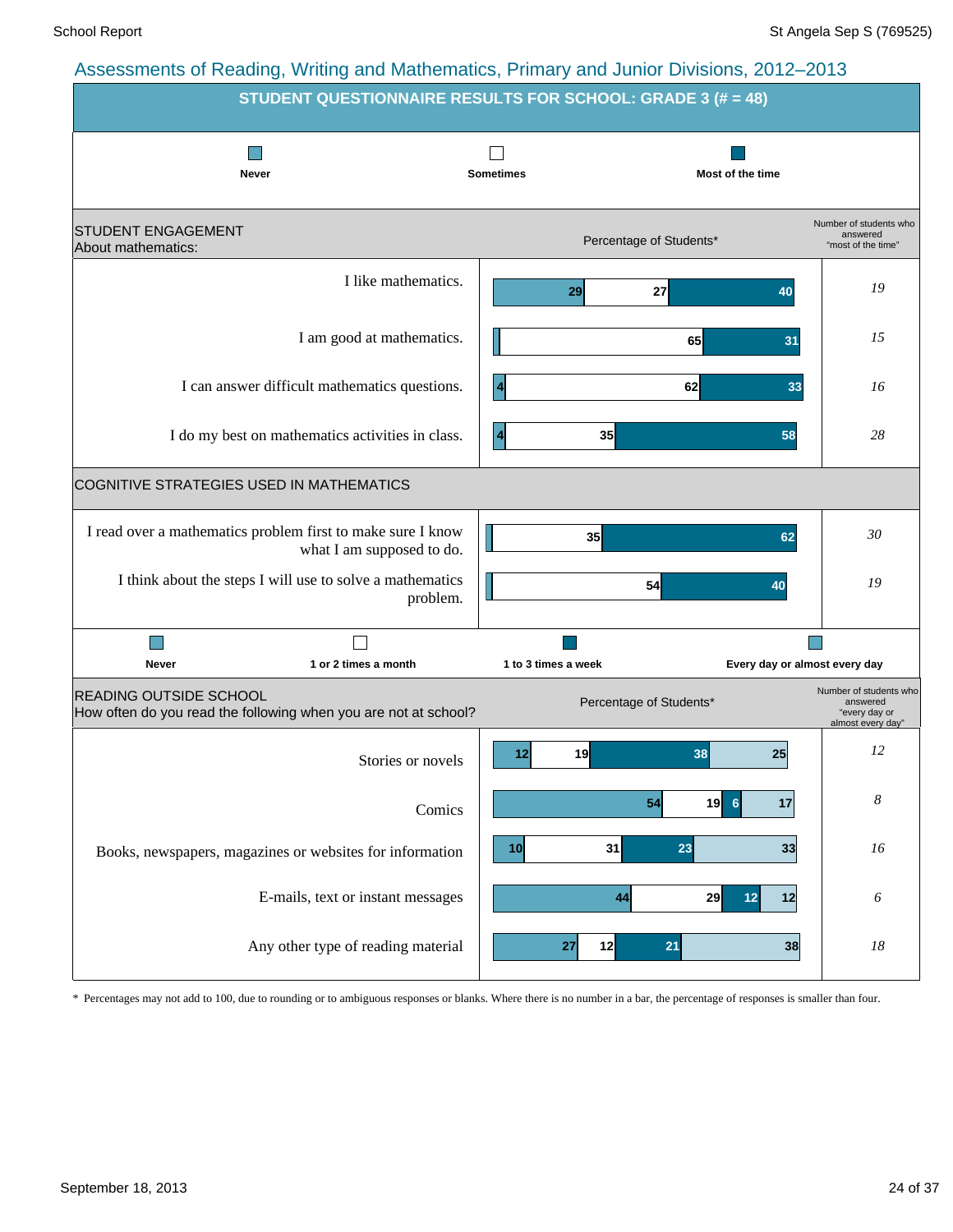|                                                                                                                                  |                                    | STUDENT QUESTIONNAIRE RESULTS FOR SCHOOL: GRADE 3 (# = 48) |                                  |                                                                          |
|----------------------------------------------------------------------------------------------------------------------------------|------------------------------------|------------------------------------------------------------|----------------------------------|--------------------------------------------------------------------------|
| <b>Never</b>                                                                                                                     | 1 or 2 times a month               | 1 to 3 times a week                                        | Every day or almost every<br>day |                                                                          |
| <b>WRITING OUTSIDE SCHOOL</b><br>How often do you write the following (using paper or a computer)<br>when you are not at school? |                                    |                                                            | Percentage of Students*          | Number of students<br>who answered<br>"every day or almost<br>every day" |
|                                                                                                                                  | <b>Stories</b>                     | 25                                                         | 33<br>15<br>21                   | 10                                                                       |
|                                                                                                                                  | Journal entries                    | 29                                                         | 42<br>17<br>10                   | 5                                                                        |
|                                                                                                                                  | E-mail, text or instant messages   | 44                                                         | 17<br>21<br>17                   | 8                                                                        |
|                                                                                                                                  | Letters                            | 40                                                         | 15<br>27<br>15                   | 7                                                                        |
| OUT-OF-SCHOOL ACTIVITIES<br>How often do you do the following when you are not at school?                                        |                                    |                                                            |                                  |                                                                          |
| I take part in art, music or drama activities.                                                                                   |                                    |                                                            | 60<br>17 <sup>2</sup><br>15      | 7                                                                        |
|                                                                                                                                  | I take part in after-school clubs. |                                                            | 8<br>15<br>71<br>6               | 7                                                                        |
| I take part in sports or other physical activities.                                                                              |                                    | 8<br>21                                                    | 31<br>35                         | 17                                                                       |
| PARENTAL ENGAGEMENT<br>How often do you and a parent, a guardian or another adult who<br>lives with you do the following?        |                                    |                                                            |                                  |                                                                          |
| We talk about the activities I do in school.                                                                                     |                                    | $\overline{4}$<br>29<br>15                                 | 48                               | 23                                                                       |
| We talk about the reading and writing work I do in school.                                                                       |                                    | 25<br>12                                                   | 23<br>35                         | 17                                                                       |
| We talk about the mathematics I do in school.                                                                                    |                                    | 23<br>21                                                   | 31<br>23                         | 11                                                                       |
|                                                                                                                                  | We read together.                  | 27<br>15                                                   | 25<br>29                         | 14                                                                       |
|                                                                                                                                  | We look at my school agenda.       | 10<br>19<br>23                                             | 42                               | $20\,$                                                                   |
|                                                                                                                                  | We use a computer together.        | 33                                                         | 31<br>10<br>21                   | ${\it 10}$                                                               |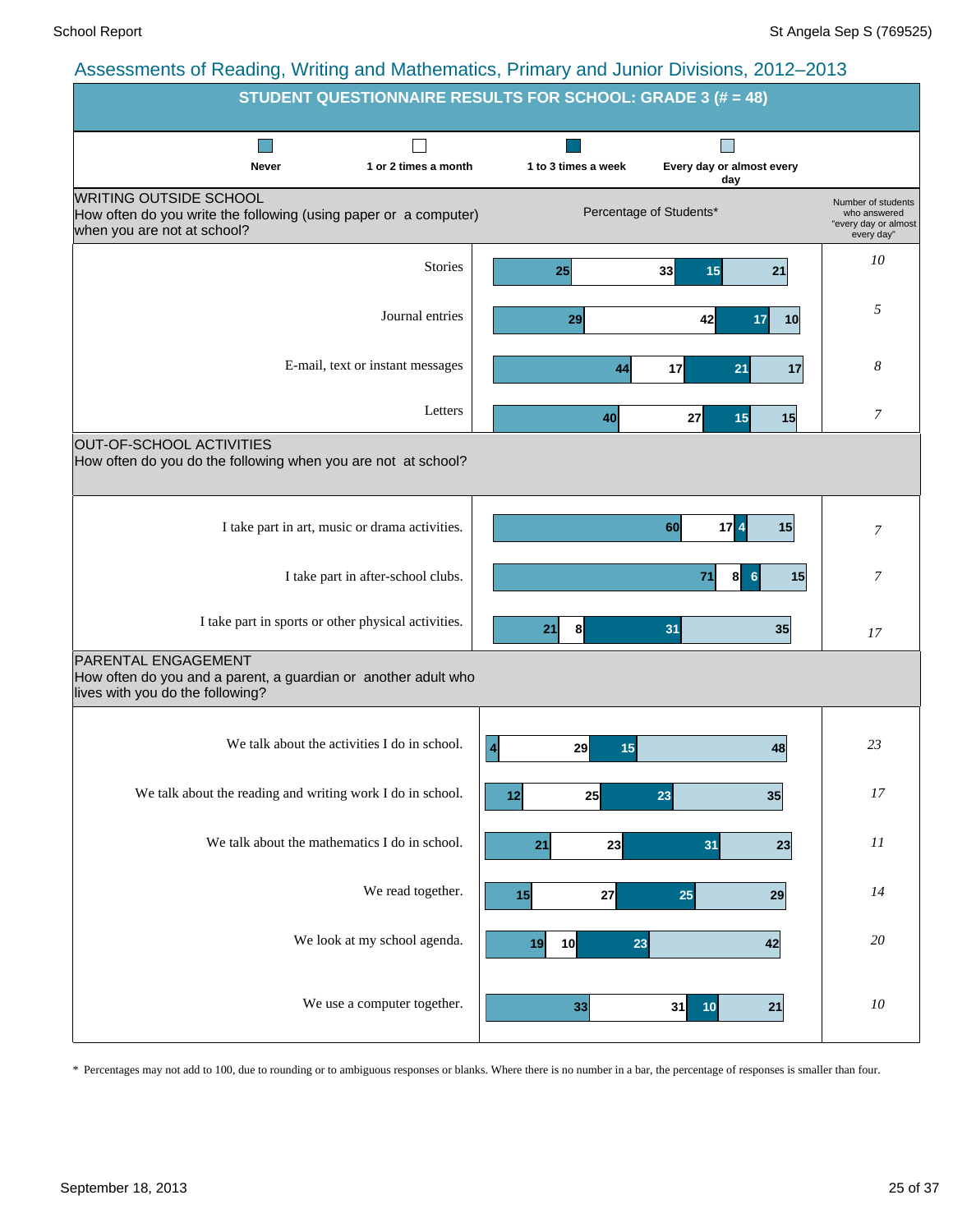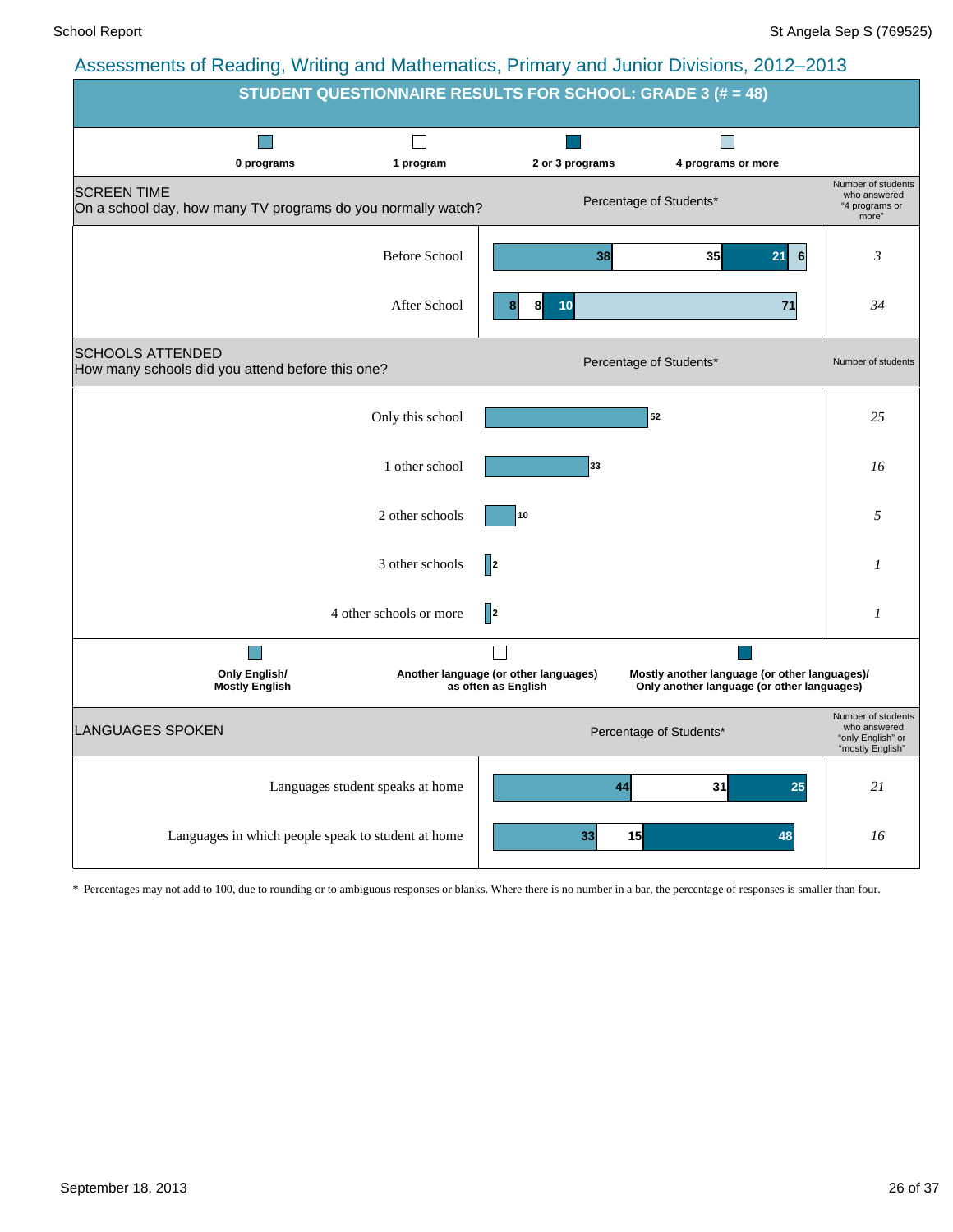| <b>GRADE 3: STUDENT QUESTIONNAIRE RESULTS</b><br>FOR SCHOOL, BOARD AND PROVINCE (all students, | <b>School</b>               |                     |                      | <b>Board</b>                           |                                                 |                          | <b>Province</b>                                                     |                                           |                                          |
|------------------------------------------------------------------------------------------------|-----------------------------|---------------------|----------------------|----------------------------------------|-------------------------------------------------|--------------------------|---------------------------------------------------------------------|-------------------------------------------|------------------------------------------|
| female, male)                                                                                  | All Students<br>$= 48$<br># | Female*<br>(# = 21) | $= 27$<br>Male*<br># | Students<br>$= 5679$<br>$\bar{a}$<br>进 | 2756)<br>Female*<br>$\mathbf{I}\mathbf{I}$<br>巷 | $= 2.923$<br>Male*<br>¥, | $= 123251$<br><b>Students</b><br>#                                  | 268)<br>Female*<br>8<br>$\mathbf{u}$<br>违 | 983)<br>$= 62$<br>Male <sup>®</sup><br>进 |
| <b>STUDENT ENGAGEMENT</b>                                                                      |                             |                     |                      |                                        |                                                 |                          | Percentage of students who answered "most of the time" <sup>†</sup> |                                           |                                          |
| About reading:<br>I like to read.                                                              | 33%                         | 19%                 | 44%                  | 45%                                    | 52%                                             | 40%                      | 49%                                                                 | 56%                                       | 42%                                      |
| I am a good reader.                                                                            | 60%                         | 67%                 | 56%                  | 62%                                    | 65%                                             | 59%                      | 64%                                                                 | 66%                                       | 62%                                      |
| I can understand difficult reading passages.                                                   | 23%                         | 29%                 | 19%                  | 27%                                    | 24%                                             | 29%                      | 28%                                                                 | 27%                                       | 30%                                      |
| I do my best on reading activities in class.                                                   | 69%                         | 71%                 | 67%                  | 69%                                    | 73%                                             | 65%                      | 73%                                                                 | 78%                                       | 69%                                      |
| <b>STUDENT ENGAGEMENT</b>                                                                      |                             |                     |                      |                                        |                                                 |                          | Percentage of students who answered "most of the time" <sup>†</sup> |                                           |                                          |
| About writing:<br>I like to write.                                                             | 42%                         | 29%                 | 52%                  | 47%                                    | 53%                                             | 42%                      | 48%                                                                 | 55%                                       | 40%                                      |
| I am a good writer.                                                                            | 44%                         | 43%                 | 44%                  | 45%                                    | 51%                                             | 39%                      | 49%                                                                 | 55%                                       | 42%                                      |
| I can communicate my ideas in writing.                                                         | 38%                         | 43%                 | 33%                  | 38%                                    | 40%                                             | 36%                      | 41%                                                                 | 42%                                       | 39%                                      |
| I do my best on writing activities in class.                                                   | 75%                         | 81%                 | 70%                  | 65%                                    | 70%                                             | 60%                      | 69%                                                                 | 73%                                       | 64%                                      |
| COGNITIVE STRATEGIES USED IN LANGUAGE                                                          |                             |                     |                      |                                        |                                                 |                          | Percentage of students who answered "most of the time" <sup>†</sup> |                                           |                                          |
|                                                                                                |                             |                     |                      |                                        |                                                 |                          |                                                                     |                                           |                                          |
| I make sure I understand what I am reading.                                                    | 65%                         | 62%                 | 67%                  | 63%                                    | 66%                                             | 60%                      | 65%                                                                 | 68%                                       | 62%                                      |
| I organize my ideas before I start to write.                                                   | 42%                         | 33%                 | 48%                  | 43%                                    | 48%                                             | 39%                      | 41%                                                                 | 45%                                       | 38%                                      |
| I edit my writing to make it better.                                                           | 46%                         | 48%                 | 44%                  | 40%                                    | 45%                                             | 36%                      | 43%                                                                 | 47%                                       | 38%                                      |
| I check my writing for spelling and grammar.                                                   | 35%                         | 38%                 | 33%                  | 44%                                    | 48%                                             | 40%                      | 45%                                                                 | 49%                                       | 41%                                      |
| <b>STUDENT ENGAGEMENT</b><br>About mathematics:                                                |                             |                     |                      |                                        |                                                 |                          | Percentage of students who answered "most of the time" <sup>†</sup> |                                           |                                          |
| I like mathematics.                                                                            | 40%                         | 19%                 | 56%                  | 55%                                    | 50%                                             | 60%                      | 56%                                                                 | 51%                                       | 60%                                      |
| I am good at mathematics.                                                                      | 31%                         | 14%                 | 44%                  | 50%                                    | 44%                                             | 55%                      | 54%                                                                 | 47%                                       | 60%                                      |
| I can answer difficult mathematics questions.                                                  | 33%                         | 29%                 | 37%                  | 31%                                    | 26%                                             | 36%                      | 35%                                                                 | 28%                                       | 42%                                      |
| I do my best on mathematics activities in class.                                               | 58%                         | 48%                 | 67%                  | 70%                                    | 71%                                             | 70%                      | 75%                                                                 | 76%                                       | 74%                                      |
| <b>COGNITIVE STRATEGIES USED IN</b><br><b>MATHEMATICS</b>                                      |                             |                     |                      |                                        |                                                 |                          | Percentage of students who answered "most of the time" <sup>†</sup> |                                           |                                          |
| I read over a mathematics problem first to make sure I<br>know what I am supposed to do.       | 62%                         | 67%                 | 59%                  | 61%                                    | 65%                                             | 56%                      | 65%                                                                 | 69%                                       | 61%                                      |
| I think about the steps I will use to solve a mathematics<br>problem.                          | 40%                         | 29%                 | 48%                  | 44%                                    | 44%                                             | 44%                      | 47%                                                                 | 48%                                       | 47%                                      |

\* Only includes students for whom gender data were available.

† Other response options were "never" and "sometimes."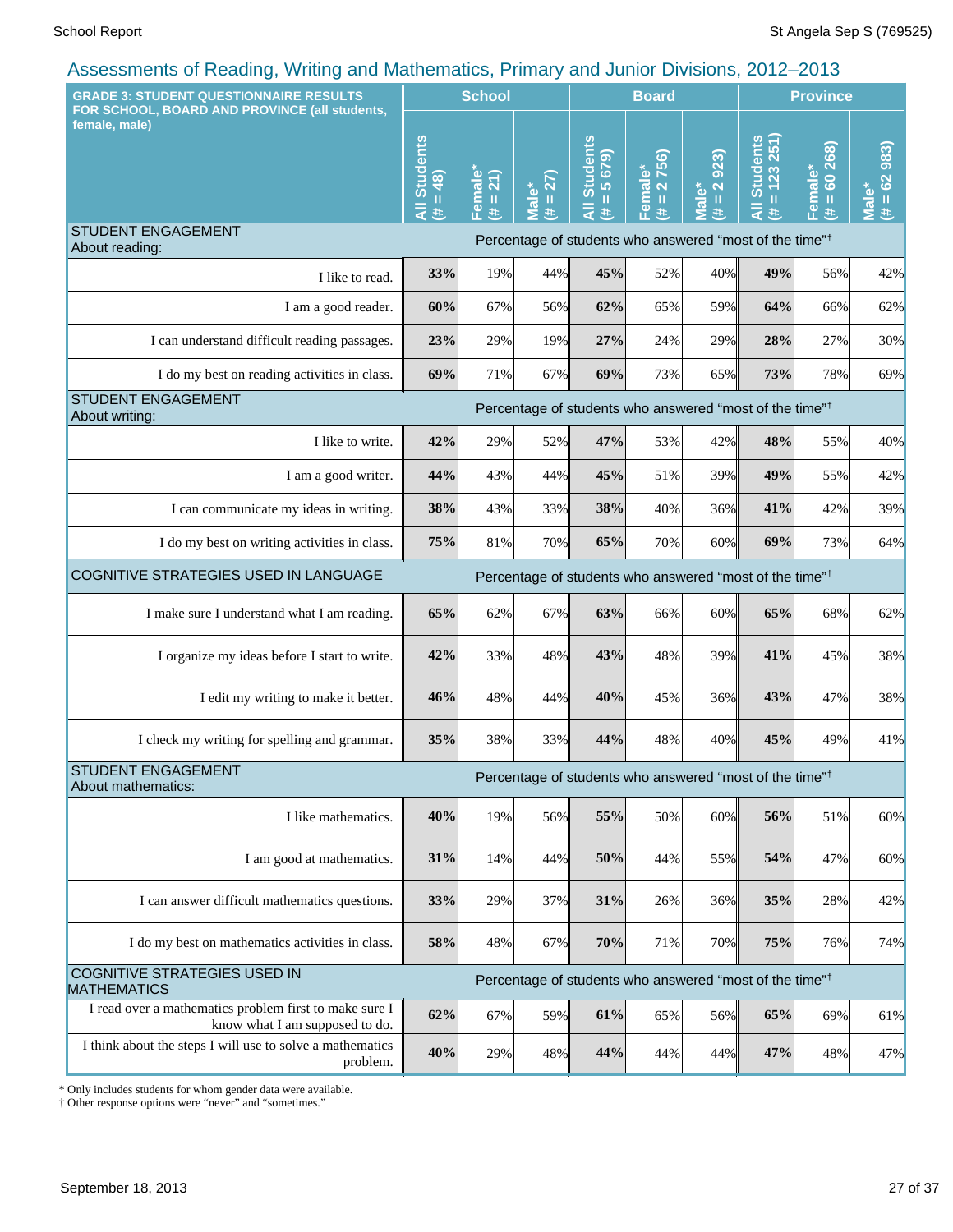| $\frac{1}{2}$ to coordinate of redding, verifing and mathematics, i mindig and cannot Divisions, Long Long                       |                                            |                              |                                            |                                                    |                        |                                                                          |                                         |                                                                                  |                                                                          |
|----------------------------------------------------------------------------------------------------------------------------------|--------------------------------------------|------------------------------|--------------------------------------------|----------------------------------------------------|------------------------|--------------------------------------------------------------------------|-----------------------------------------|----------------------------------------------------------------------------------|--------------------------------------------------------------------------|
| <b>GRADE 3: STUDENT QUESTIONNAIRE RESULTS</b><br>FOR SCHOOL, BOARD AND PROVINCE (all students,                                   |                                            | <b>School</b>                |                                            | <b>Board</b>                                       |                        |                                                                          | <b>Province</b>                         |                                                                                  |                                                                          |
| female, male)                                                                                                                    | <b>Students</b><br>48)<br>Ш<br>ä<br>$\ast$ | $\frac{a}{2}$<br>Ш<br>உ<br>违 | 27)<br>Ш<br>$\overline{\mathfrak{a}}$<br>共 | <b>Students</b><br>679<br>$\overline{5}$<br>Ш<br>共 | Female*<br>(# = 2 756) | 923)<br>$\overline{\mathbf{N}}$<br>ale <sup>*</sup><br>$\mathbf{u}$<br>违 | $= 123251$<br><b>Students</b><br>₹<br>违 | Female*<br>(# = 60 268)                                                          | 983)<br>62<br>$\bullet$<br>$\rm H$<br>$\bar{\bar{\mathbf{c}}}$<br>违<br>Ξ |
| READING OUTSIDE SCHOOL<br>How often do you read the following when you are<br>not at school?                                     |                                            |                              |                                            |                                                    |                        |                                                                          |                                         | Percentage of students who answered "every day or almost every day" <sup>†</sup> |                                                                          |
| Stories or novels                                                                                                                | 25%                                        | 10%                          | 37%                                        | 37%                                                | 42%                    | 33%                                                                      | 40%                                     | 46%                                                                              | 35%                                                                      |
| Comics                                                                                                                           | 17%                                        | 10%                          | 22%                                        | 22%                                                | 16%                    | 27%                                                                      | 19%                                     | 13%                                                                              | 26%                                                                      |
| Books, newspapers, magazines or websites for<br>information                                                                      | 33%                                        | 24%                          | 41%                                        | 27%                                                | 30%                    | 24%                                                                      | 25%                                     | 27%                                                                              | 23%                                                                      |
| E-mails, text or instant messages                                                                                                | 12%                                        | 19%                          | 7%                                         | 22%                                                | 24%                    | 20%                                                                      | 23%                                     | 25%                                                                              | 22%                                                                      |
| Any other type of reading material                                                                                               | 38%                                        | 24%                          | 48%                                        | 34%                                                | 38%                    | 31%                                                                      | 34%                                     | 38%                                                                              | 31%                                                                      |
| <b>WRITING OUTSIDE SCHOOL</b><br>How often do you write the following (using paper or<br>a computer) when you are not at school? |                                            |                              |                                            |                                                    |                        |                                                                          |                                         | Percentage of students who answered "every day or almost every day" <sup>†</sup> |                                                                          |
| <b>Stories</b>                                                                                                                   | 21%                                        | 0%                           | 37%                                        | 17%                                                | 18%                    | 15%                                                                      | 16%                                     | 18%                                                                              | 13%                                                                      |
| Journal entries                                                                                                                  | 10%                                        | 10%                          | 11%                                        | 16%                                                | 20%                    | 11%                                                                      | 14%                                     | 18%                                                                              | 9%                                                                       |
| E-mails, text or instant messages                                                                                                | 17%                                        | 19%                          | 15%                                        | 21%                                                | 23%                    | 20%                                                                      | 22%                                     | 24%                                                                              | 21%                                                                      |
| Letters                                                                                                                          | 15%                                        | 10%                          | 19%                                        | 14%                                                | 15%                    | 12%                                                                      | 12%                                     | 14%                                                                              | 10%                                                                      |
| PARENTAL ENGAGEMENT<br>How often do you and a parent, a guardian or<br>another adult who lives with you do the following?        |                                            |                              |                                            |                                                    |                        |                                                                          |                                         | Percentage of students who answered "every day or almost every day" <sup>†</sup> |                                                                          |
| We talk about the activities I do in school.                                                                                     | 48%                                        | 52%                          | 44%                                        | 53%                                                | 58%                    | 48%                                                                      | 53%                                     | 58%                                                                              | 48%                                                                      |
| We talk about the reading and writing work I do in<br>school.                                                                    | 35%                                        | 33%                          | 37%                                        | 34%                                                | 37%                    | 31%                                                                      | 32%                                     | 36%                                                                              | 29%                                                                      |
| We talk about the mathematics I do in school.                                                                                    | 23%                                        | 19%                          | 26%                                        | 39%                                                | 42%                    | 37%                                                                      | 36%                                     | 38%                                                                              | 34%                                                                      |
| We read together.                                                                                                                | 29%                                        | 29%                          | 30%                                        | 27%                                                | 30%                    | 24%                                                                      | 28%                                     | 30%                                                                              | 25%                                                                      |
| We look at my school agenda.                                                                                                     | 42%                                        | 29%                          | 52%                                        | 50%                                                | 51%                    | 49%                                                                      | 53%                                     | 54%                                                                              | 52%                                                                      |
| We use a computer together.                                                                                                      | 21%                                        | 10%                          | 30%                                        | 20%                                                | 21%                    | 19%                                                                      | 17%                                     | 17%                                                                              | 18%                                                                      |
| <b>OUT-OF-SCHOOL ACTIVITIES</b><br>How often do you do the following when you are not<br>at school?                              |                                            |                              |                                            |                                                    |                        |                                                                          |                                         | Percentage of students who answered "every day or almost every day" <sup>†</sup> |                                                                          |
| I take part in art, music or drama activities.                                                                                   | 15%                                        | 19%                          | 11%                                        | 18%                                                | 22%                    | 13%                                                                      | 18%                                     | 23%                                                                              | 13%                                                                      |
| I take part in after-school clubs.                                                                                               | 15%                                        | 14%                          | 15%                                        | 13%                                                | 13%                    | 13%                                                                      | 11%                                     | 11%                                                                              | 10%                                                                      |
| I take part in sports or other physical activities.                                                                              | 35%                                        | 19%                          | 48%                                        | 36%                                                | 31%                    | 40%                                                                      | 38%                                     | 33%                                                                              | 43%                                                                      |

\* Only includes students for whom gender data were available.

† Other response options were "never," "1 or 2 times a month" and "1 to 3 times a week."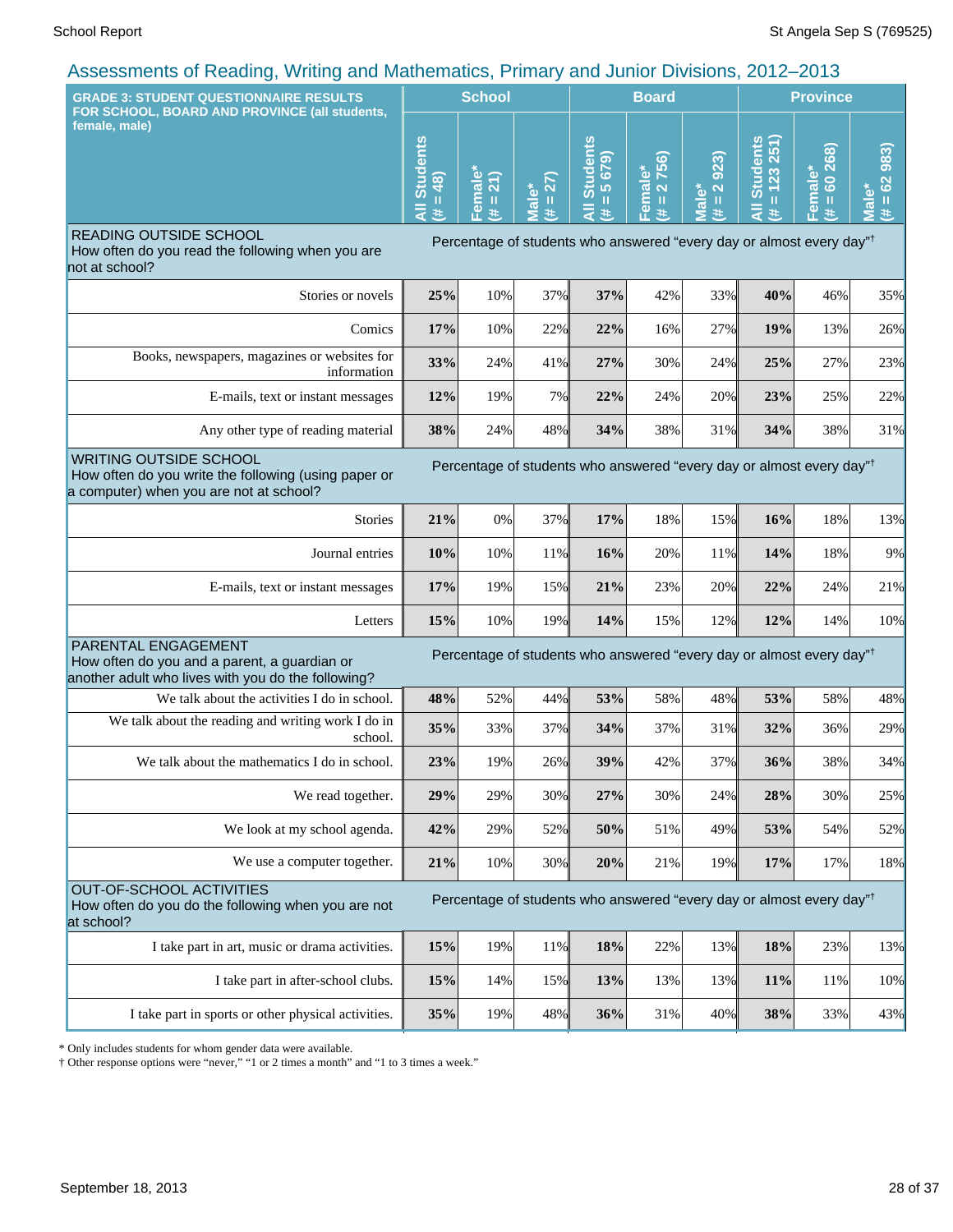| <b>GRADE 3: STUDENT QUESTIONNAIRE RESULTS</b><br>FOR SCHOOL, BOARD AND PROVINCE (all students, |                                                                       | <b>School</b>       |                      |                                      | <b>Board</b>                                     |                     | <b>Province</b>                 |                         |                               |
|------------------------------------------------------------------------------------------------|-----------------------------------------------------------------------|---------------------|----------------------|--------------------------------------|--------------------------------------------------|---------------------|---------------------------------|-------------------------|-------------------------------|
| female, male)                                                                                  | All Students<br>$= 48$<br>$\ddot{\ast}$                               | Female*<br>(# = 21) | $(14 = 27)$<br>Male* | <b>All Students</b><br>$= 5679$<br>主 | 2756)<br>Female*<br>$\mathbf{u}$<br>$\mathbf{H}$ | $# = 2923$<br>Male* | All Students<br>$= 123251$<br>共 | Female*<br>(# = 60 268) | $(4 = 62983)$<br><b>Male*</b> |
| SCREEN TIME (TELEVISION) On a school<br>day, how many TV programs do you normally watch?       | Percentage of students who answered "4 programs or more" <sup>†</sup> |                     |                      |                                      |                                                  |                     |                                 |                         |                               |
| Before school                                                                                  | 6%                                                                    | 10%                 | 4%                   | 9%                                   | 6%                                               | 12%                 | 9%                              | 6%                      | 13%                           |
| After school                                                                                   | 71%                                                                   | 67%                 | 74%                  | 51%                                  | 47%                                              | 54%                 | 46%                             | 42%                     | 50%                           |
| <b>SCHOOLS ATTENDED</b><br>How many schools did you attend before this one?                    | Percentage of students <sup>‡</sup>                                   |                     |                      |                                      |                                                  |                     |                                 |                         |                               |
| Only this school/1 other school                                                                | 85%                                                                   | 100%                | 74%                  | 81%                                  | 83%                                              | 80%                 | 78%                             | 78%                     | 77%                           |
| 2 other schools/3 other schools                                                                | 12%                                                                   | 0%                  | 22%                  | 13%                                  | 12%                                              | 14%                 | 15%                             | 15%                     | 16%                           |
| 4 other schools or more                                                                        | 2%                                                                    | 0%                  | 4%                   | 3%                                   | 3%                                               | 3%                  | 4%                              | 4%                      | 4%                            |
| LANGUAGES STUDENTS SPEAK AT HOME                                                               |                                                                       |                     |                      |                                      | Percentage of students <sup>#</sup>              |                     |                                 |                         |                               |
| Only English/Mostly English                                                                    | 44%                                                                   | 48%                 | 41%                  | 60%                                  | 58%                                              | 61%                 | 71%                             | 71%                     | 72%                           |
| Another language (or other languages) as often<br>as English                                   | 31%                                                                   | 24%                 | 37%                  | 22%                                  | 24%                                              | 21%                 | 16%                             | 17%                     | 15%                           |
| Mostly another language (or other languages)/<br>Only another language (or other languages)    | 25%                                                                   | 29%                 | 22%                  | 16%                                  | 16%                                              | 16%                 | 11%                             | 11%                     | 11%                           |
| LANGUAGES SPOKEN TO STUDENTS AT HOME                                                           |                                                                       |                     |                      |                                      | Percentage of students <sup>‡</sup>              |                     |                                 |                         |                               |
| Only English/Mostly English                                                                    | 33%                                                                   | 38%                 | 30%                  | 48%                                  | 47%                                              | 50%                 | 66%                             | 66%                     | 67%                           |
| Another language (or other languages) as often<br>as English                                   | 15%                                                                   | 5%                  | 22%                  | 22%                                  | 23%                                              | 21%                 | 14%                             | 14%                     | 13%                           |
| Mostly another language (or other languages)/<br>Only another language (or other languages)    | 48%                                                                   | 52%                 | 44%                  | 27%                                  | 27%                                              | 27%                 | 17%                             | 17%                     | 17%                           |

\* Only includes students for whom gender data were available.

† Other response options were "0 programs," "1 program" and "2 or 3 programs."

‡ Percentages may not add to 100, due to lack of or ambiguous responses.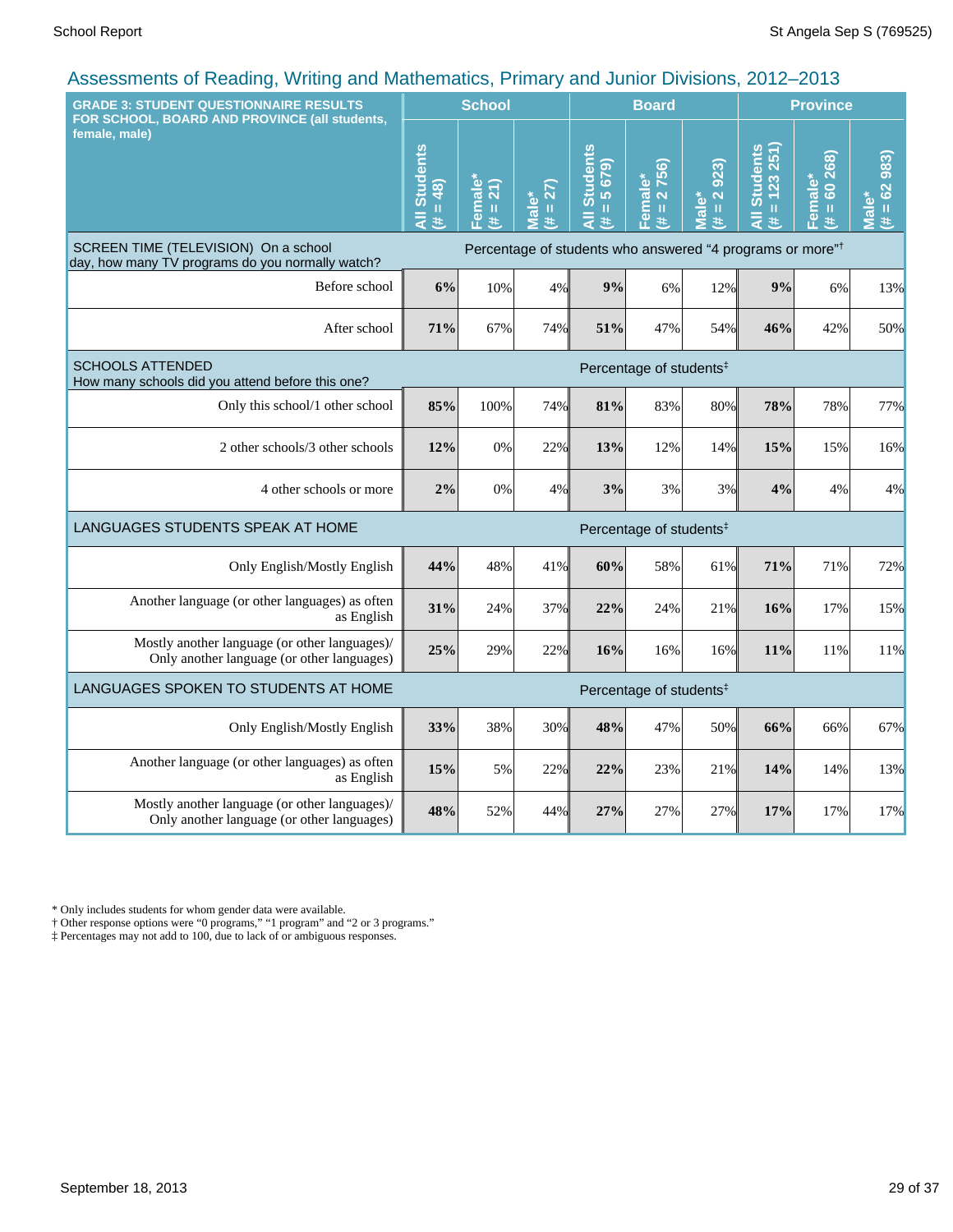| $\overline{a}$ to comments of reduiring, verifing and mathematics, it initially and currich Divisions, 2012 2010 | STUDENT QUESTIONNAIRE RESULTS FOR SCHOOL: GRADE 6 (# = 43) |                                                          |
|------------------------------------------------------------------------------------------------------------------|------------------------------------------------------------|----------------------------------------------------------|
| ٠<br><b>Never</b>                                                                                                | <b>Sometimes</b><br>Most of the time                       |                                                          |
| <b>STUDENT ENGAGEMENT</b><br>About reading:                                                                      | Percentage of Students*                                    | Number of students<br>who answered<br>"most of the time" |
| I like to read.                                                                                                  | 49<br>49                                                   | 21                                                       |
| I am a good reader .                                                                                             | 35<br>65                                                   | 28                                                       |
| I can understand difficult reading passages.                                                                     | 58<br>33<br>7                                              | 14                                                       |
| I do my best on reading activities<br>in class.                                                                  | 37<br>63                                                   | 27                                                       |
| <b>STUDENT ENGAGEMENT</b><br>About writing:                                                                      |                                                            |                                                          |
| I like to write.                                                                                                 | $\vert 5 \vert$<br>40<br>56                                | 24                                                       |
| I am a good writer.                                                                                              | 47<br>51                                                   | 22                                                       |
| I can communicate my ideas in writing.                                                                           | 42<br>56                                                   | 24                                                       |
| I do my best when I do writing activities in class.                                                              | 33<br>65                                                   | 28                                                       |
| COGNITIVE STRATEGIES USED IN LANGUAGE                                                                            |                                                            |                                                          |
| I make sure I understand what I am reading.                                                                      | 30<br>65                                                   | $28\,$                                                   |
| I organize my ideas before I start to write.                                                                     | 47<br>40<br>12                                             | 17                                                       |
| I edit my writing to make it better.                                                                             | 51<br>37<br>7                                              | 16                                                       |
| I check my writing for spelling and grammar.                                                                     | 51<br>44                                                   | 19                                                       |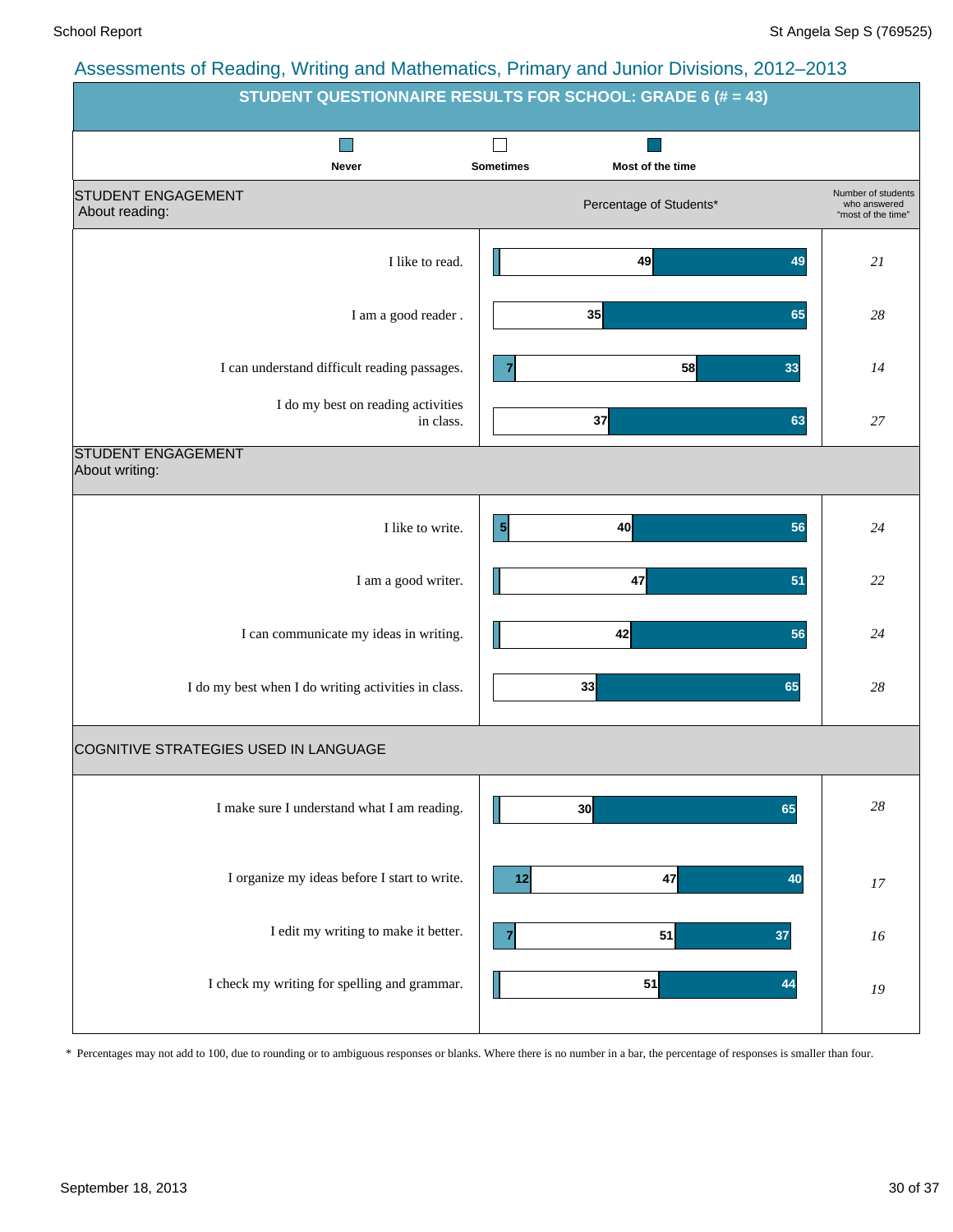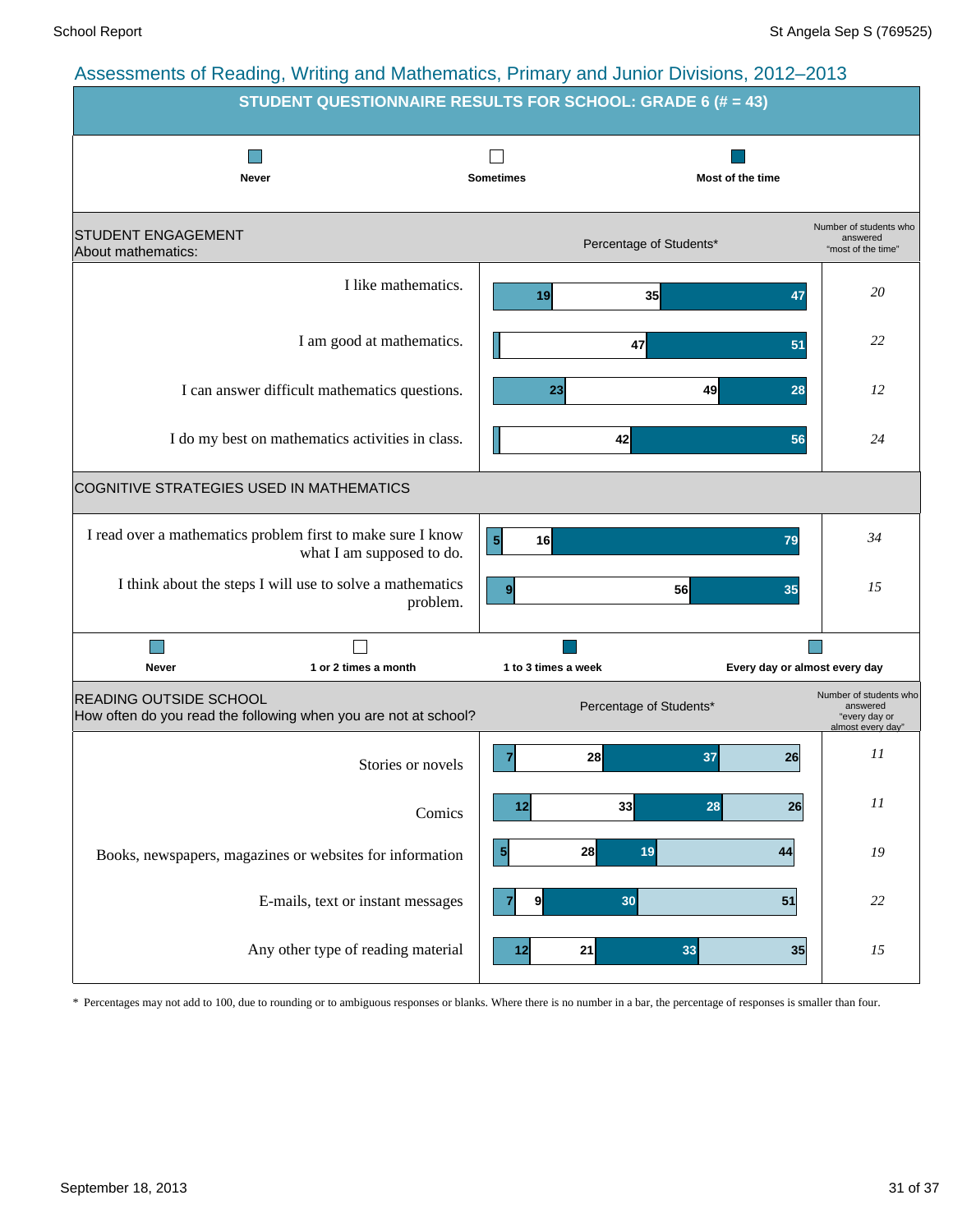|                                                                                                                                  | <b>STUDENT QUESTIONNAIRE RESULTS FOR SCHOOL: GRADE 6 (# = 43)</b> |                      |                                  |                                                                          |  |  |  |  |  |  |
|----------------------------------------------------------------------------------------------------------------------------------|-------------------------------------------------------------------|----------------------|----------------------------------|--------------------------------------------------------------------------|--|--|--|--|--|--|
|                                                                                                                                  |                                                                   |                      |                                  |                                                                          |  |  |  |  |  |  |
| Never                                                                                                                            | 1 or 2 times a month                                              | 1 to 3 times a week  | Every day or almost every<br>day |                                                                          |  |  |  |  |  |  |
| <b>WRITING OUTSIDE SCHOOL</b><br>How often do you write the following (using paper or a computer)<br>when you are not at school? |                                                                   |                      | Percentage of Students*          | Number of students<br>who answered<br>"every day or almost<br>every day" |  |  |  |  |  |  |
|                                                                                                                                  | <b>Stories</b>                                                    | 14                   | 47<br>19<br>16                   | 7                                                                        |  |  |  |  |  |  |
|                                                                                                                                  | Journal entries                                                   | 44                   | 28<br>9<br>14                    | 4                                                                        |  |  |  |  |  |  |
|                                                                                                                                  | E-mail, text or instant messages                                  | 21<br>12             | 56                               | 24                                                                       |  |  |  |  |  |  |
|                                                                                                                                  | Letters                                                           | 33                   | 37<br>$\boldsymbol{9}$<br>14     | $\overline{4}$                                                           |  |  |  |  |  |  |
| OUT-OF-SCHOOL ACTIVITIES<br>How often do you do the following when you are not at school?                                        |                                                                   |                      |                                  |                                                                          |  |  |  |  |  |  |
| I take part in art, music or drama activities.                                                                                   |                                                                   | 42                   | 16<br>23<br>14                   | 6                                                                        |  |  |  |  |  |  |
|                                                                                                                                  | I take part in after-school clubs.                                | 51                   | 21<br>16                         | 3                                                                        |  |  |  |  |  |  |
| I take part in sports or other physical activities.                                                                              |                                                                   | 14<br>21<br>14       | 47                               | 20                                                                       |  |  |  |  |  |  |
| <b>PARENTAL ENGAGEMENT</b><br>How often do you and a parent, a guardian or another adult who<br>lives with you do the following? |                                                                   |                      |                                  |                                                                          |  |  |  |  |  |  |
| We talk about the activities I do in school.                                                                                     |                                                                   | 23<br>21<br>7        | 44                               | 19                                                                       |  |  |  |  |  |  |
| We talk about the reading and writing work I do in school.                                                                       |                                                                   | 16<br>14             | 28<br>37                         | 16                                                                       |  |  |  |  |  |  |
| We talk about the mathematics I do in school.                                                                                    |                                                                   | 23<br>9 <sup>1</sup> | 23<br>40                         | $17\,$                                                                   |  |  |  |  |  |  |
|                                                                                                                                  | We read together.                                                 | 49                   | 16<br>21<br>9                    | 4                                                                        |  |  |  |  |  |  |
|                                                                                                                                  | We look at my school agenda.                                      | 16<br>28             | 14<br>37                         | 16                                                                       |  |  |  |  |  |  |
|                                                                                                                                  | We use a computer together.                                       | 33<br>21             | 23<br>19                         | $\boldsymbol{8}$                                                         |  |  |  |  |  |  |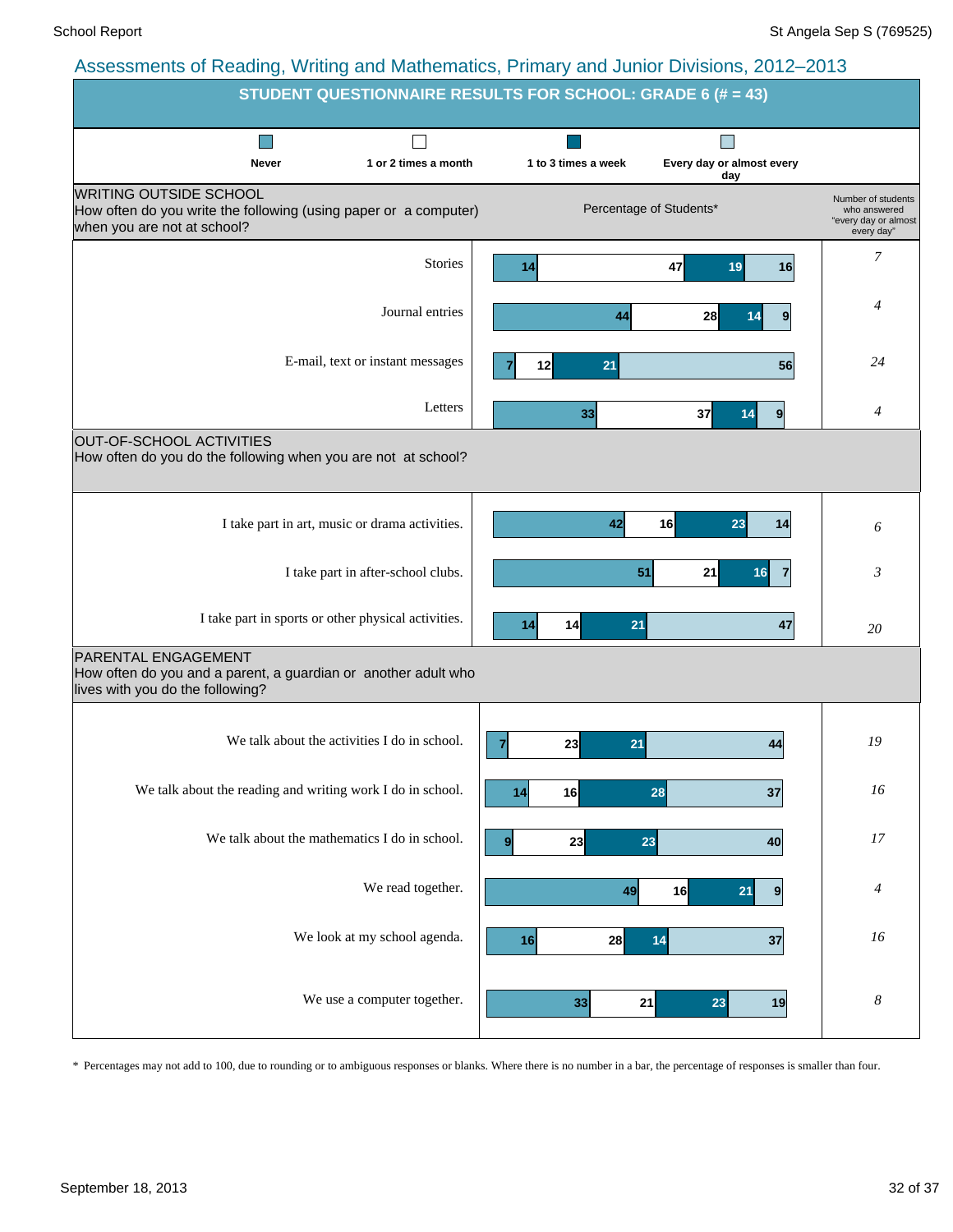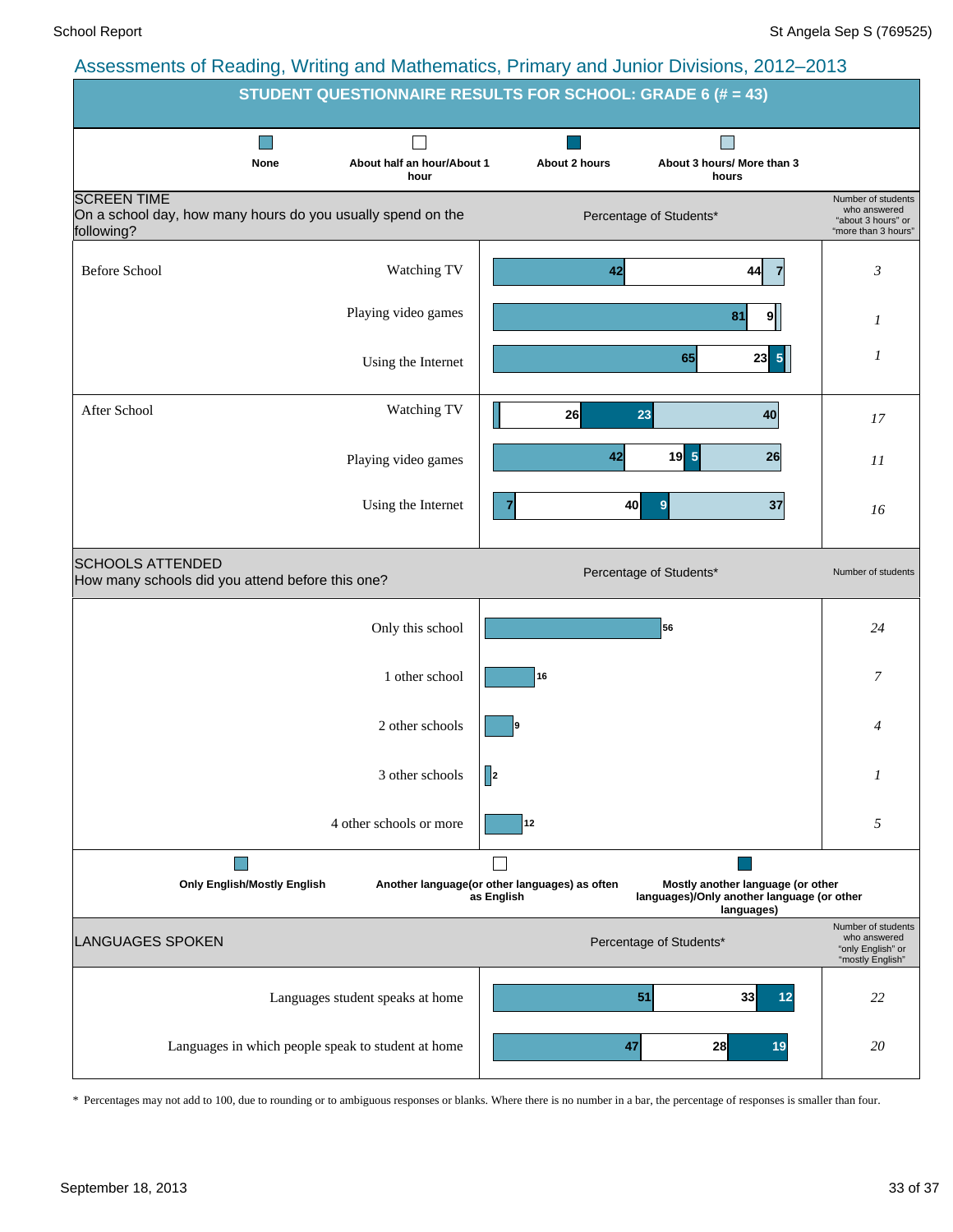| <b>GRADE 6: STUDENT QUESTIONNAIRE RESULTS</b>                                            |                                        | <b>School</b>                       |                                              |                                      | <b>Board</b>                      |                                     | <b>Province</b>                                                          |                           |                                               |
|------------------------------------------------------------------------------------------|----------------------------------------|-------------------------------------|----------------------------------------------|--------------------------------------|-----------------------------------|-------------------------------------|--------------------------------------------------------------------------|---------------------------|-----------------------------------------------|
| FOR SCHOOL, BOARD AND PROVINCE (all students,<br>female, male)                           | <b>Students</b><br>$= 43$<br>$\ddot{}$ | emale*<br>21)<br>$\rm H$<br>共<br>π. | 22)<br><b>Male*</b><br>$\mathbf u$<br>$\ast$ | <b>All Students</b><br>$= 6306$<br>共 | 3103<br>Female*<br>$\rm{II}$<br>进 | 202)<br>$\frac{3}{2}$<br>lale*<br>共 | <b>Students</b><br>$\alpha$<br>$\frac{4}{1}$<br>127<br>$\mathbf{u}$<br># | $= 62541$<br>Female*<br>巷 | $\frac{60}{28}$<br>$= 64$<br><b>Male</b><br>进 |
| <b>STUDENT ENGAGEMENT</b><br>About reading:                                              |                                        |                                     |                                              |                                      |                                   |                                     | Percentage of students who answered "most of the time" <sup>†</sup>      |                           |                                               |
| I like to read.                                                                          | 49%                                    | 52%                                 | 45%                                          | 42%                                  | 50%                               | 34%                                 | 48%                                                                      | 56%                       | 40%                                           |
| I am a good reader.                                                                      | 65%                                    | 57%                                 | 73%                                          | 60%                                  | 62%                               | 58%                                 | 66%                                                                      | 70%                       | 63%                                           |
| I can understand difficult reading passages.                                             | 33%                                    | 24%                                 | 41%                                          | 35%                                  | 33%                               | 37%                                 | 38%                                                                      | 36%                       | 40%                                           |
| I do my best on reading activities in class.                                             | 63%                                    | 62%                                 | 64%                                          | 67%                                  | 70%                               | 64%                                 | 70%                                                                      | 75%                       | 65%                                           |
| <b>STUDENT ENGAGEMENT</b><br>About writing:                                              |                                        |                                     |                                              |                                      |                                   |                                     | Percentage of students who answered "most of the time" <sup>†</sup>      |                           |                                               |
| I like to write.                                                                         | 56%                                    | 67%                                 | 45%                                          | 39%                                  | 49%                               | 30%                                 | 39%                                                                      | 51%                       | 28%                                           |
| I am a good writer.                                                                      | 51%                                    | 43%                                 | 59%                                          | 39%                                  | 44%                               | 34%                                 | 42%                                                                      | 50%                       | 35%                                           |
| I can communicate my ideas in writing.                                                   | 56%                                    | 48%                                 | 64%                                          | 43%                                  | 45%                               | 40%                                 | 44%                                                                      | 48%                       | 40%                                           |
| I do my best on writing activities in class.                                             | 65%                                    | 76%                                 | 55%                                          | 64%                                  | 68%                               | 59%                                 | 67%                                                                      | 73%                       | 61%                                           |
| COGNITIVE STRATEGIES USED IN LANGUAGE                                                    |                                        |                                     |                                              |                                      |                                   |                                     | Percentage of students who answered "most of the time" <sup>†</sup>      |                           |                                               |
| I make sure I understand what I am reading.                                              | 65%                                    | 67%                                 | 64%                                          | 70%                                  | 72%                               | 67%                                 | 72%                                                                      | 75%                       | 68%                                           |
| I organize my ideas before I start to write.                                             | 40%                                    | 38%                                 | 41%                                          | 35%                                  | 39%                               | 32%                                 | 34%                                                                      | 38%                       | 29%                                           |
| I edit my writing to make it better.                                                     | 37%                                    | 48%                                 | 27%                                          | 46%                                  | 53%                               | 40%                                 | 46%                                                                      | 53%                       | 40%                                           |
| I check my writing for spelling and grammar.                                             | 44%                                    | 38%                                 | 50%                                          | 50%                                  | 54%                               | 47%                                 | 48%                                                                      | 53%                       | 44%                                           |
| <b>STUDENT ENGAGEMENT</b><br>About mathematics:                                          |                                        |                                     |                                              |                                      |                                   |                                     | Percentage of students who answered "most of the time" <sup>†</sup>      |                           |                                               |
| I like mathematics.                                                                      | 47%                                    | 33%                                 | 59%                                          | 47%                                  | 39%                               | 55%                                 | 47%                                                                      | 39%                       | 55%                                           |
| I am good at mathematics.                                                                | 51%                                    | 33%                                 | 68%                                          | 48%                                  | 41%                               | 55%                                 | 52%                                                                      | 44%                       | 58%                                           |
| I can answer difficult mathematics questions.                                            | 28%                                    | 14%                                 | 41%                                          | 32%                                  | 25%                               | 39%                                 | 36%                                                                      | 28%                       | 44%                                           |
| I do my best on mathematics activities in class.                                         | 56%                                    | 43%                                 | 68%                                          | 70%                                  | 70%                               | 71%                                 | 74%                                                                      | 74%                       | 74%                                           |
| COGNITIVE STRATEGIES USED IN<br><b>MATHEMATICS</b>                                       |                                        |                                     |                                              |                                      |                                   |                                     | Percentage of students who answered "most of the time" <sup>†</sup>      |                           |                                               |
| I read over a mathematics problem first to make sure I<br>know what I am supposed to do. | 79%                                    | 76%                                 | 82%                                          | 70%                                  | 73%                               | 67%                                 | 73%                                                                      | 77%                       | 69%                                           |
| I think about the steps I will use to solve a mathematics<br>problem.                    | 35%                                    | 24%                                 | 45%                                          | 46%                                  | 45%                               | 46%                                 | 49%                                                                      | 50%                       | 49%                                           |

\* Only includes students for whom gender data were available.

† Other response options were "never" and "sometimes."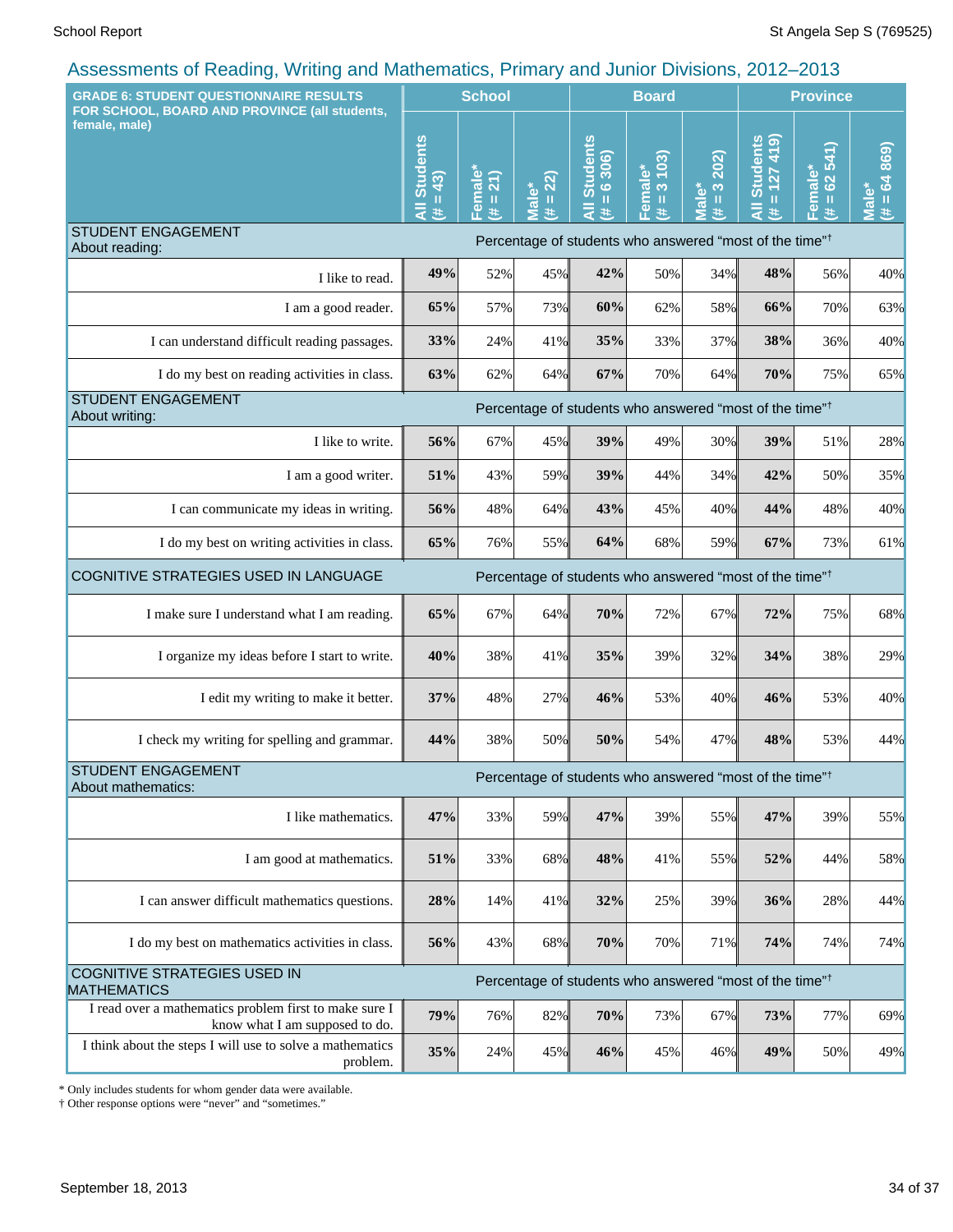| $\frac{1}{2}$ to be equivalently the contract of the contract of $\frac{1}{2}$ in the value of the control of $\frac{1}{2}$ and $\frac{1}{2}$<br><b>GRADE 6: STUDENT QUESTIONNAIRE RESULTS</b> |                             | <b>School</b>                     |                                                           | <b>Board</b>                            |                                              |                                                 | <b>Province</b>                               |                                                                                  |                           |
|------------------------------------------------------------------------------------------------------------------------------------------------------------------------------------------------|-----------------------------|-----------------------------------|-----------------------------------------------------------|-----------------------------------------|----------------------------------------------|-------------------------------------------------|-----------------------------------------------|----------------------------------------------------------------------------------|---------------------------|
| FOR SCHOOL, BOARD AND PROVINCE (all students,<br>female, male)                                                                                                                                 | <b>Students</b><br>43)<br>Ш | $\bullet$<br>21)<br>nai<br>Ш<br>共 | 22)<br>ؙۜ۫۫ۜۛڡ<br>$\mathbf{H}$<br>$\overline{\mathbf{c}}$ | <b>Students</b><br>6306)<br>$\mathbf H$ | 103<br>male*<br>$\infty$<br>$\,$ H<br>區<br>违 | 202)<br>$\frac{3}{2}$<br>Male <sup>*</sup><br>主 | (614)<br><b>Students</b><br>$= 127$<br>₹<br>共 | 62 541)<br>Female*<br>(# = 62 5.                                                 | (4.64869)<br><b>Male*</b> |
| READING OUTSIDE SCHOOL<br>How often do you read the following when you are<br>not at school?                                                                                                   |                             |                                   |                                                           |                                         |                                              |                                                 |                                               | Percentage of students who answered "every day or almost every day" <sup>†</sup> |                           |
| Stories or novels                                                                                                                                                                              | 26%                         | 33%                               | 18%                                                       | 25%                                     | 32%                                          | 18%                                             | 33%                                           | 39%                                                                              | 26%                       |
| Comics                                                                                                                                                                                         | 26%                         | 24%                               | 27%                                                       | 14%                                     | 10%                                          | 19%                                             | 11%                                           | 8%                                                                               | 15%                       |
| Books, newspapers, magazines or websites for<br>information                                                                                                                                    | 44%                         | 38%                               | 50%                                                       | 32%                                     | 36%                                          | 29%                                             | 30%                                           | 32%                                                                              | 28%                       |
| E-mails, text or instant messages                                                                                                                                                              | 51%                         | 48%                               | 55%                                                       | 55%                                     | 66%                                          | 45%                                             | 55%                                           | 64%                                                                              | 47%                       |
| Any other type of reading material                                                                                                                                                             | 35%                         | 38%                               | 32%                                                       | 27%                                     | 29%                                          | 25%                                             | 28%                                           | 30%                                                                              | 25%                       |
| <b>WRITING OUTSIDE SCHOOL</b><br>How often do you write the following (using paper or<br>a computer) when you are not at school?                                                               |                             |                                   |                                                           |                                         |                                              |                                                 |                                               | Percentage of students who answered "every day or almost every day" <sup>†</sup> |                           |
| <b>Stories</b>                                                                                                                                                                                 | 16%                         | 24%                               | 9%                                                        | 7%                                      | 9%                                           | 6%                                              | 7%                                            | 9%                                                                               | 5%                        |
| Journal entries                                                                                                                                                                                | 9%                          | 14%                               | 5%I                                                       | 8%                                      | 11%                                          | 5%                                              | 7%                                            | 11%                                                                              | 3%                        |
| E-mails, text or instant messages                                                                                                                                                              | 56%                         | 52%                               | 59%                                                       | 52%                                     | 62%                                          | 42%                                             | 52%                                           | 62%                                                                              | 43%                       |
| Letters                                                                                                                                                                                        | 9%                          | 10%                               | 9%                                                        | 4%                                      | 4%                                           | 4%                                              | 3%                                            | 4%                                                                               | 3%                        |
| PARENTAL ENGAGEMENT<br>How often do you and a parent, a guardian or<br>another adult who lives with you do the following?                                                                      |                             |                                   |                                                           |                                         |                                              |                                                 |                                               | Percentage of students who answered "every day or almost every day" <sup>†</sup> |                           |
| We talk about the activities I do in school.                                                                                                                                                   | 44%                         | 33%                               | 55%                                                       | 50%                                     | 54%                                          | 47%                                             | 53%                                           | 56%                                                                              | 50%                       |
| We talk about the reading and writing work I do in<br>school.                                                                                                                                  | 37%                         | 38%                               | 36%                                                       | 26%                                     | 27%                                          | 25%                                             | 28%                                           | 30%                                                                              | 26%                       |
| We talk about the mathematics I do in school.                                                                                                                                                  | 40%                         | 43%                               | 36%                                                       | 34%                                     | 35%                                          | 34%                                             | 36%                                           | 37%                                                                              | 34%                       |
| We read together.                                                                                                                                                                              | 9%                          | 5%                                | 14%                                                       | 7%                                      | 7%                                           | 7%                                              | 7%                                            | 7%                                                                               | 7%                        |
| We look at my school agenda.                                                                                                                                                                   | 37%                         | 24%                               | 50%                                                       | 25%                                     | 22%                                          | 28%                                             | 32%                                           | 31%                                                                              | 34%                       |
| We use a computer together.                                                                                                                                                                    | 19%                         | 24%                               | 14%                                                       | 13%                                     | 13%                                          | 13%                                             | 10%                                           | 10%                                                                              | 11%                       |
| OUT-OF-SCHOOL ACTIVITIES<br>How often do you do the following when you are not<br>at school?                                                                                                   |                             |                                   |                                                           |                                         |                                              |                                                 |                                               | Percentage of students who answered "every day or almost every day" <sup>†</sup> |                           |
| I take part in art, music or drama activities.                                                                                                                                                 | 14%                         | 19%                               | 9%                                                        | 13%                                     | 19%                                          | 8%                                              | 13%                                           | 17%                                                                              | 8%                        |
| I take part in after-school clubs.                                                                                                                                                             | 7%                          | 0%                                | 14%                                                       | 10%                                     | 11%                                          | 9%                                              | 9%                                            | 10%                                                                              | 8%                        |
| I take part in sports or other physical activities.                                                                                                                                            | 47%                         | 33%                               | 59%                                                       | 36%                                     | 31%                                          | 42%                                             | 41%                                           | 35%                                                                              | 46%                       |

\* Only includes students for whom gender data were available.

† Other response options were "never," "1 or 2 times a month" and "1 to 3 times a week."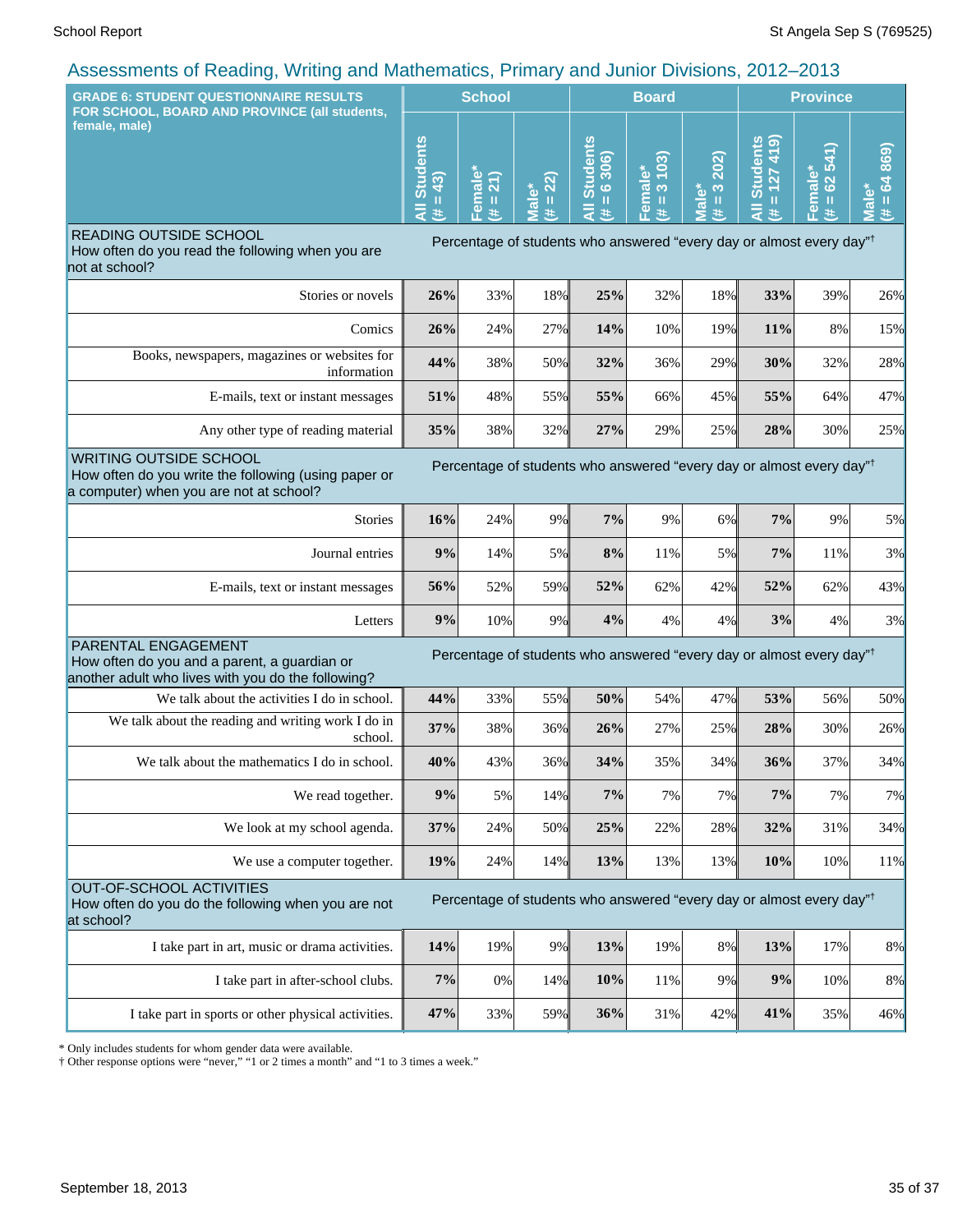| $\alpha$ to community of redding, remaining and mathematics, runnary and cannot Divisions, Long Long<br><b>GRADE 6: STUDENT QUESTIONNAIRE RESULTS</b>                                                   |                                  | <b>School</b>                  |                      |                                                           | <b>Board</b>                       |                                    |                                         | <b>Province</b>                        |                                                  |  |
|---------------------------------------------------------------------------------------------------------------------------------------------------------------------------------------------------------|----------------------------------|--------------------------------|----------------------|-----------------------------------------------------------|------------------------------------|------------------------------------|-----------------------------------------|----------------------------------------|--------------------------------------------------|--|
| FOR SCHOOL, BOARD AND PROVINCE (all students,<br>female, male)                                                                                                                                          | <b>Students</b><br>43)<br>Ш<br>共 | $rac{ie}{21}$<br>Fem<br>Ш<br>违 | $= 22$<br>lale*<br># | All Students<br>306<br>$\ddot{\circ}$<br>$\mathbf H$<br>共 | 3 103)<br>Female* $\sharp$ = 3 10. | 202)<br>$(\frac{\pi}{2})$<br>Male* | $= 127419$<br><b>Students</b><br>₹<br>共 | 62 541)<br>Female*<br>$\mathbf H$<br>主 | 869)<br>3<br>$\bullet$<br>$\mathbf{I}$<br>Ā<br>进 |  |
| <b>SCREEN TIME (TELEVISION)</b><br>Percentage of students who answered "about 3 hours" or "more than 3 hours" <sup>†</sup><br>On a school day, how many hours do you usually<br>spend on the following? |                                  |                                |                      |                                                           |                                    |                                    |                                         |                                        |                                                  |  |
| Watching TV<br><b>Before School</b>                                                                                                                                                                     | 7%                               | 0%                             | 14%                  | 3%                                                        | 2%                                 | 3%                                 | 2%                                      | 1%                                     | 2%                                               |  |
| Playing video games                                                                                                                                                                                     | 2%                               | 0%                             | 5%                   | 2%                                                        | $1\%$                              | 4%                                 | 2%                                      | 1%                                     | 3%                                               |  |
| Using the Internet                                                                                                                                                                                      | 2%                               | 0%                             | 5%                   | 4%                                                        | 4%                                 | 3%                                 | 3%                                      | 2%                                     | 3%                                               |  |
| Watching TV<br>After School                                                                                                                                                                             | 40%                              | 43%                            | 36%                  | 25%                                                       | 26%                                | 25%                                | 17%                                     | 17%                                    | 17%                                              |  |
| Playing video games                                                                                                                                                                                     | 26%                              | 0%                             | 50%                  | 16%                                                       | 6%                                 | 26%                                | 13%                                     | 5%                                     | 22%                                              |  |
| Using the Internet                                                                                                                                                                                      | 37%                              | 43%                            | 32%                  | 30%                                                       | 32%                                | 28%                                | 23%                                     | 23%                                    | 22%                                              |  |
| <b>SCHOOLS ATTENDED</b><br>Percentage of students <sup>#</sup><br>How many schools did you attend before this one?                                                                                      |                                  |                                |                      |                                                           |                                    |                                    |                                         |                                        |                                                  |  |
| Only this school/1 other school                                                                                                                                                                         | 72%                              | 76%                            | 68%                  | 77%                                                       | 79%                                | 76%                                | 69%                                     | 69%                                    | 69%                                              |  |
| 2 other schools/3 other schools                                                                                                                                                                         | 12%                              | 5%                             | 18%                  | 17%                                                       | 15%                                | 18%                                | 22%                                     | 22%                                    | 22%                                              |  |
| 4 other schools or more                                                                                                                                                                                 | 12%                              | 14%                            | 9%                   | 4%                                                        | 4%                                 | 4%                                 | 6%                                      | 6%                                     | 6%                                               |  |
| LANGUAGES STUDENTS SPEAK AT HOME<br>Percentage of students <sup>‡</sup>                                                                                                                                 |                                  |                                |                      |                                                           |                                    |                                    |                                         |                                        |                                                  |  |
| Only English/Mostly English                                                                                                                                                                             | 51%                              | 48%                            | 55%                  | 64%                                                       | 63%                                | 65%                                | 76%                                     | 76%                                    | 76%                                              |  |
| Another language (or other languages) as often<br>as English                                                                                                                                            | 33%                              | 33%                            | 32%                  | 23%                                                       | 24%                                | 22%                                | 14%                                     | 15%                                    | 14%                                              |  |
| Mostly another language (or other languages)/<br>Only another language (or other languages)                                                                                                             | 12%                              | 14%                            | 9%                   | 12%                                                       | 12%                                | 11%                                | 8%                                      | 7%                                     | 8%                                               |  |
| LANGUAGES SPOKEN TO STUDENTS AT HOME<br>Percentage of students <sup>#</sup>                                                                                                                             |                                  |                                |                      |                                                           |                                    |                                    |                                         |                                        |                                                  |  |
| Only English/Mostly English                                                                                                                                                                             | 47%                              | 38%                            | 55%                  | 52%                                                       | 50%                                | 54%                                | 70%                                     | 70%                                    | 70%                                              |  |
| Another language (or other languages) as often<br>as English                                                                                                                                            | 28%                              | 33%                            | 23%                  | 23%                                                       | 24%                                | 22%                                | 13%                                     | 14%                                    | 13%                                              |  |
| Mostly another language (or other languages)/<br>Only another language (or other languages)                                                                                                             | 19%                              | 24%                            | 14%                  | 23%                                                       | 24%                                | 22%                                | 14%                                     | 14%                                    | 14%                                              |  |

\* Only includes students for whom gender data were available.

† Other response options were "about 2 hours," "about 1 hour," "about half an hour" and "none."

‡ Percentages may not add to 100, due to rounding or to ambiguous responses or blanks.